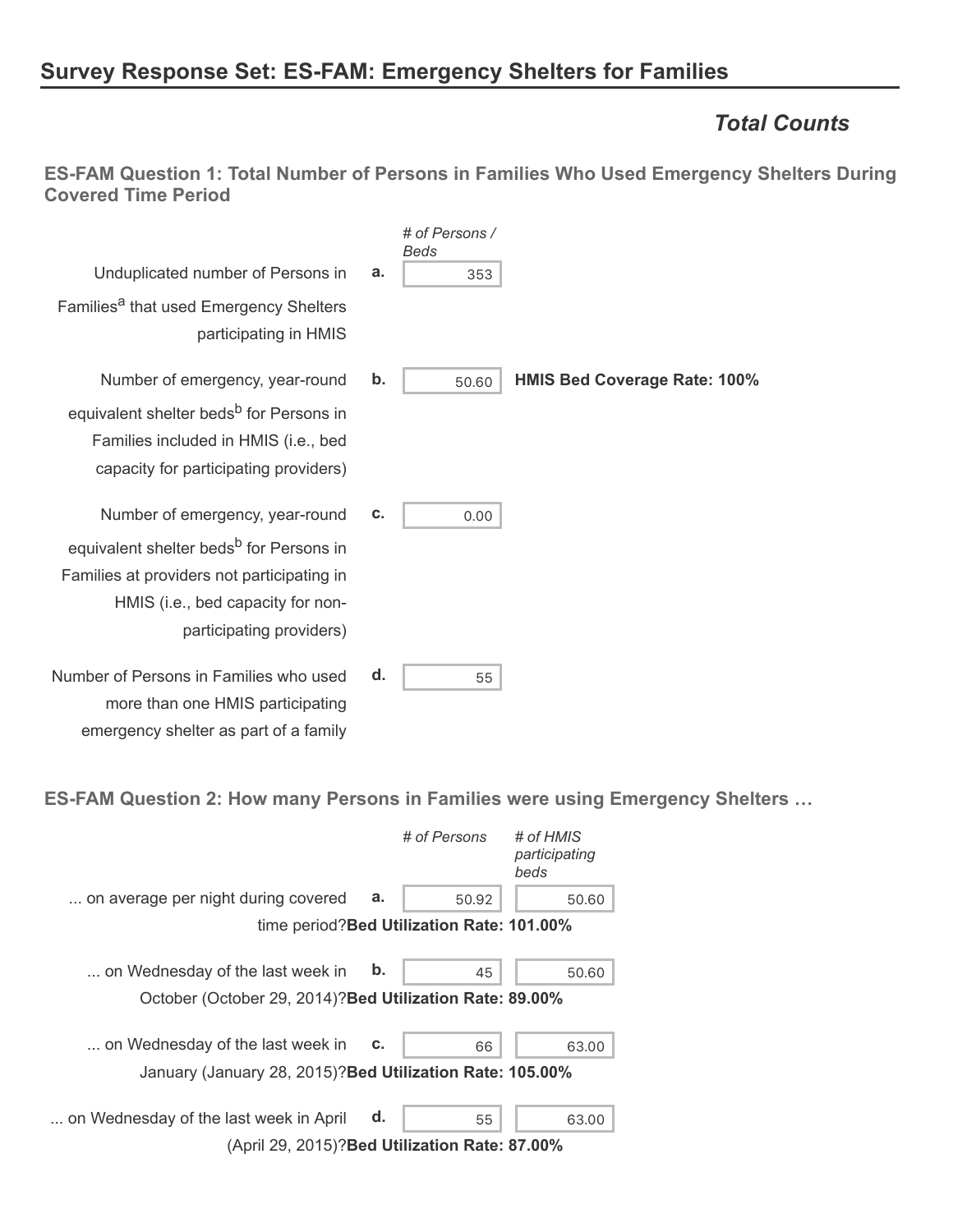*Demographics*

#### **ES-FAM Question 3: Age\***



#### **ES-FAM Question 4: Gender\***

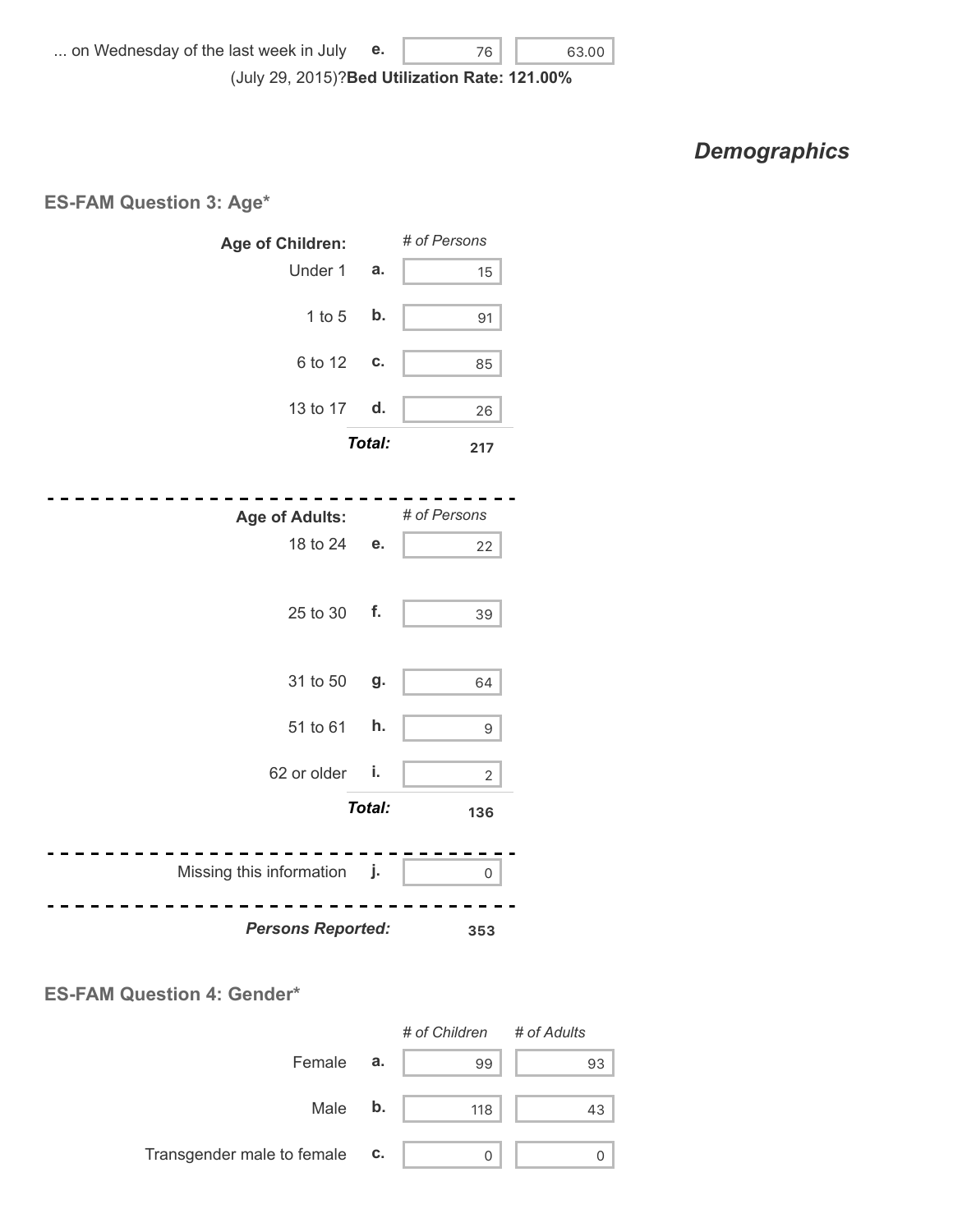

#### **ES-FAM Question 5: Ethnicity**



#### **ES-FAM Question 6: Race**

|                                           |        | # of Persons |
|-------------------------------------------|--------|--------------|
| White, Non-Hispanic/Non-Latino            | a.     | 218          |
| White, Hispanic/Latino                    | b.     | 28           |
| <b>Black or African-American</b>          | c.     | 94           |
| Asian                                     | d.     | 0            |
| American Indian or Alaska Native          | е.     | 0            |
| Native Hawaiian or Other Pacific Islander | f.     | 0            |
| Multiple races                            | g.     | 10           |
| Missing this information                  | h.     | 3            |
|                                           | Total: | 353          |

### **ES-FAM Question 7: Persons by Household Size**

*Persons by Household Size*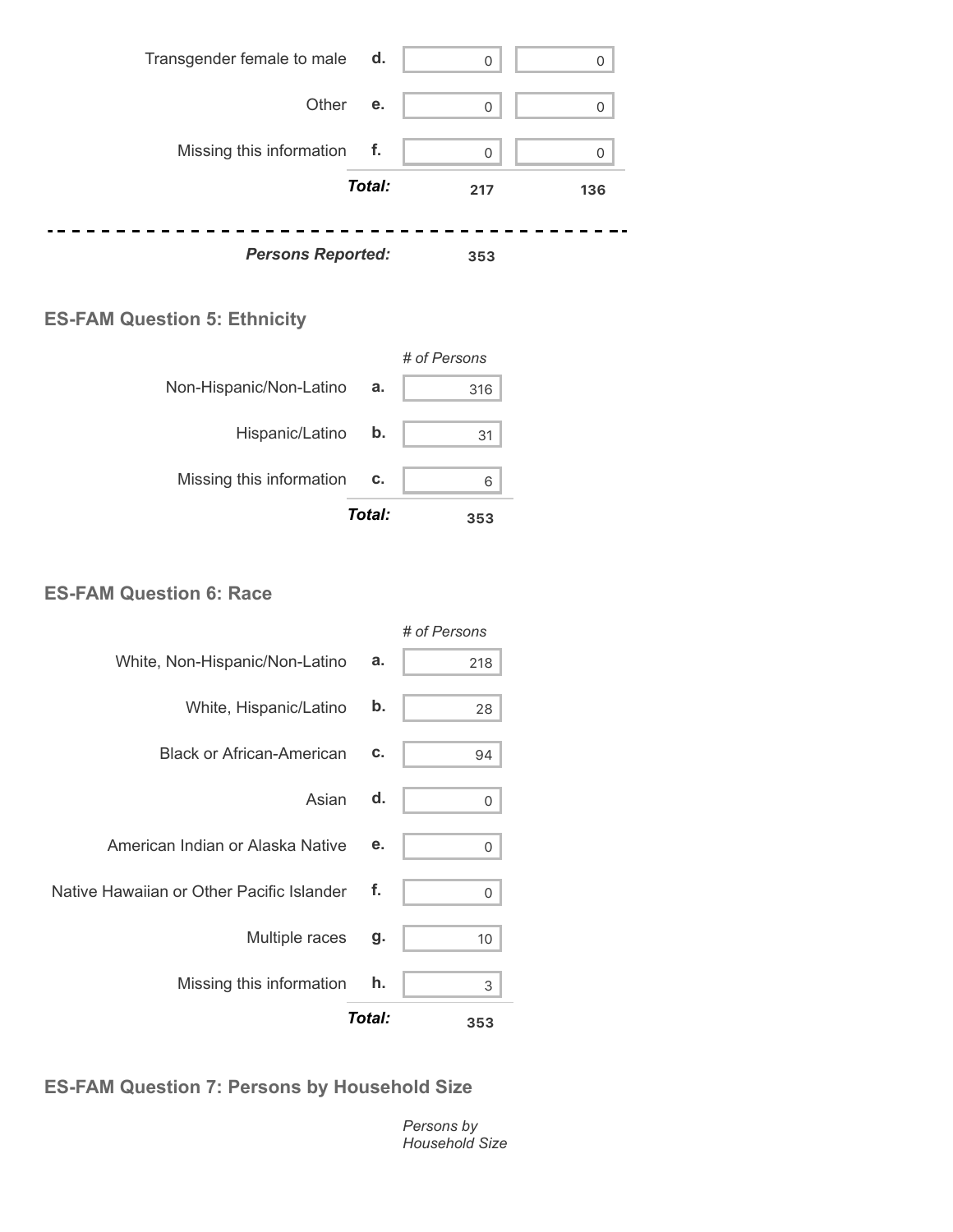|                             | Total: | 353 |
|-----------------------------|--------|-----|
| Missing this information f. |        | ∩   |
| 5 or more persons           | е.     | 118 |
| 4 Persons d.                |        | 68  |
| 3 Persons                   | C.     | 99  |
| 2 Persons                   | b.     | 68  |
| 1 Person a.                 |        |     |

#### **ES-FAM Question 8: Persons by Household Type**

|                                   |        | # of Persons |
|-----------------------------------|--------|--------------|
| Individual adult male             | a.     |              |
| Individual adult female           | b.     |              |
| Adults in family, with child(ren) | С.     | 136          |
| Children in families, with adults | d.     | 217          |
| Unaccompanied child a             | е.     |              |
| Missing this information          | f.     | Λ            |
|                                   | Total: | 353          |

#### **ES-FAM Question 9: Veteran Status (Adults only)**



**ES-FAM Question 10: How Many Persons in Families are Disabled (Adults Only)?**

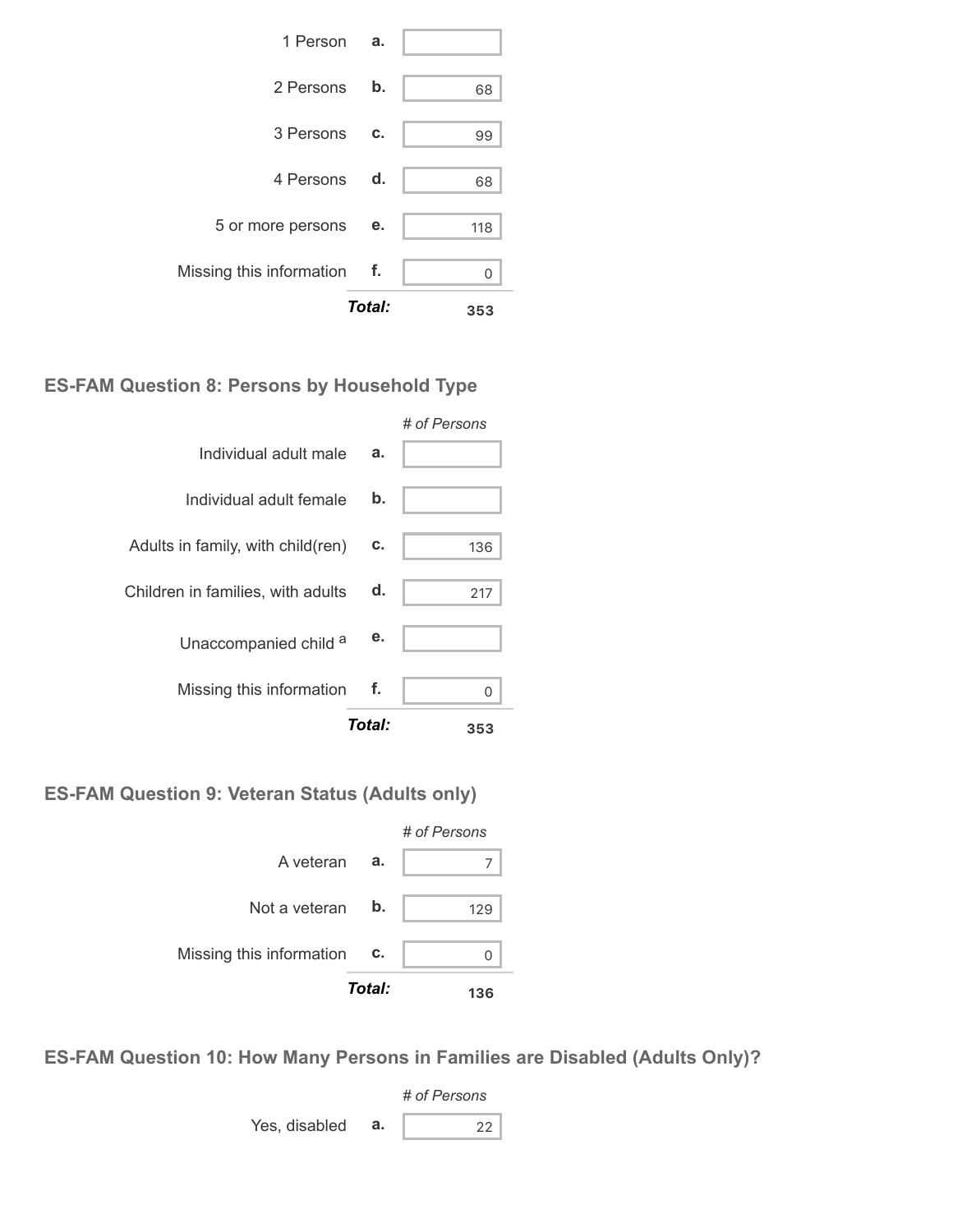|                          | Total:        | 136 |
|--------------------------|---------------|-----|
| Missing this information | C.            |     |
| Not disabled             | $\mathbf b$ . | 113 |

# *Prior Living Situation*

**ES-FAM Question 11: Living Arrangement the Night Before Program Entry for adults in families in emergency shelters**

|                                        |    | # of Persons |
|----------------------------------------|----|--------------|
| <b>Emergency shelter</b>               | a. | 18           |
| <b>Transitional housing</b>            | b. | 5            |
| Permanent supportive housing           | C. | 0            |
| Psychiatric facility                   | d. | 0            |
| Substance abuse treatment center/detox | е. | 0            |
| Hospital (non-psychiatric)             | f. | 1            |
| Jail, prison, or juvenile detention    | g. | 1            |
| Rental by client (VASH subsidy)        | h. | 0            |
| Rental by client (other subsidy)       | i. | 0            |
| Rental by client (no subsidy)          | j. | 12           |
| Owned by client (with subsidy)         | k. | 0            |
| Owned by client (no subsidy)           | ı. | 0            |
| Staying with family                    | m. | 32           |
| Staying with friends                   | n. | 30           |
| Hotel or motel (no voucher)            | ο. | 23           |
| Foster care home                       | р. | 0            |
| Place not meant for habitation         | q. | 14           |
| Safe Haven                             | r. | 0            |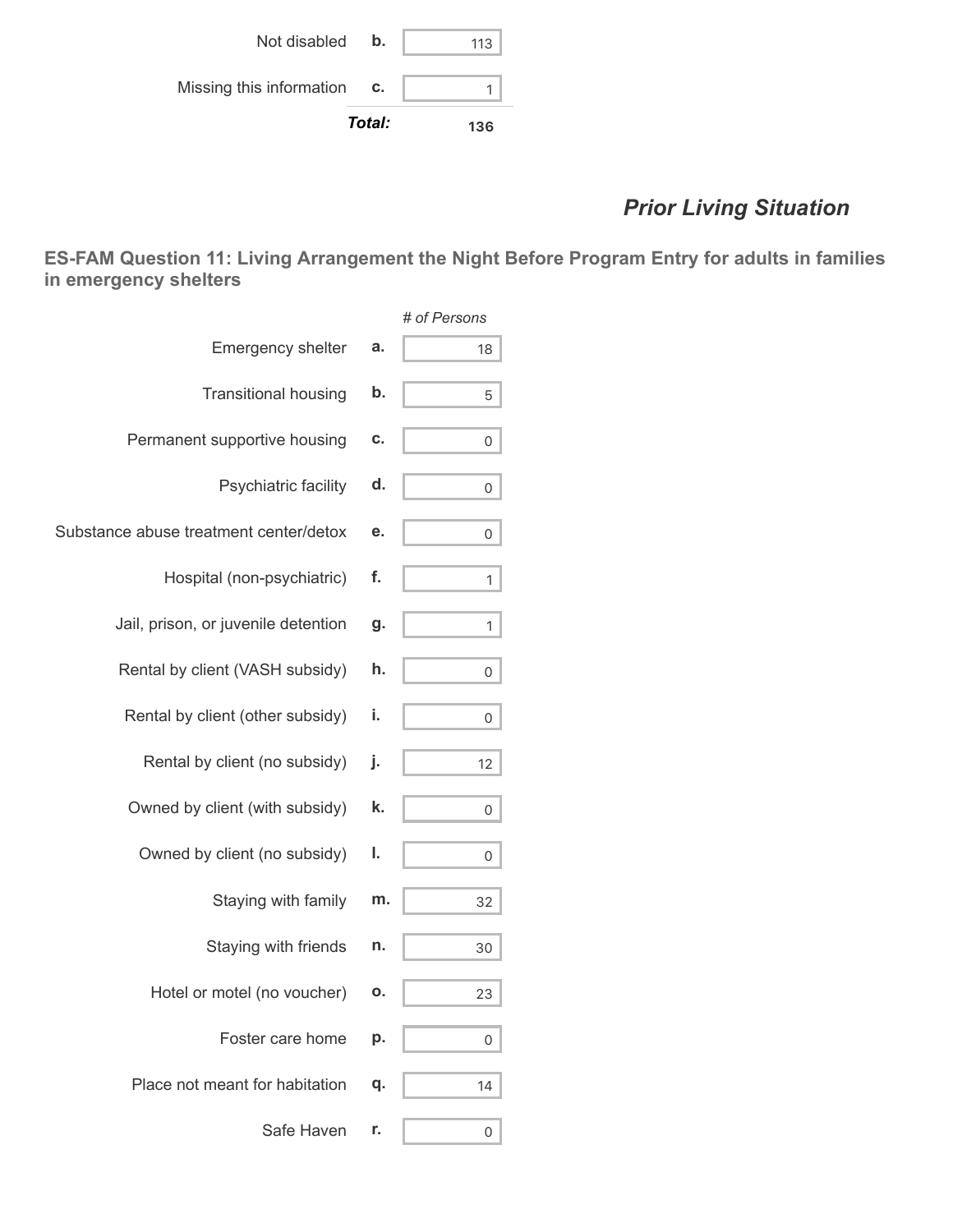|                          | Total: | 136 |
|--------------------------|--------|-----|
| Missing this information |        |     |
| Other living arrangement | s.     |     |

**ES-FAM Question 12: How long did adults in families stay in their living arrangements the night before program entry?**

|                                                 |               | # of Persons |
|-------------------------------------------------|---------------|--------------|
| One week or less                                | a.            | 44           |
| More than one week, but less than a<br>month    | $\mathbf b$ . | 28           |
| One to three months                             | c.            | 27           |
| More than three months, but less than a<br>year | d.            | 21           |
| One year or longer                              | е.            | 16           |
| Missing this information                        | f.            | 0            |
|                                                 | Total:        | 136          |

# *Length of Stay*

**ES-FAM Question 13: Number of Nights in Emergency Shelter for Adults in Families**

|                   |    | # of FEMALES # of MALES |                | # of MISSING<br><b>GENDER</b> |
|-------------------|----|-------------------------|----------------|-------------------------------|
| 1 to 7 nights     | a. | 24                      | 11             | 0                             |
| 8 to 30 nights    | b. | 26                      | 12             | 0                             |
| 31 to 60 nights   | C. | 19                      | 6              | 0                             |
| 61 to 90 nights   | d. | 8                       | 4              | 0                             |
| 91 to 120 nights  | е. | 5                       | 3              | 0                             |
| 121 to 150 nights | f. | $\overline{2}$          | 1              | $\mathsf{O}\xspace$           |
| 151 to 180 nights | g. | $\mathbf{1}$            | 1              | 0                             |
| 181 to 210 nights | h. | 5                       | $\overline{2}$ | 0                             |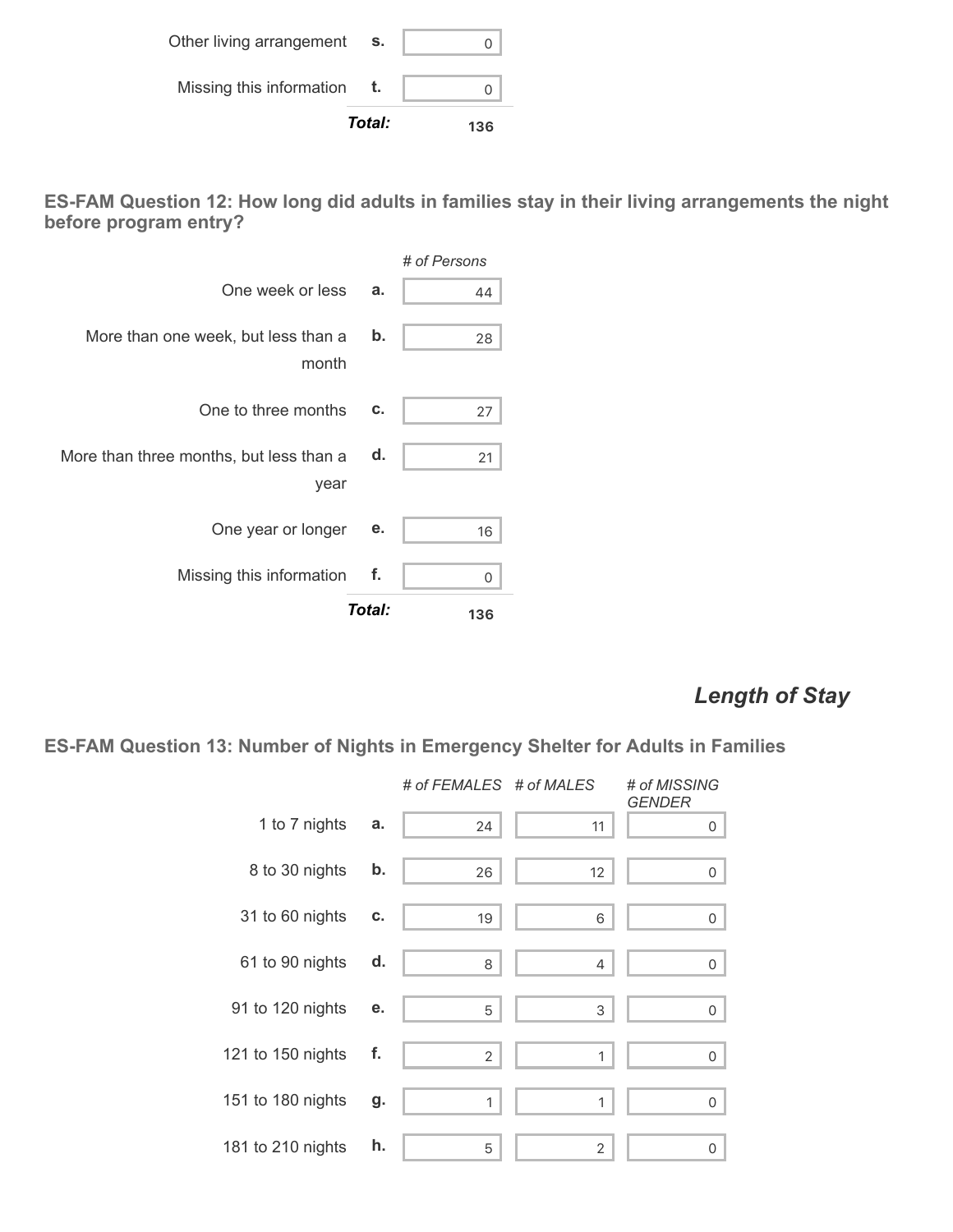

### **ES-FAM Question 14: Number of Nights in Emergency Shelter for Children in Families**

|                   |    | # of FEMALES | # of MALES     | # of MISSING<br><b>GENDER</b> |
|-------------------|----|--------------|----------------|-------------------------------|
| 1 to 7 nights     | a. | 31           | 25             | $\mathsf{O}$                  |
| 8 to 30 nights    | b. | 24           | 35             | $\overline{0}$                |
| 31 to 60 nights   | c. | 24           | 23             | 0 <sup>1</sup>                |
| 61 to 90 nights   | d. | 6            | 13             | 0 <sup>1</sup>                |
| 91 to 120 nights  | е. | 5            | $\overline{7}$ | $\overline{0}$                |
| 121 to 150 nights | f. | 1            | 4              | 0                             |
| 151 to 180 nights | g. | 0            | $\sqrt{2}$     | $\overline{0}$                |
| 181 to 210 nights | h. | 4            | 4              | $\circ$                       |
| 211 to 240 nights | i. | 0            | 3              | $\overline{0}$                |
| 241 to 270 nights | j. | 1            | 0              | $\overline{0}$                |
| 271 to 300 nights | k. | $\mathsf{O}$ | 0              | $\overline{0}$                |
| 301 to 330 nights | ı. | 0            | $\mathbf 0$    | $\overline{0}$                |
| 331 to 360 nights | m. | 0            | 0              | 0                             |
| 361 to 365 nights | n. | 3            | $\sqrt{2}$     | $\mathsf{O}\xspace$           |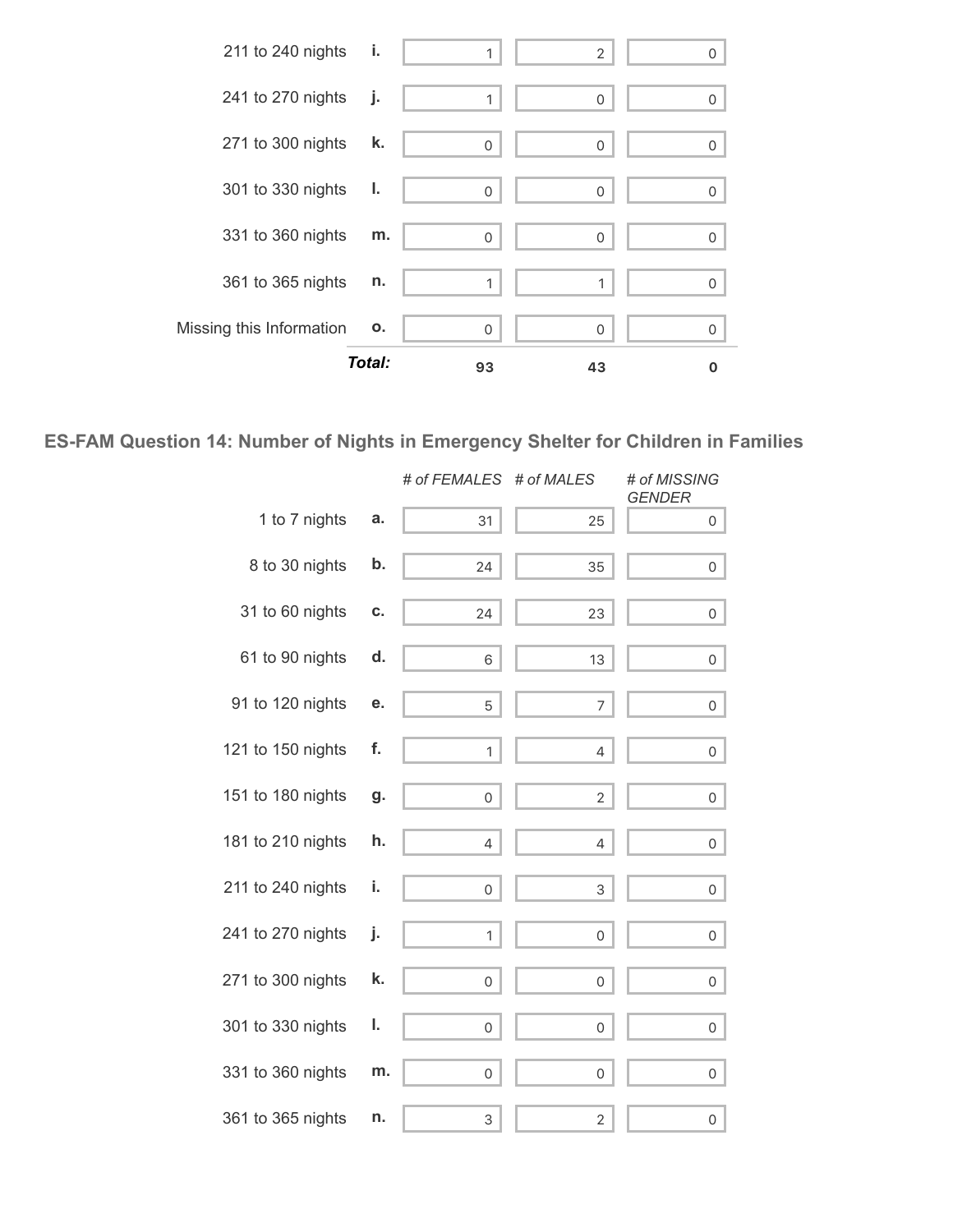| Missing this Information o. |        |    |     |  |
|-----------------------------|--------|----|-----|--|
|                             | Total: | 99 | 118 |  |

# *Household Counts*

**ES-FAM Question 15: How Many Family Households Stayed in Emergency Shelters**

| # of Households |    |                                                                 |
|-----------------|----|-----------------------------------------------------------------|
| 122             | a. | at any time during the covered time<br>period?                  |
| 16              | b. | on Wednesday of the last week in<br>October (October 29, 2014)? |
| 25              | c. | on Wednesday of the last week in<br>January (January 28, 2015)? |
| 18              | d. | on Wednesday of the last week in April<br>(April 29, 2015)?     |
| 25              | е. | on Wednesday of the last week in July<br>(July 29, 2015)?       |

# **Survey Response Set: ES-IND: Emergency Shelters for Individuals**

### *Total Counts*

**ES-IND Question 1: Total Number of Individuals Who Used Emergency Shelters During Covered Time Period**

| Unduplicated number of Individuals <sup>a</sup> that<br>used Emergency Shelters participating in<br><b>HMIS</b>                                                 | a. | # of Persons /<br><b>Beds</b><br>488 |                                     |
|-----------------------------------------------------------------------------------------------------------------------------------------------------------------|----|--------------------------------------|-------------------------------------|
| Number of emergency, year-round<br>equivalent shelter beds <sup>b</sup> for Individuals<br>included in HMIS (i.e., bed capacity for<br>participating providers) | b. | 60.60                                | <b>HMIS Bed Coverage Rate: 100%</b> |
| Number of emergency, year-round                                                                                                                                 | C. | 0.00                                 |                                     |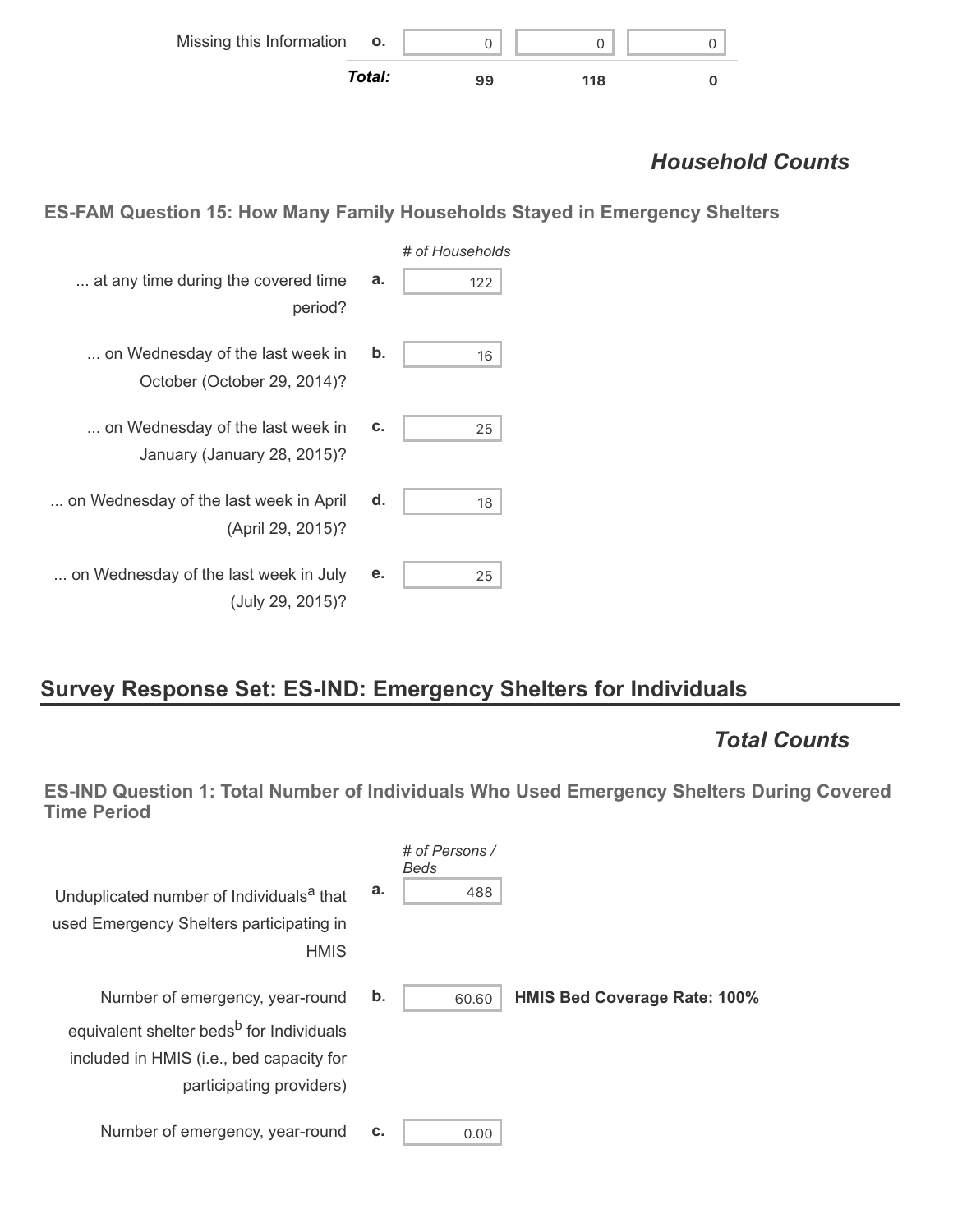| equivalent shelter beds <sup>b</sup> for Individuals at |    |    |
|---------------------------------------------------------|----|----|
| providers not participating in HMIS (i.e.,              |    |    |
| bed capacity for non-participating                      |    |    |
| providers)                                              |    |    |
|                                                         |    |    |
| Number of Individuals who used more                     | d. | 58 |
| than one HMIS participating emergency                   |    |    |
| shelter as an individual                                |    |    |

#### **ES-IND Question 2: How many Individuals were using Emergency Shelters …**

|                                                           |               | # of Persons                              | # of HMIS<br>participating<br>beds |
|-----------------------------------------------------------|---------------|-------------------------------------------|------------------------------------|
| on average per night during covered                       | a.            | 55.20                                     | 60.60                              |
|                                                           |               | time period? Bed Utilization Rate: 91.00% |                                    |
| on Wednesday of the last week in                          | $\mathbf b$ . | 61                                        | 56.70                              |
| October (October 29, 2014)? Bed Utilization Rate: 108.00% |               |                                           |                                    |
| on Wednesday of the last week in                          | c.            | 64                                        | 71.70                              |
| January (January 28, 2015)? Bed Utilization Rate: 89.00%  |               |                                           |                                    |
| on Wednesday of the last week in April                    | d.            | 52                                        | 56.70                              |
| (April 29, 2015)? Bed Utilization Rate: 92.00%            |               |                                           |                                    |
| on Wednesday of the last week in July                     | е.            | 59                                        | 56.70                              |
| (July 29, 2015)? Bed Utilization Rate: 104.00%            |               |                                           |                                    |

## *Demographics*

**ES-IND Question 3: Age\***



. . . .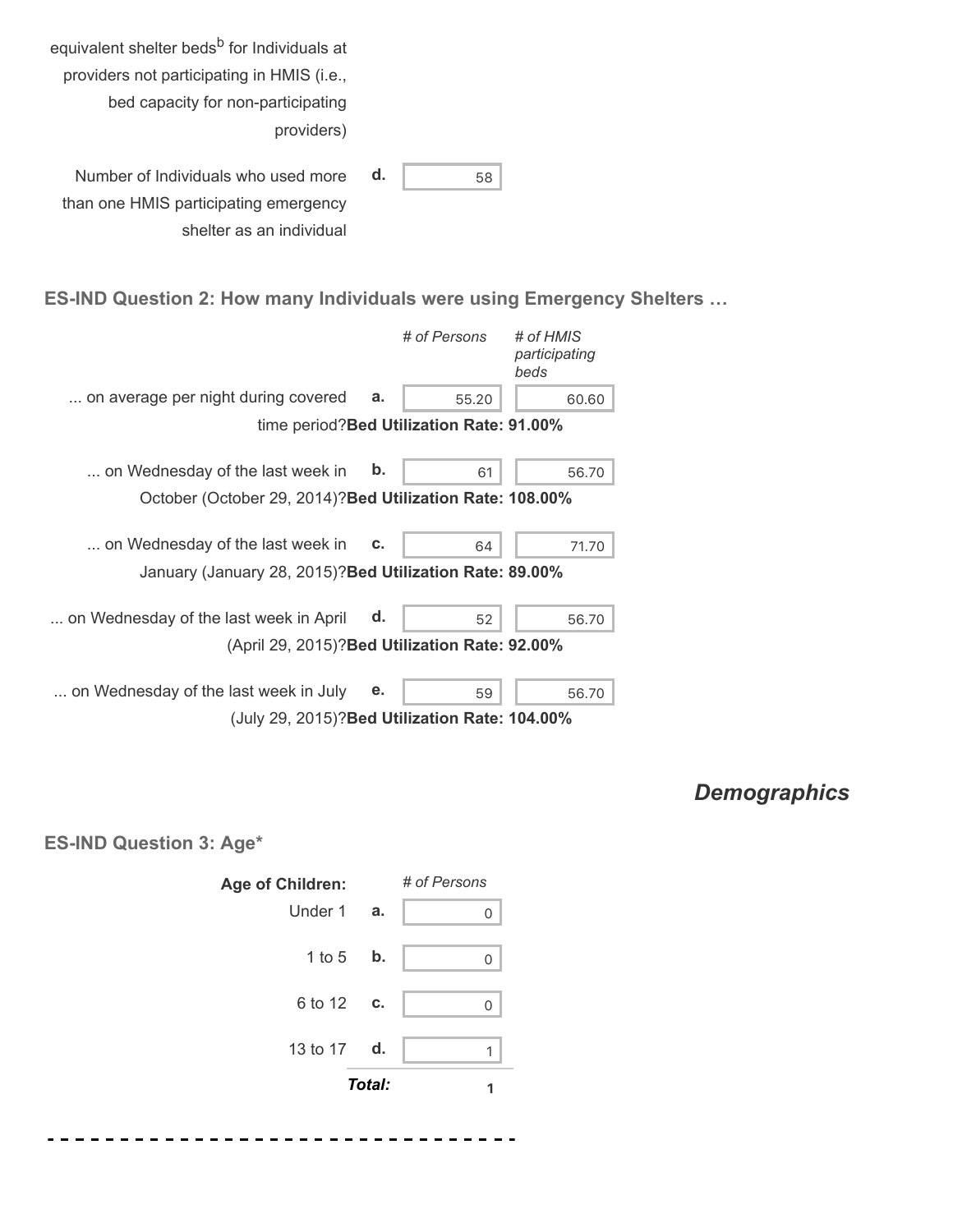

#### **ES-IND Question 4: Gender\***

|                            |        | # of Children | # of Adults |
|----------------------------|--------|---------------|-------------|
| Female                     | a.     | 0             | 140         |
| Male                       | b.     | $\mathbf{1}$  | 346         |
| Transgender male to female | С.     | 0             | 0           |
| Transgender female to male | d.     | 0             |             |
| Other                      | е.     | 0             | 0           |
| Missing this information   | f.     | 0             | 0           |
|                            | Total: | 1             | 487         |
| <b>Persons Reported:</b>   |        | 488           |             |
|                            |        |               |             |

### **ES-IND Question 5: Ethnicity**

|                          |    | # of Persons |
|--------------------------|----|--------------|
| Non-Hispanic/Non-Latino  | а. | 458          |
| Hispanic/Latino          | b. | 25           |
| Missing this information | c. |              |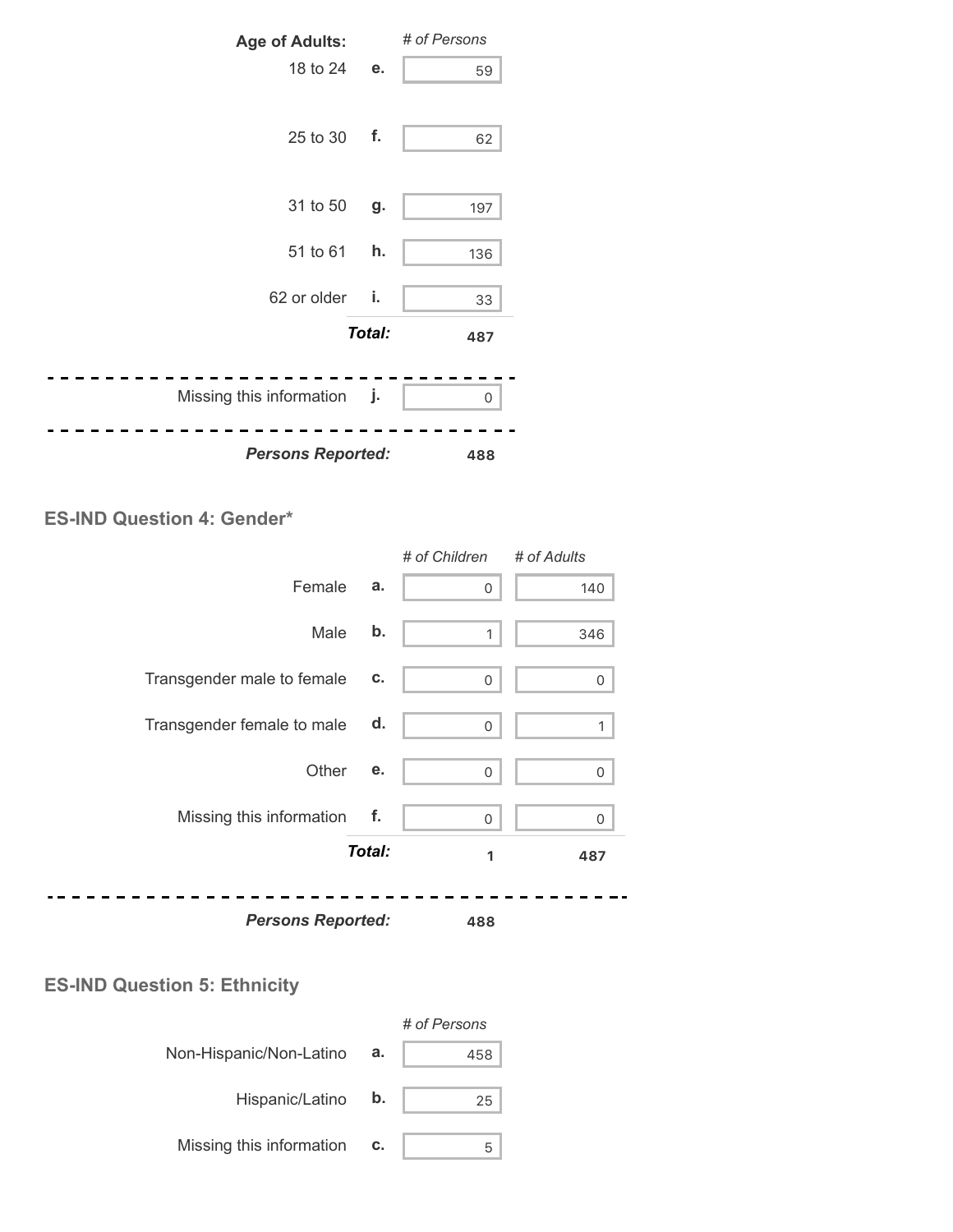*Total:* **<sup>488</sup>**

#### **ES-IND Question 6: Race**

|                                           |        | # of Persons |
|-------------------------------------------|--------|--------------|
| White, Non-Hispanic/Non-Latino            | a.     | 410          |
| White, Hispanic/Latino                    | b.     | 22           |
| <b>Black or African-American</b>          | c.     | 38           |
| Asian                                     | d.     |              |
| American Indian or Alaska Native          | е.     | 7            |
| Native Hawaiian or Other Pacific Islander | f.     | 0            |
| Multiple races                            | g.     | 5            |
| Missing this information                  | h.     | 5            |
|                                           | Total: | 488          |

#### **ES-IND Question 7: Persons by Household Size**

|                             | Total: | 488                                 |
|-----------------------------|--------|-------------------------------------|
| Missing this information f. |        | U                                   |
| 5 or more persons           | е.     | 0                                   |
| 4 Persons d.                |        | U                                   |
| 3 Persons                   | C.     | 3                                   |
| 2 Persons                   | b.     | 36                                  |
| 1 Person                    | а.     | 449                                 |
|                             |        | Persons by<br><b>Household Size</b> |

**ES-IND Question 8: Persons by Household Type**

*# of Persons*

**Persons in adult-only households: \*Options: A + B + E 487**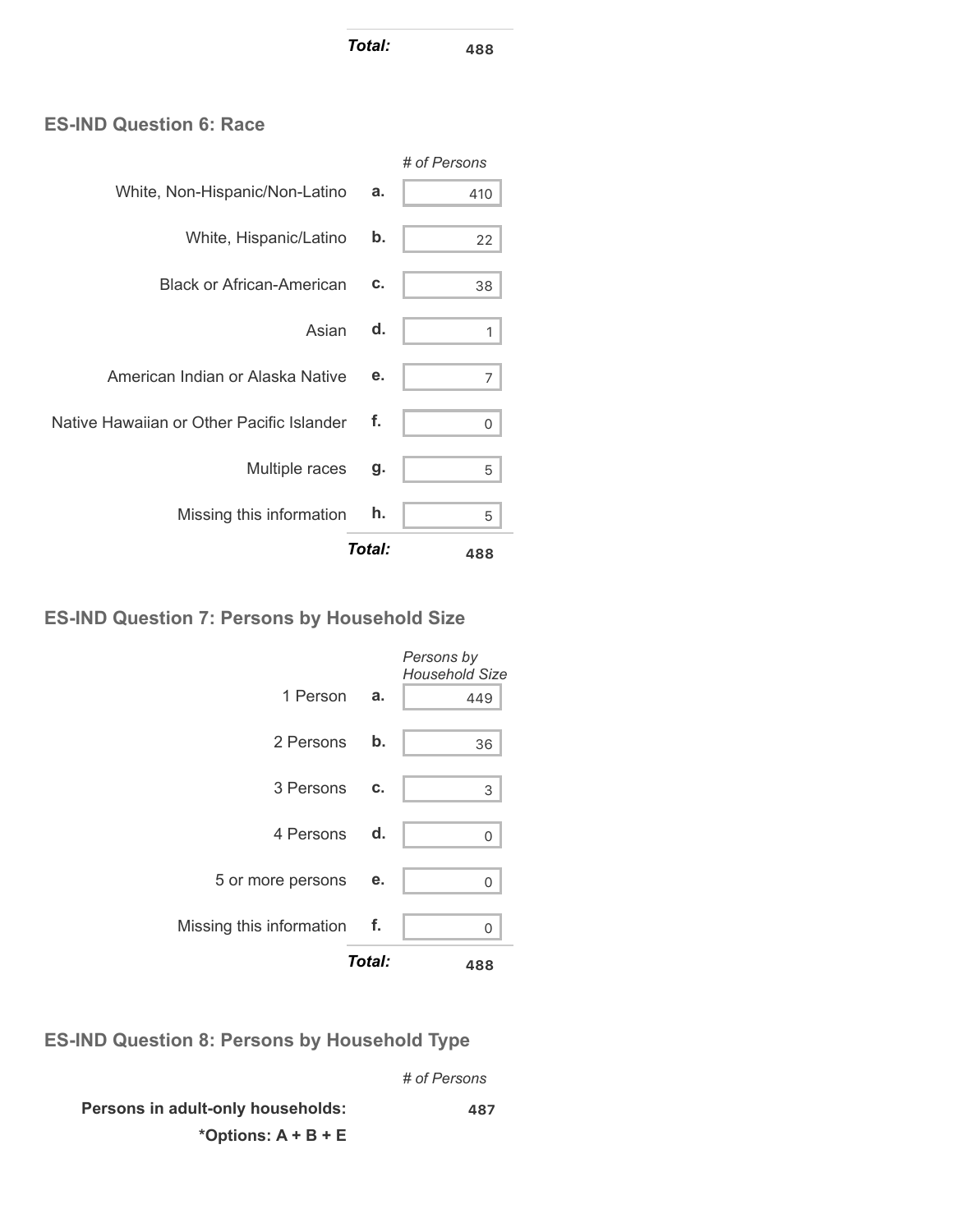| Persons in children-only households: |               | 1   |
|--------------------------------------|---------------|-----|
| *Options: F + G                      |               |     |
| Persons in one-person households:    |               | 449 |
| *Options: $A + B + G$                |               |     |
| Persons in multiple-person           |               | 39  |
| households:                          |               |     |
| *Options: E + F                      |               |     |
| Individual adult male                | а.            | 329 |
|                                      |               |     |
| Individual adult female              | $\mathbf b$ . | 119 |
| Adult in family, with child(ren)     | c.            |     |
| Children in families, with adults    | d.            |     |
| Households with only adults          | е.            | 39  |
| Households with only children        | f.            | 0   |
| Unaccompanied child a                | g.            | 1   |
| Missing this information             | h.            | 0   |
|                                      | Total:        | 488 |

.

**ES-IND Question 9: Veteran Status (Adults only)**



**ES-IND Question 10: How Many Individuals are Disabled (Adults Only)?**

|               |    | # of Persons |  |  |
|---------------|----|--------------|--|--|
| Yes, disabled | а. | 174          |  |  |
| Not disabled  | b. | 302          |  |  |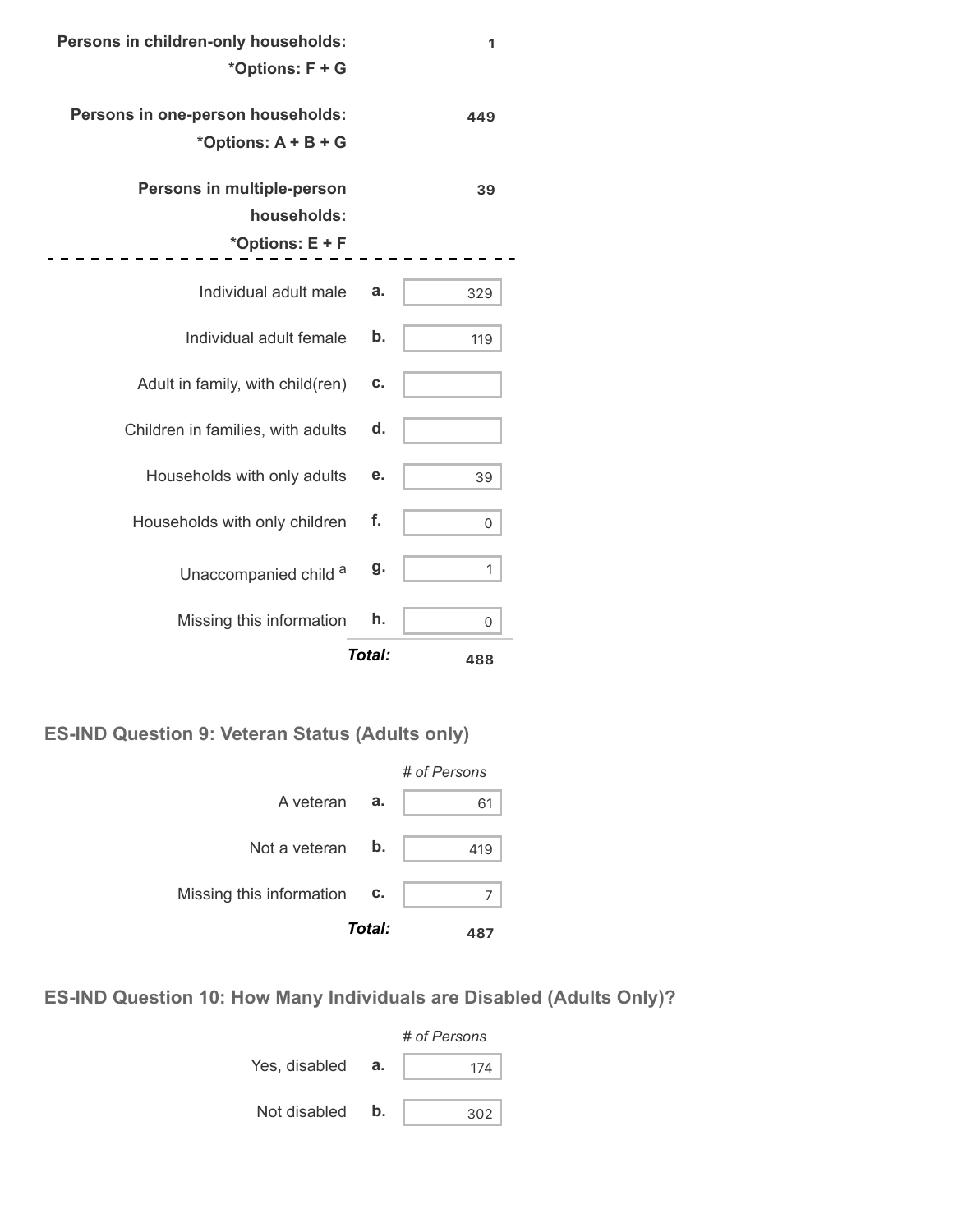# *Prior Living Situation*

**ES-IND Question 11: Living Arrangement the Night Before Program Entry for Individuals in Emergency Shelters**

|                                        |    | # of Persons |
|----------------------------------------|----|--------------|
| Emergency shelter                      | a. | 22           |
| <b>Transitional housing</b>            | b. | 9            |
| Permanent supportive housing           | C. | 0            |
| Psychiatric facility                   | d. | 23           |
| Substance abuse treatment center/detox | е. | 14           |
| Hospital (non-psychiatric)             | f. | 23           |
| Jail, prison, or juvenile detention    | g. | 25           |
| Rental by client (VASH subsidy)        | h. | 0            |
| Rental by client (other subsidy)       | i. | 1            |
| Rental by client (no subsidy)          | j. | 24           |
| Owned by client (with subsidy)         | k. | 0            |
| Owned by client (no subsidy)           | ı. | 2            |
| Staying with family                    | m. | 87           |
| Staying with friends                   | n. | 96           |
| Hotel or motel (no voucher)            | Ο. | 30           |
| Foster care home                       | p. | 0            |
| Place not meant for habitation         | q. | 125          |
| Safe Haven                             | r. | 0            |
| Other living arrangement               | s. | 1            |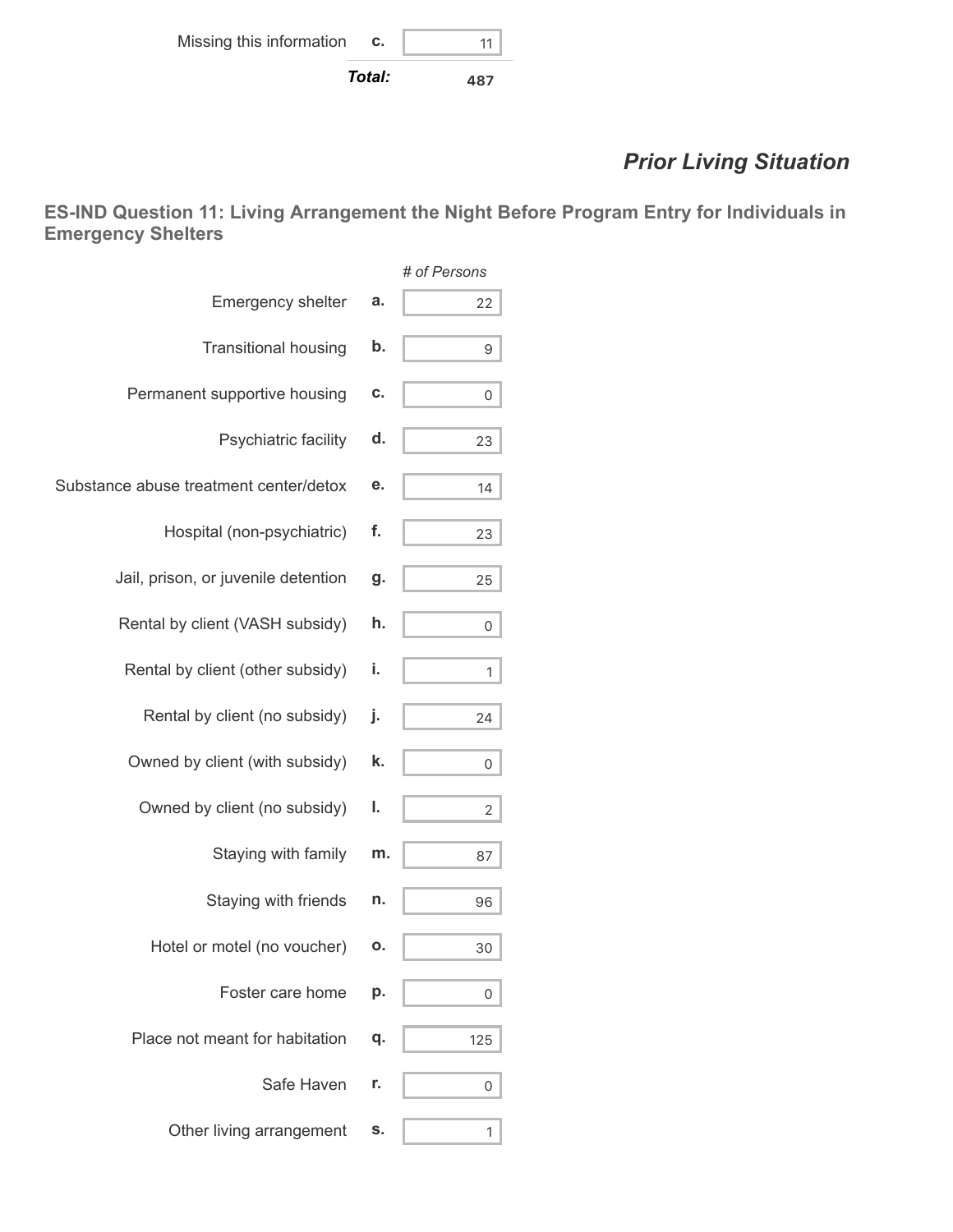

**ES-IND Question 12: How long did individuals stay in their living arrangements the night before program entry?**



### *Length of Stay*

#### **ES-IND Question 13: Number of Nights in Emergency Shelter for Adults**

|                   |    | # of FEMALES # of MALES |                | # of MISSING<br><b>GENDER</b> |
|-------------------|----|-------------------------|----------------|-------------------------------|
| 1 to 7 nights     | a. | 60                      | 137            | $\overline{0}$                |
| 8 to 30 nights    | b. | 37                      | 101            | 0                             |
| 31 to 60 nights   | С. | $12 \,$                 | 33             | 0                             |
| 61 to 90 nights   | d. | 8                       | 29             | 0                             |
| 91 to 120 nights  | е. | 4                       | 12             | 0                             |
| 121 to 150 nights | f. | 5                       | 13             | 0                             |
| 151 to 180 nights | g. | $\overline{2}$          | 8              | 0                             |
| 181 to 210 nights | h. | $\overline{2}$          | 4              | 0                             |
| 211 to 240 nights | i. | 3                       | $\overline{2}$ | 0                             |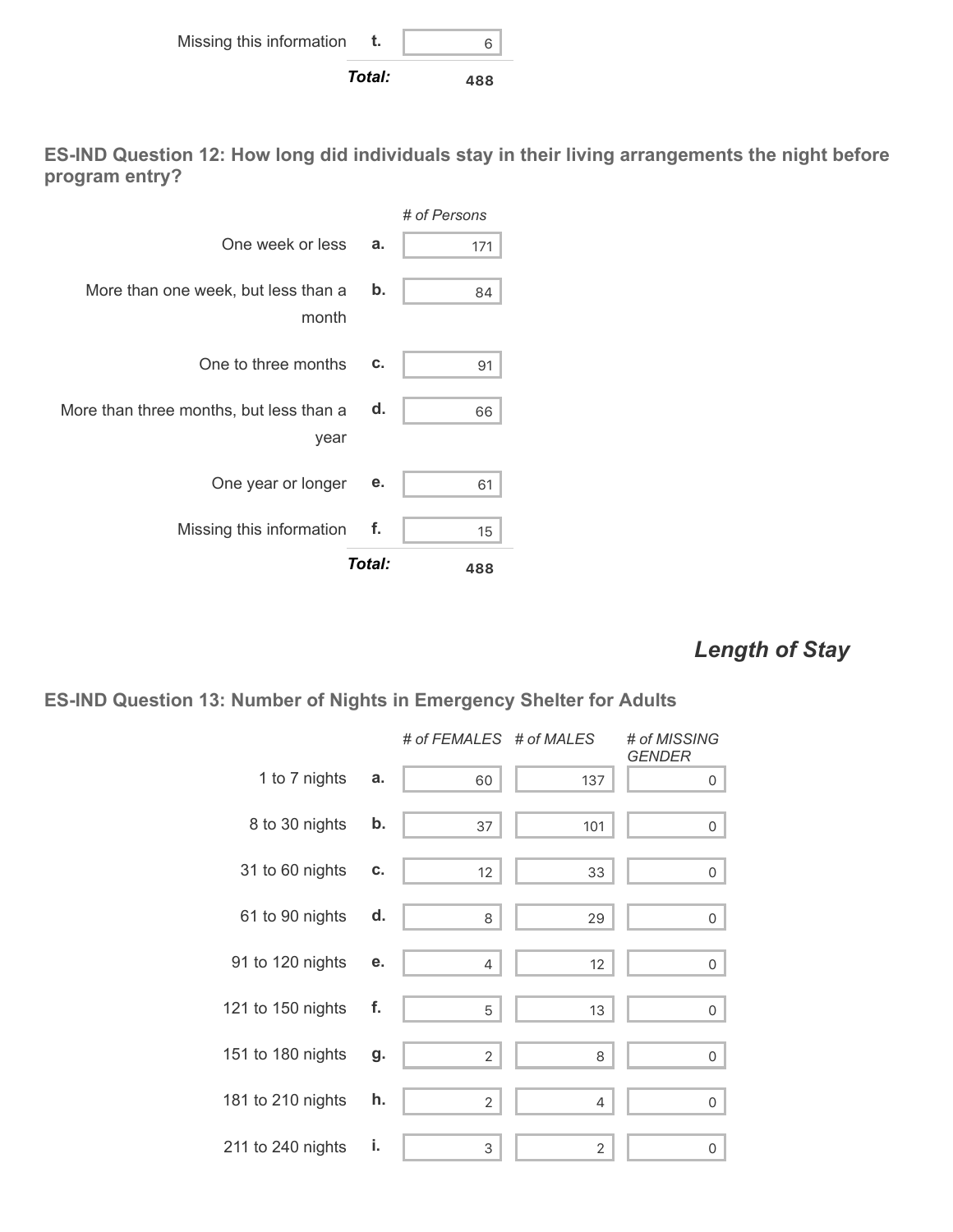

**ES-IND Question 14: Number of Nights in Emergency Shelter for Children (i.e., unaccompanied youth)**

|                          |    | # of FEMALES # of MALES |                     | # of MISSING<br><b>GENDER</b> |
|--------------------------|----|-------------------------|---------------------|-------------------------------|
| 1 to 7 nights            | a. | $\mathsf{O}\xspace$     | 1                   | 0                             |
| 8 to 30 nights           | b. |                         | 0                   | 0                             |
| 31 to 60 nights          | С. | 0                       | 0                   | 0                             |
| 61 to 90 nights          | d. | 0                       | $\mathbf 0$         | 0                             |
| 91 to 120 nights         | е. | 0                       | $\mathbf 0$         | 0                             |
| 121 to 150 nights        | f. | 0                       | $\mathbf 0$         | 0                             |
| 151 to 180 nights        | g. | 0                       | 0                   | $\overline{0}$                |
| 181 to 210 nights        | h. | 0                       | 0                   | 0                             |
| 211 to 240 nights        | i. | 0                       | 0                   | 0                             |
| 241 to 270 nights        | j. | 0                       | 0                   | 0                             |
| 271 to 300 nights        | k. | 0                       | $\mathsf{O}\xspace$ | 0                             |
| 301 to 330 nights        | ı. | 0                       | $\mathbf 0$         | 0                             |
| 331 to 360 nights        | m. | 0                       | $\mathbf 0$         | 0                             |
| 361 to 365 nights        | n. | $\mathsf{O}\xspace$     | 0                   | 0                             |
| Missing this Information | ο. | 0                       | 0                   | 0                             |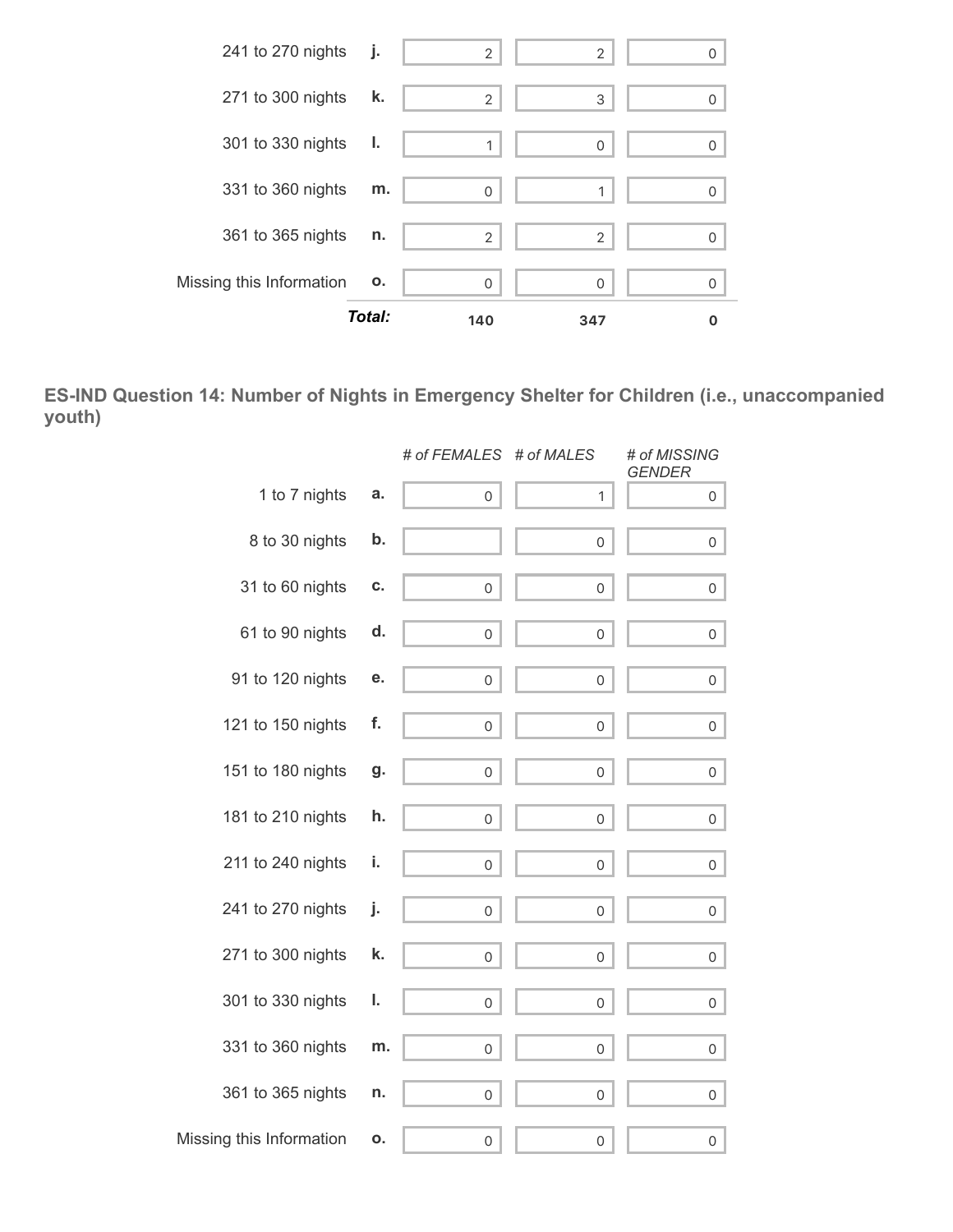## **Survey Response Set: TH-FAM: Transitional Housing for Families**

### *Total Counts*

**TH-FAM Question 1: Total Number of Persons in Families Who Used Transitional Housing During Covered Time Period**

|                                                                                                                                                                  |    | # of Persons /<br>Beds |                                     |
|------------------------------------------------------------------------------------------------------------------------------------------------------------------|----|------------------------|-------------------------------------|
| Unduplicated number of Persons in                                                                                                                                | a. | 117                    |                                     |
| Families <sup>a</sup> that used Transitional Housing<br>participating in HMIS                                                                                    |    |                        |                                     |
| Number of transitional housing beds for<br>Persons in Families included in HMIS<br>(i.e., bed capacity for participating<br>providers)                           | b. | 35.20                  | <b>HMIS Bed Coverage Rate: 100%</b> |
| Number of transitional housing beds for<br>Persons in Families at providers not<br>participating in HMIS (i.e., bed capacity<br>for non-participating providers) | c. | 0.00                   |                                     |
| Number of Persons in Families who used<br>more than one HMIS participating                                                                                       | d. | 11                     |                                     |

**TH-FAM Question 2: How many Persons in Families were using Transitional Housing …**

|                                                          |    | # of Persons                              | # of HMIS<br>participating<br>beds |
|----------------------------------------------------------|----|-------------------------------------------|------------------------------------|
| on average per night during covered                      | а. | 25.42                                     | 35.20                              |
|                                                          |    | time period? Bed Utilization Rate: 72.00% |                                    |
| on Wednesday of the last week in                         | b. | 40                                        | 58.00                              |
| October (October 29, 2014)? Bed Utilization Rate: 69.00% |    |                                           |                                    |
| on Wednesday of the last week in                         | C. | 10                                        | 16.00                              |
| January (January 28, 2015)? Bed Utilization Rate: 62.00% |    |                                           |                                    |
| on Wednesday of the last week in April                   | d. | 22                                        | 23.00                              |

transitional housing program in a family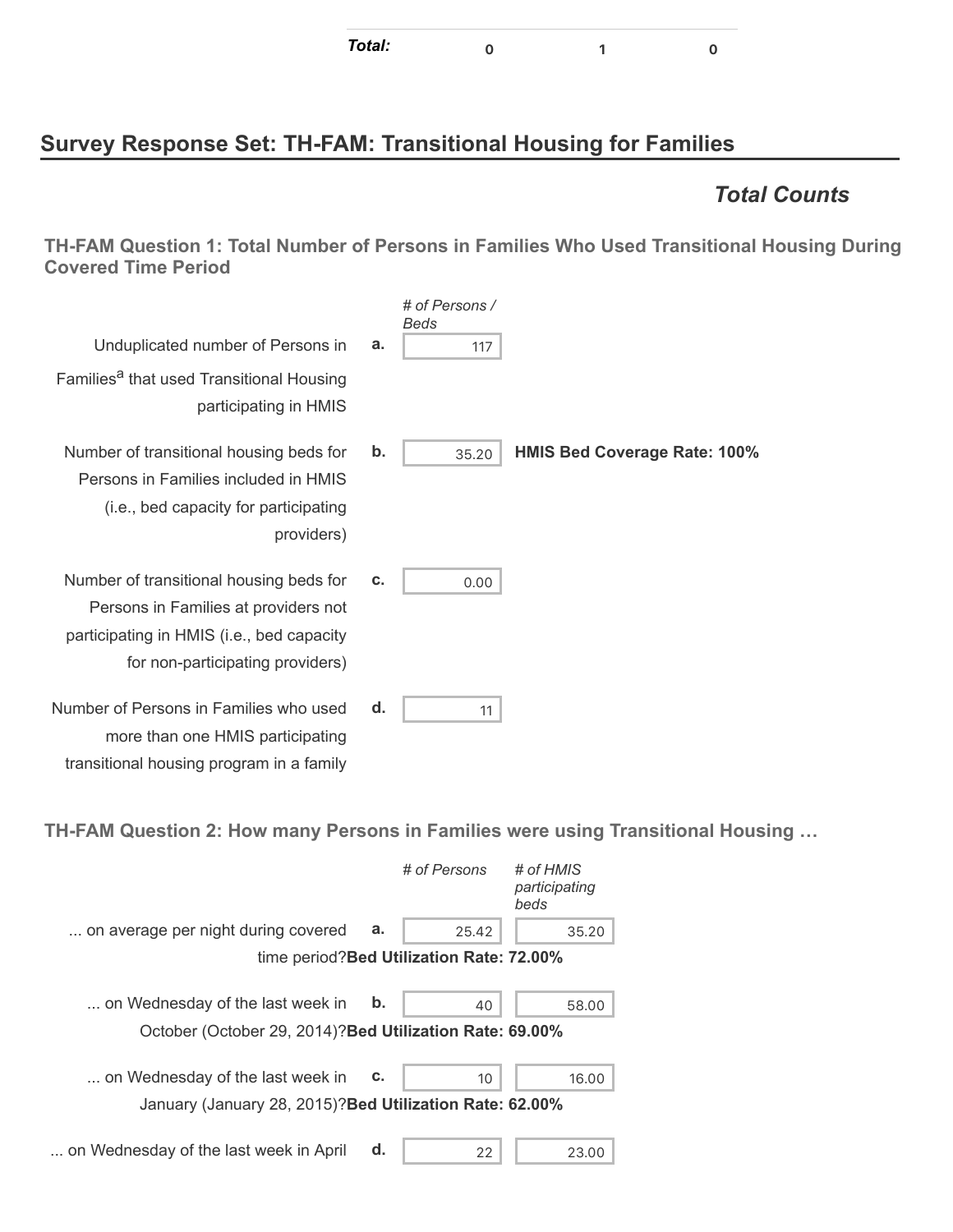... on Wednesday of the last week in July (July 29, 2015)? **Bed Utilization Rate: 78.00% e.**  $\begin{array}{|c|c|c|c|c|} \hline \textbf{18} & \textbf{23.00} \end{array}$ 

## *Demographics*

**TH-FAM Question 3: Age\***

| Age of Children:            |               | # of Persons        |
|-----------------------------|---------------|---------------------|
| Under 1                     | a.            | 6                   |
| $1$ to $5$                  | b.            | 36                  |
| 6 to 12                     | C.            | 22                  |
| 13 to 17                    | d.            | 4                   |
|                             | Total:        | 68                  |
|                             |               |                     |
| <b>Age of Adults:</b>       |               | # of Persons        |
| 18 to 24                    | e.            | 10                  |
|                             |               |                     |
| 25 to 30                    | f.            | 15                  |
|                             |               |                     |
| 31 to 50                    | g.            | 19                  |
| 51 to 61                    | h.            | 4                   |
| 62 or older                 | i.            | $\mathbf{1}$        |
|                             | <b>Total:</b> | 49                  |
|                             |               |                     |
| Missing this information j. |               | $\mathsf{O}\xspace$ |
| <b>Persons Reported:</b>    |               | 117                 |



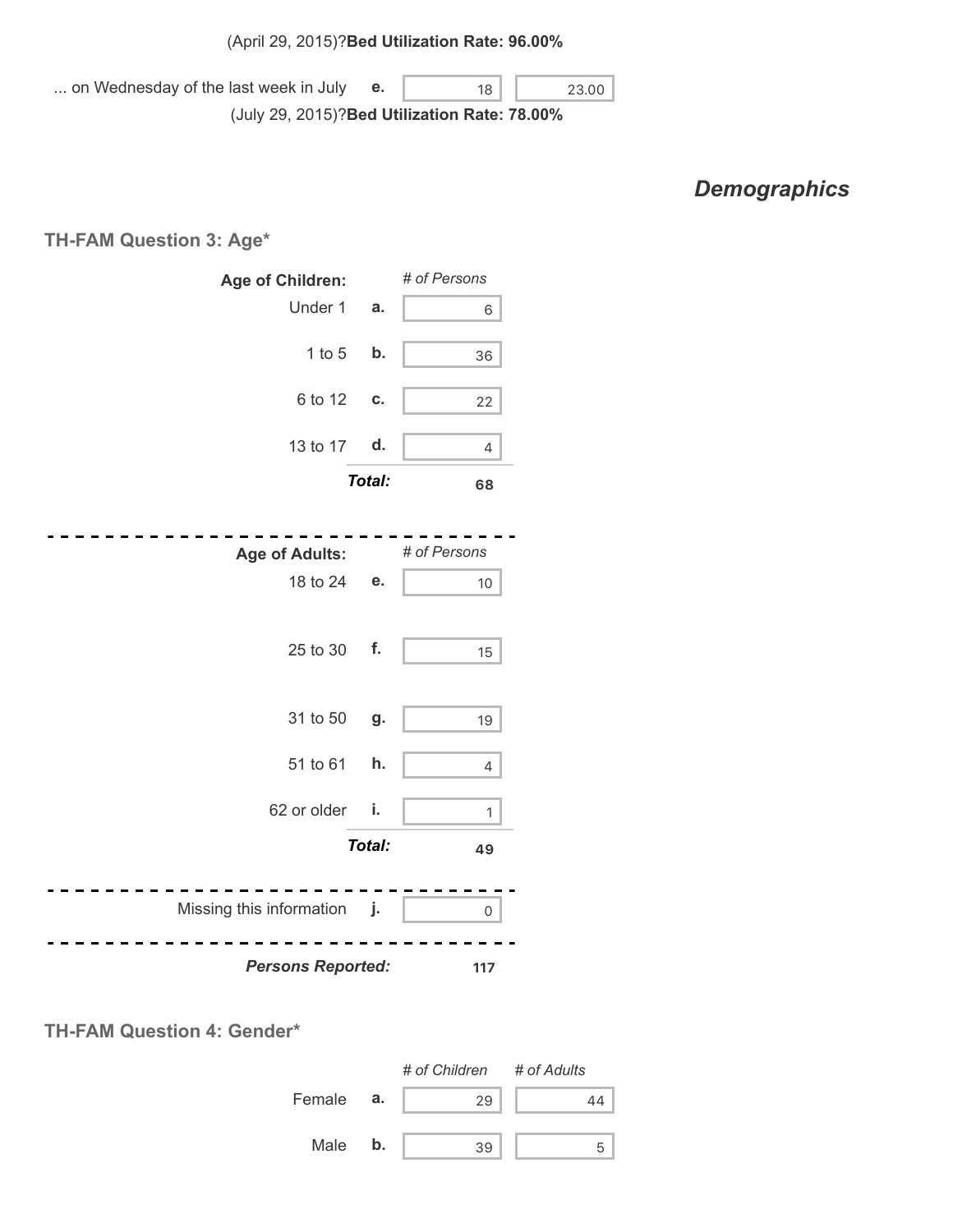

#### **TH-FAM Question 5: Ethnicity**

|                          |        | # of Persons |
|--------------------------|--------|--------------|
| Non-Hispanic/Non-Latino  | а.     | 104          |
| Hispanic/Latino          | b.     | 13           |
| Missing this information | c.     |              |
|                          | Total: |              |

#### **TH-FAM Question 6: Race**

|                                           |               | # of Persons |
|-------------------------------------------|---------------|--------------|
| White, Non-Hispanic/Non-Latino            | a.            | 60           |
| White, Hispanic/Latino                    | $\mathbf b$ . | 11           |
| <b>Black or African-American</b>          | c.            | 0            |
| Asian                                     | d.            | 34           |
| American Indian or Alaska Native          | е.            | 1            |
| Native Hawaiian or Other Pacific Islander | f.            |              |
| Multiple races                            | g.            | 11           |
| Missing this information                  | h.            | 0            |
|                                           | Total:        | 117          |

**TH-FAM Question 7: Persons by Household Size**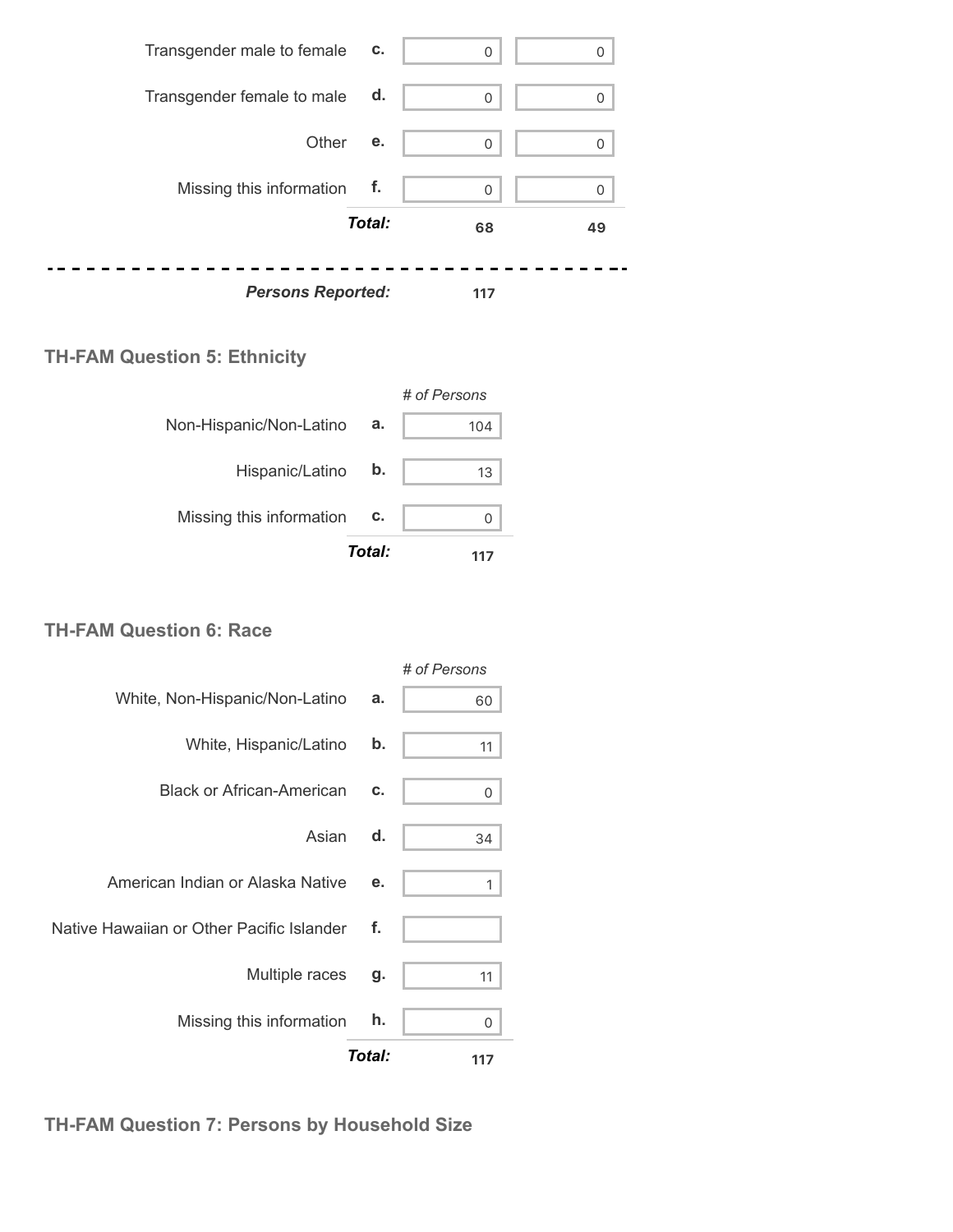|                             |        | Persons by<br><b>Household Size</b> |
|-----------------------------|--------|-------------------------------------|
| 1 Person                    | a.     |                                     |
| 2 Persons                   | b.     | 56                                  |
| 3 Persons                   | C.     | 30                                  |
| 4 Persons d.                |        | 16                                  |
| 5 or more persons           | е.     | 15                                  |
| Missing this information f. |        | ი                                   |
|                             | Total: | 117                                 |

#### **TH-FAM Question 8: Persons by Household Type**



#### **TH-FAM Question 9: Veteran Status (Adults only)**



**TH-FAM Question 10: How Many Persons in Families are Disabled (Adults Only)?**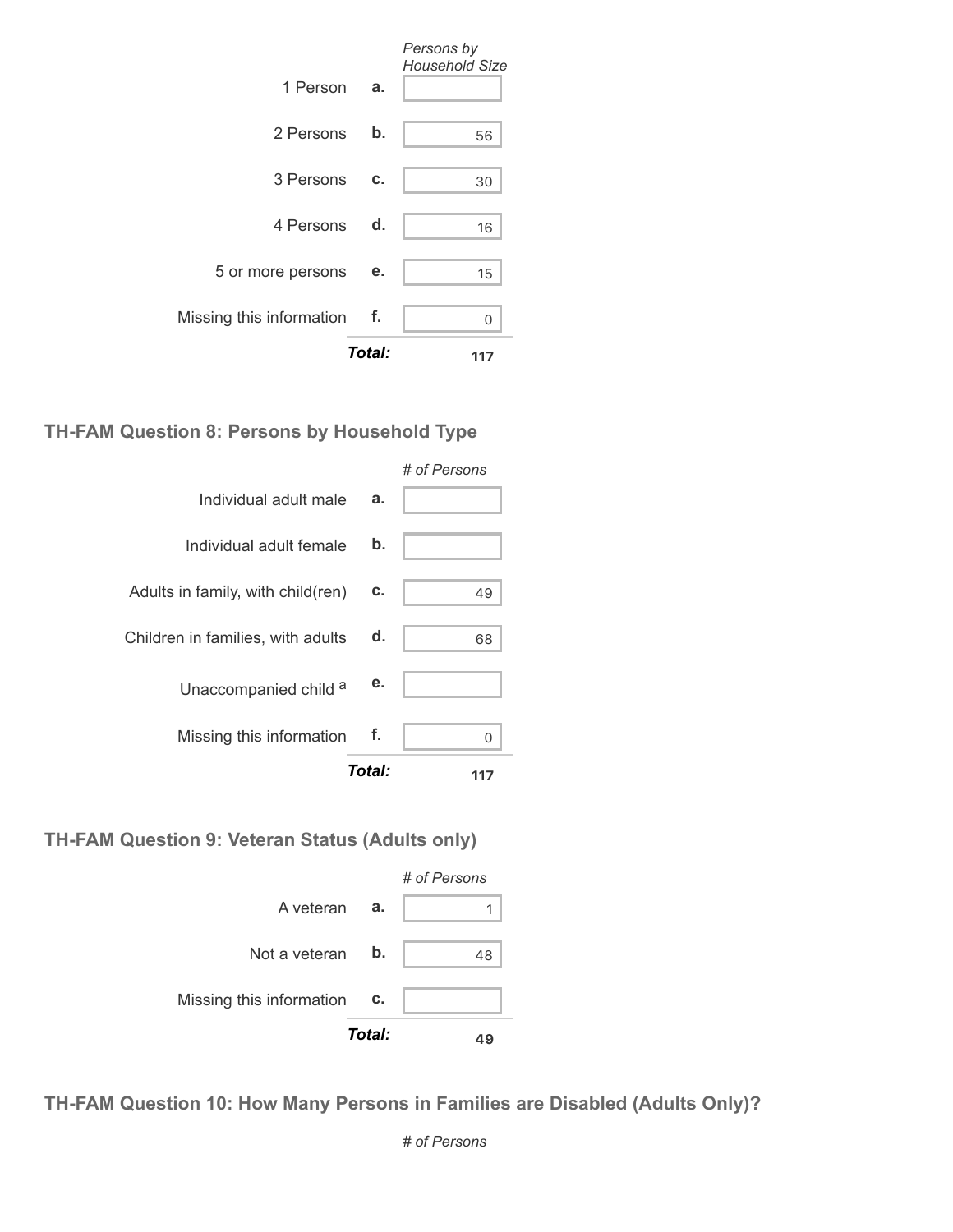

# *Prior Living Situation*

**TH-FAM Question 11: Living Arrangement the Night Before Program Entry for Adults in Families using Transitional Housing**

|                                        |    | # of Persons |
|----------------------------------------|----|--------------|
| <b>Emergency shelter</b>               | a. | 10           |
| <b>Transitional housing</b>            | b. | 7            |
| Permanent supportive housing           | c. | 0            |
| Psychiatric facility                   | d. | 0            |
| Substance abuse treatment center/detox | е. | 1            |
| Hospital (non-psychiatric)             | f. | 0            |
| Jail, prison, or juvenile detention    | g. | 0            |
| Rental by client (VASH subsidy)        | h. | 0            |
| Rental by client (other subsidy)       | i. | 0            |
| Rental by client (no subsidy)          | j. | 1            |
| Owned by client (with subsidy)         | k. | 0            |
| Owned by client (no subsidy)           | ı. | 0            |
| Staying with family                    | m. | 7            |
| Staying with friends                   | n. | 15           |
| Hotel or motel (no voucher)            | Ο. | 4            |
| Foster care home                       | p. | 0            |
| Place not meant for habitation         | q. | 4            |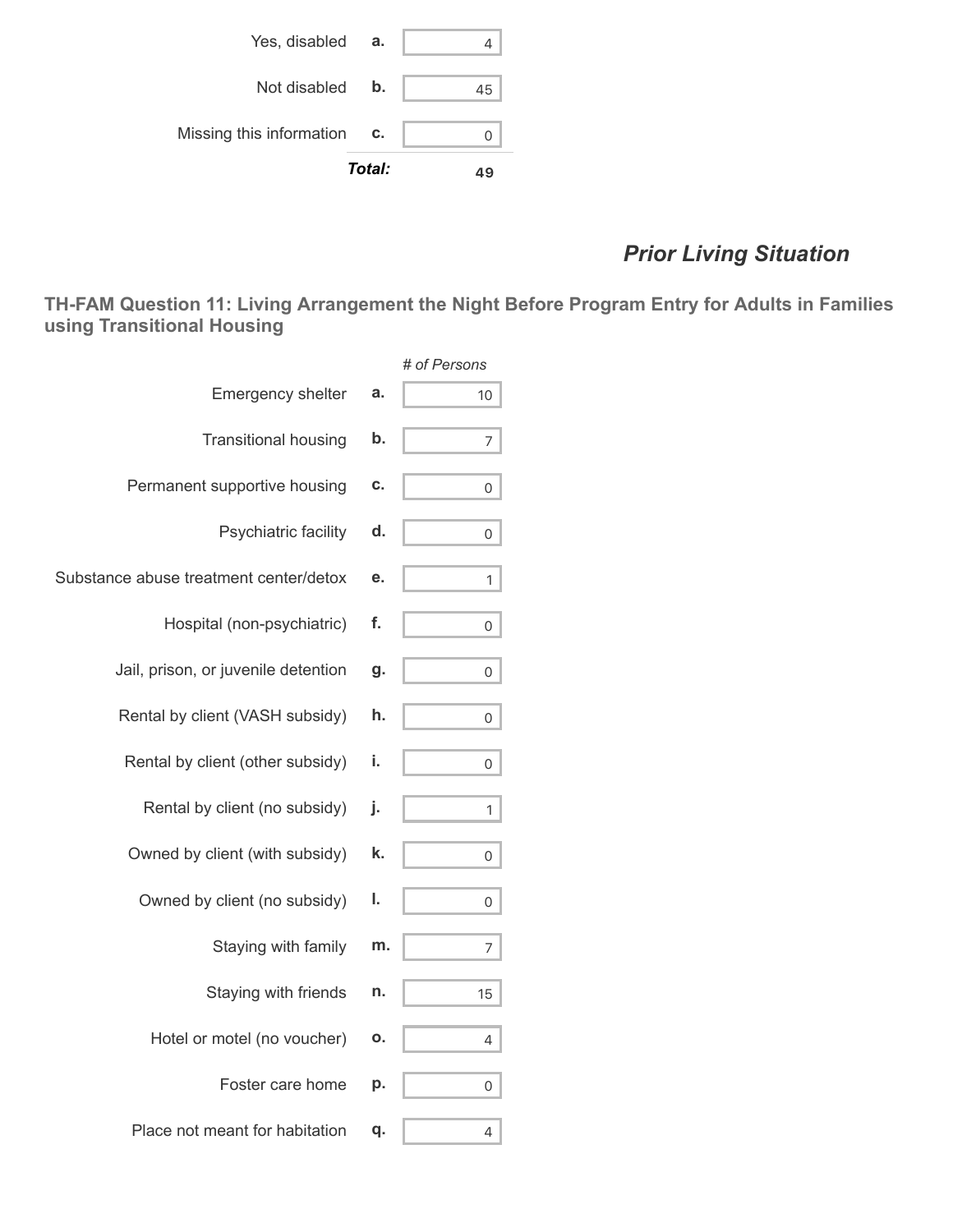|                          | Total: |  |
|--------------------------|--------|--|
| Missing this information | t.     |  |
| Other living arrangement | S.     |  |
| Safe Haven r.            |        |  |

**TH-FAM Question 12: How long did adults in families stay in their living arrangements the night before program entry?**



### *Length of Stay*

**TH-FAM Question 13: Number of Nights in Transitional Housing for Adults in Families**

|                   |    | # of FEMALES # of MALES |              | # of MISSING<br><b>GENDER</b> |
|-------------------|----|-------------------------|--------------|-------------------------------|
| 1 to 7 nights     | a. | 5                       | 0            | 0                             |
| 8 to 30 nights    | b. | 4                       | 0            | 0                             |
| 31 to 60 nights   | C. | 14                      | 3            | 0                             |
| 61 to 90 nights   | d. | 4                       | 0            | 0                             |
| 91 to 120 nights  | е. | 12                      | $\mathbf{2}$ | 0                             |
| 121 to 150 nights | f. | 0                       | 0            | 0                             |
| 151 to 180 nights | g. | 1                       | 0            | 0                             |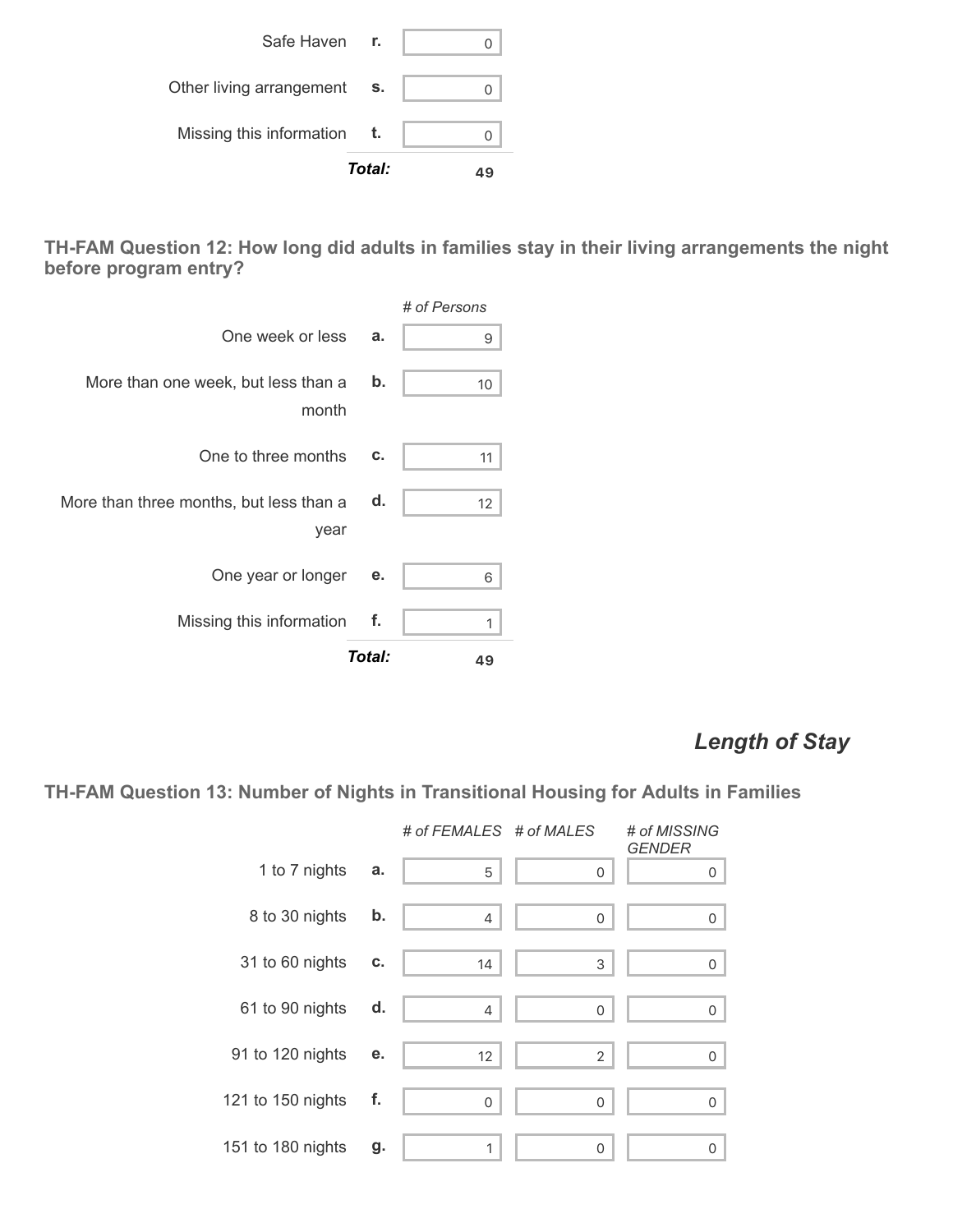

#### **TH-FAM Question 14: Number of Nights in Transitional Housing for Children in Families**

|                   |    | # of FEMALES # of MALES |              | # of MISSING<br><b>GENDER</b> |
|-------------------|----|-------------------------|--------------|-------------------------------|
| 1 to 7 nights     | a. | 3                       | 5            | 0                             |
| 8 to 30 nights    | b. | $\overline{4}$          | 1            | 0                             |
| 31 to 60 nights   | c. | 9                       | 8            | 0                             |
| 61 to 90 nights   | d. | $\mathbf{1}$            | 5            | $\overline{0}$                |
| 91 to 120 nights  | е. | 10                      | 15           | 0                             |
| 121 to 150 nights | f. | $\mathsf{O}$            | 0            | $\mathsf{O}$                  |
| 151 to 180 nights | g. | 0                       | $\mathbf{1}$ | 0                             |
| 181 to 210 nights | h. | 1                       | 3            | $\overline{0}$                |
| 211 to 240 nights | i. | 1                       | 0            | $\overline{O}$                |
| 241 to 270 nights | j. | 0                       | 0            | 0                             |
| 271 to 300 nights | k. | $\mathsf{O}$            | $\mathbf 0$  | $\mathsf{O}$                  |
| 301 to 330 nights | ı. | $\mathsf{O}$            | $\mathbf{1}$ | 0                             |
| 331 to 360 nights | m. | 0                       | 0            | $\mathsf{O}\xspace$           |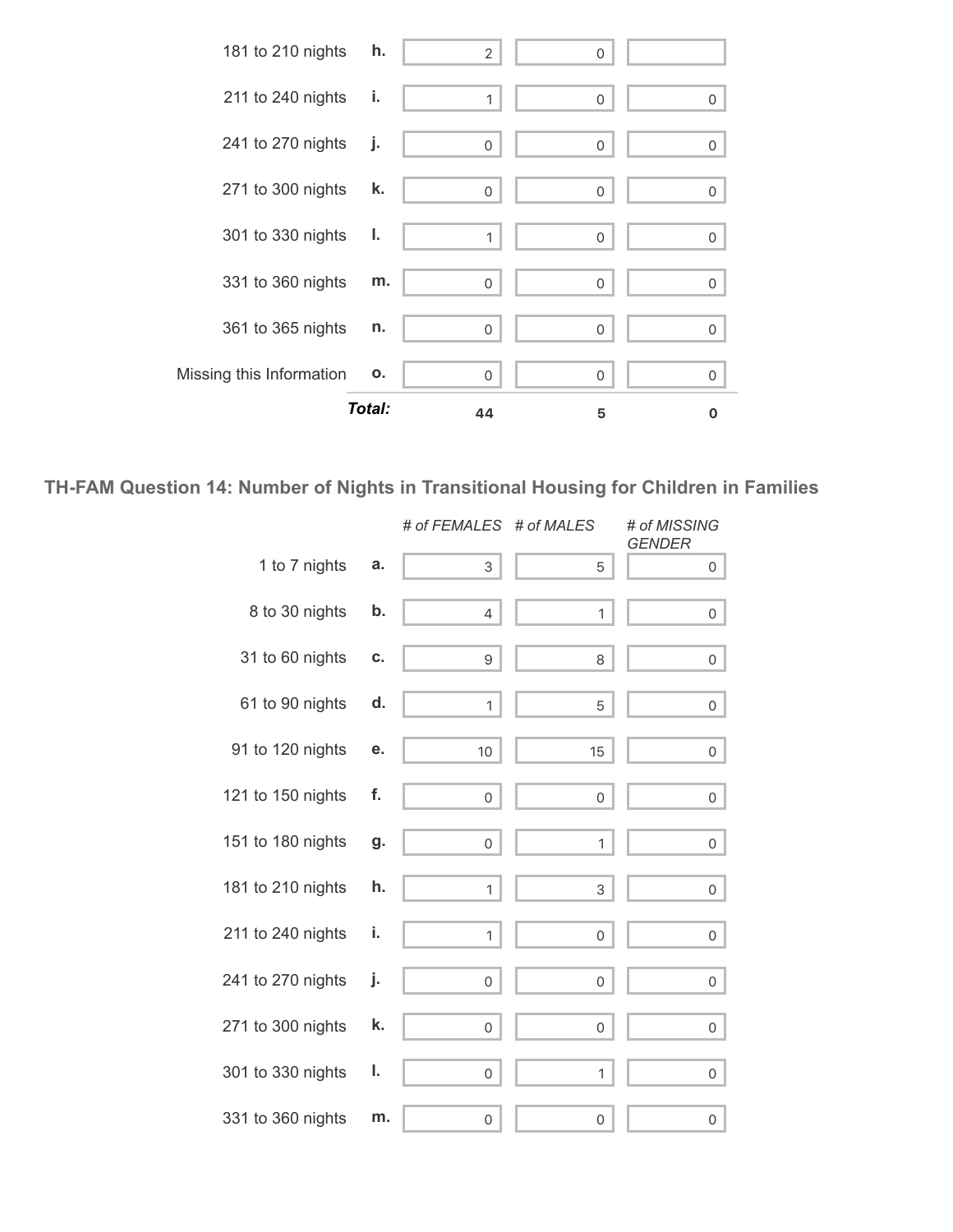

### *Household Counts*

**TH-FAM Question 15: How Many Family Households Stayed in Transitional Housing**

| # of Households |    |                                                                 |
|-----------------|----|-----------------------------------------------------------------|
| 50              | a. | at any time during the covered time<br>period?                  |
| 17              | b. | on Wednesday of the last week in<br>October (October 29, 2014)? |
| 5               | c. | on Wednesday of the last week in<br>January (January 28, 2015)? |
| 9               | d. | on Wednesday of the last week in April<br>(April 29, 2015)?     |
| 8               | е. | on Wednesday of the last week in July<br>(July 29, 2015)?       |

# **Survey Response Set: TH-IND: Transitional Housing for Individuals**

# *Total Counts*

**TH-IND Question 1: Total Number of Individuals Who Used Transitional Housing During Covered Time Period**

| Unduplicated number of Individuals <sup>a</sup> that<br>used Transitional Housing participating in<br><b>HMIS</b>           | а. | $#$ of Persons /<br>Beds<br>234 |                                     |
|-----------------------------------------------------------------------------------------------------------------------------|----|---------------------------------|-------------------------------------|
| Number of transitional housing beds for<br>Individuals included in HMIS (i.e., bed<br>capacity for participating providers) | b. | 81.30                           | <b>HMIS Bed Coverage Rate: 100%</b> |
| Number of transitional housing beds for                                                                                     | c. | 0.00                            |                                     |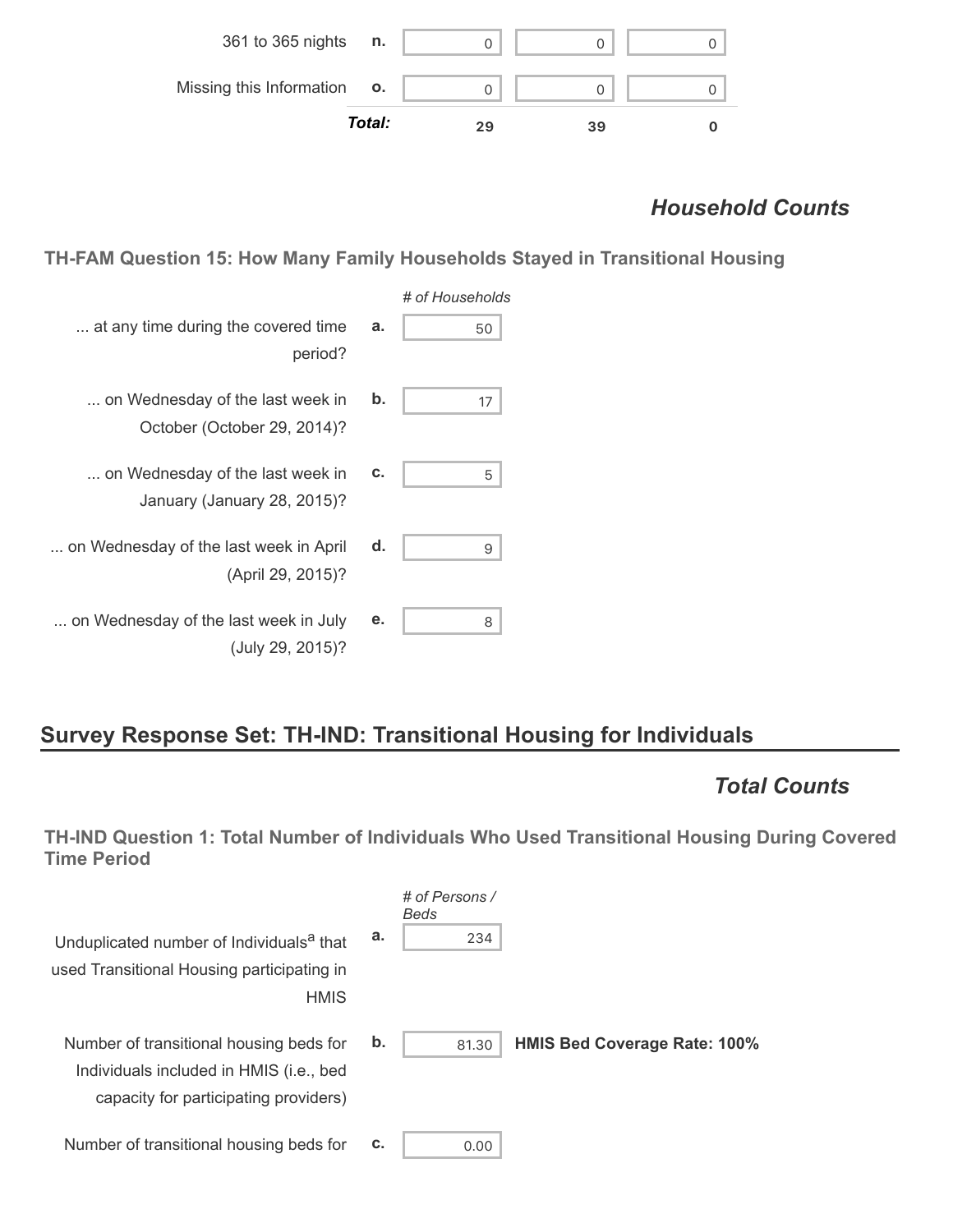| Individuals at providers not participating |  |
|--------------------------------------------|--|
| in HMIS (i.e., bed capacity for non-       |  |
| participating providers)                   |  |

| Number of Individuals who used more      | d. |  |
|------------------------------------------|----|--|
| than one HMIS participating transitional |    |  |
| housing provider as an individual        |    |  |

# **TH-IND Question 2: How many Individuals were using Transitional Housing …**

|                                                          |               | # of Persons                              | # of HMIS<br>participating<br>beds |
|----------------------------------------------------------|---------------|-------------------------------------------|------------------------------------|
| on average per night during covered                      | a.            | 66.05                                     | 81.30                              |
|                                                          |               | time period? Bed Utilization Rate: 81.00% |                                    |
| on Wednesday of the last week in                         | $\mathbf b$ . | 74                                        | 79.00                              |
| October (October 29, 2014)? Bed Utilization Rate: 94.00% |               |                                           |                                    |
| on Wednesday of the last week in                         | c.            | 70                                        | 81.00                              |
| January (January 28, 2015)? Bed Utilization Rate: 86.00% |               |                                           |                                    |
| on Wednesday of the last week in April                   | d.            | 67                                        | 79.00                              |
| (April 29, 2015)? Bed Utilization Rate: 85.00%           |               |                                           |                                    |
| on Wednesday of the last week in July                    | е.            | 65                                        | 82.00                              |
| (July 29, 2015)? Bed Utilization Rate: 79.00%            |               |                                           |                                    |

*Demographics*

**TH-IND Question 3: Age\***

-

| Age of Children:      |        | # of Persons |
|-----------------------|--------|--------------|
| Under 1               | a.     | 0            |
| 1 to 5 b.             |        | $\mathbf 0$  |
| 6 to 12               | C.     | $\mathbf 0$  |
| 13 to 17 d.           |        | $\mathbf 0$  |
|                       | Total: | 0            |
| <b>Age of Adults:</b> |        | # of Persons |
| 18 to 24              | е.     | 25           |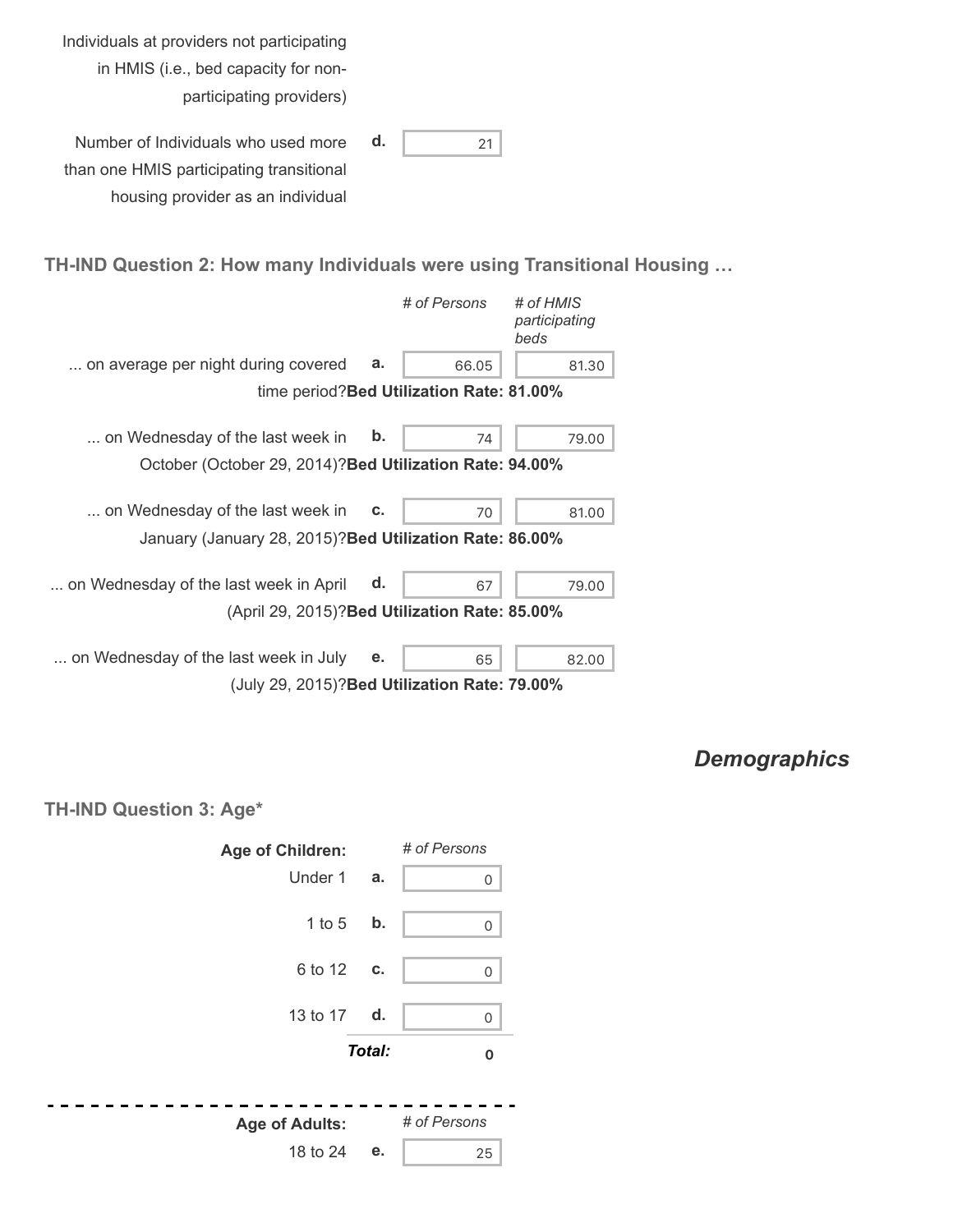

#### **TH-IND Question 4: Gender\***

|                            |        | # of Children | # of Adults |
|----------------------------|--------|---------------|-------------|
| Female                     | a.     | 0             | 113         |
| Male                       | b.     | 0             | 121         |
| Transgender male to female | c.     | 0             | 0           |
| Transgender female to male | d.     | 0             | 0           |
| Other                      | е.     | 0             | $\mathbf 0$ |
| Missing this information   | f.     | 0             | 0           |
|                            | Total: | $\mathbf 0$   | 234         |
| <b>Persons Reported:</b>   |        | 234           |             |

### **TH-IND Question 5: Ethnicity**

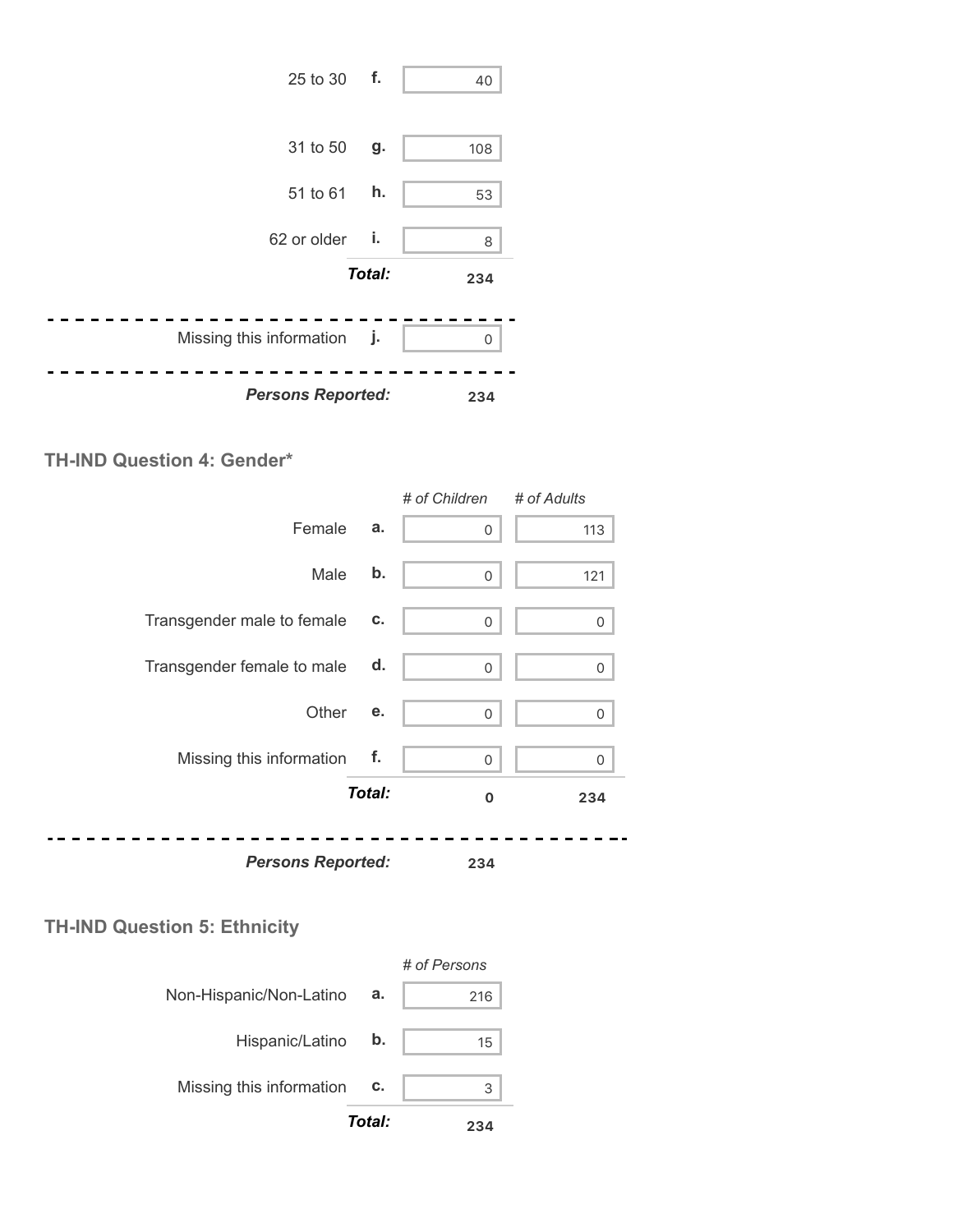#### **TH-IND Question 6: Race**

|                                           |        | # of Persons |
|-------------------------------------------|--------|--------------|
| White, Non-Hispanic/Non-Latino            | a.     | 199          |
| White, Hispanic/Latino                    | b.     | 13           |
| <b>Black or African-American</b>          | c.     | 17           |
| Asian                                     | d.     | 0            |
| American Indian or Alaska Native          | е.     | 1            |
| Native Hawaiian or Other Pacific Islander | f.     | 0            |
| Multiple races                            | g.     | 3            |
| Missing this information                  | h.     | 1            |
|                                           | Total: | 234          |

#### **TH-IND Question 7: Persons by Household Size**

|                             | Total:        | 234                                 |
|-----------------------------|---------------|-------------------------------------|
| Missing this information f. |               | ∩                                   |
| 5 or more persons           | е.            | $\Omega$                            |
| 4 Persons d.                |               | 0                                   |
| 3 Persons                   | C.            | 0                                   |
| 2 Persons                   | $\mathbf b$ . | 0                                   |
| 1 Person a.                 |               | 234                                 |
|                             |               | Persons by<br><b>Household Size</b> |

**TH-IND Question 8: Persons by Household Type**

|                                      | # of Persons |
|--------------------------------------|--------------|
| Persons in adult-only households:    | 234          |
| *Options: $A + B + E$                |              |
| Persons in children-only households: |              |

**\*Options: F + G**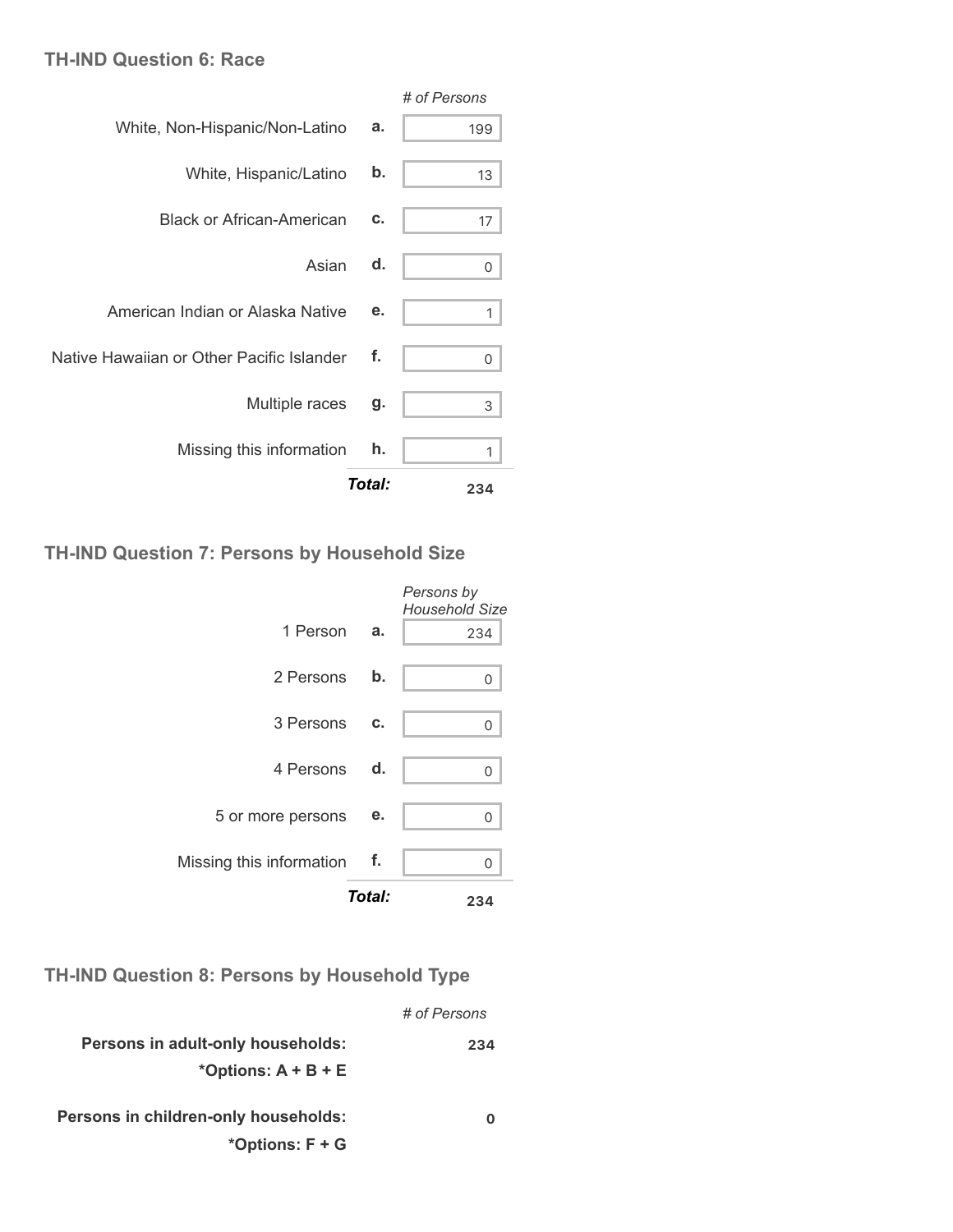#### **Persons in one-person households:**

#### **\*Options: A + B + G**

**234**

| Persons in multiple-person        |        | O   |
|-----------------------------------|--------|-----|
| households:                       |        |     |
| *Options: E + F                   |        |     |
| Individual adult male             | a.     | 121 |
| Individual adult female           | b.     | 113 |
| Adult in family, with child(ren)  | c.     |     |
| Children in families, with adults | d.     |     |
| Households with only adults       | е.     | 0   |
| Households with only children     | f.     | 0   |
| Unaccompanied child a             | g.     | 0   |
| Missing this information          | h.     | 0   |
|                                   | Total: | 234 |

**TH-IND Question 9: Veteran Status (Adults only)**



**TH-IND Question 10: How Many Individuals are Disabled (Adults Only)?**

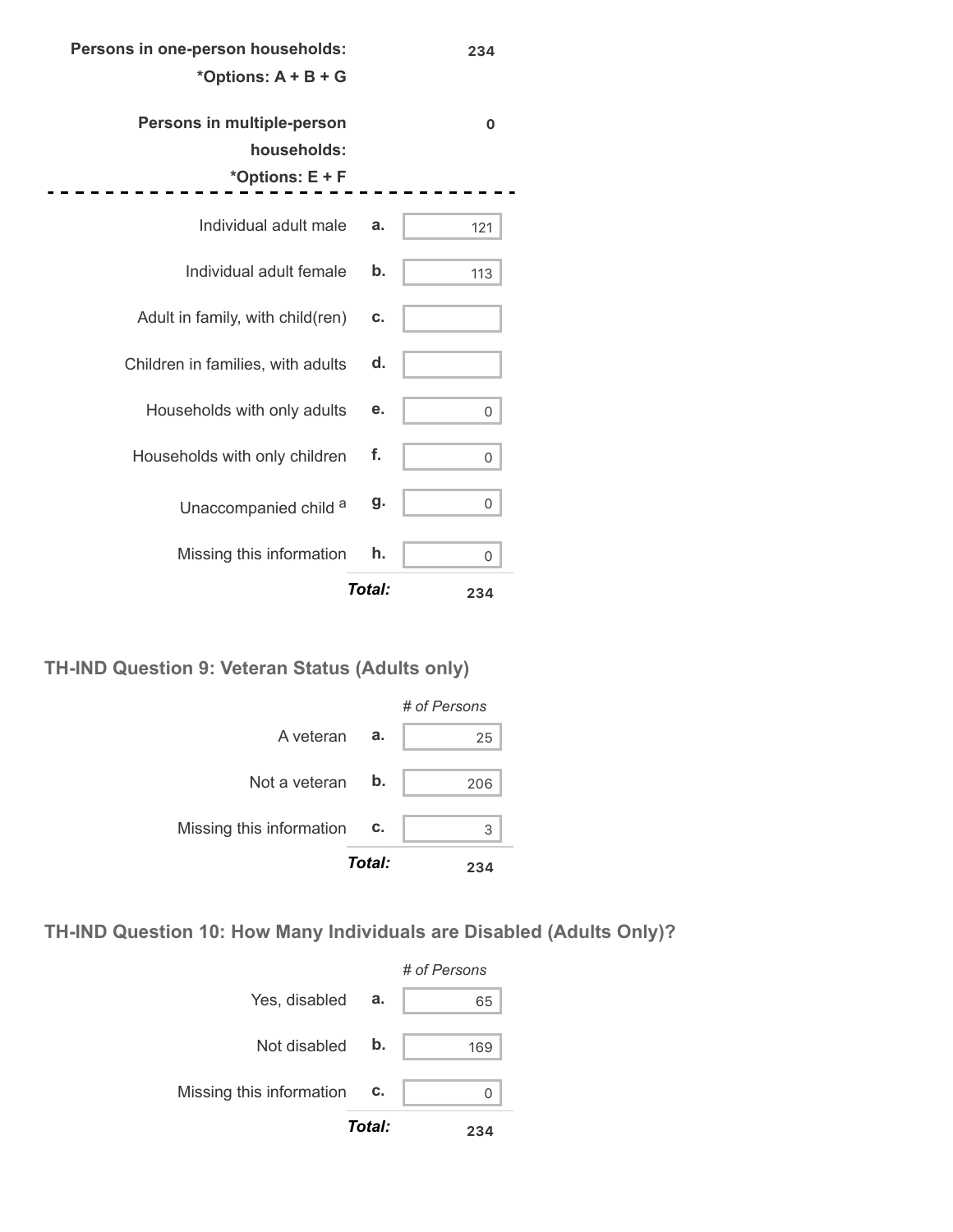**TH-IND Question 11: Living Arrangement the Night Before Program Entry for Individuals using Transitional Housing**

|                                        |        | # of Persons   |
|----------------------------------------|--------|----------------|
| <b>Emergency shelter</b>               | a.     | 70             |
| <b>Transitional housing</b>            | b.     | 13             |
| Permanent supportive housing           | C.     | 0              |
| Psychiatric facility                   | d.     | 4              |
| Substance abuse treatment center/detox | е.     | 11             |
| Hospital (non-psychiatric)             | f.     | $\overline{2}$ |
| Jail, prison, or juvenile detention    | g.     | 17             |
| Rental by client (VASH subsidy)        | h.     | 0              |
| Rental by client (other subsidy)       | i.     | 0              |
| Rental by client (no subsidy)          | j.     | 7              |
| Owned by client (with subsidy)         | k.     | 1              |
| Owned by client (no subsidy)           | ı.     | 2              |
| Staying with family                    | m.     | 28             |
| Staying with friends                   | n.     | 44             |
| Hotel or motel (no voucher)            | ο.     | 14             |
| Foster care home                       | р.     | 0              |
| Place not meant for habitation         | q.     | 19             |
| Safe Haven                             | r.     | 0              |
| Other living arrangement               | s.     | 1              |
| Missing this information               | t.     | 1              |
|                                        | Total: | 234            |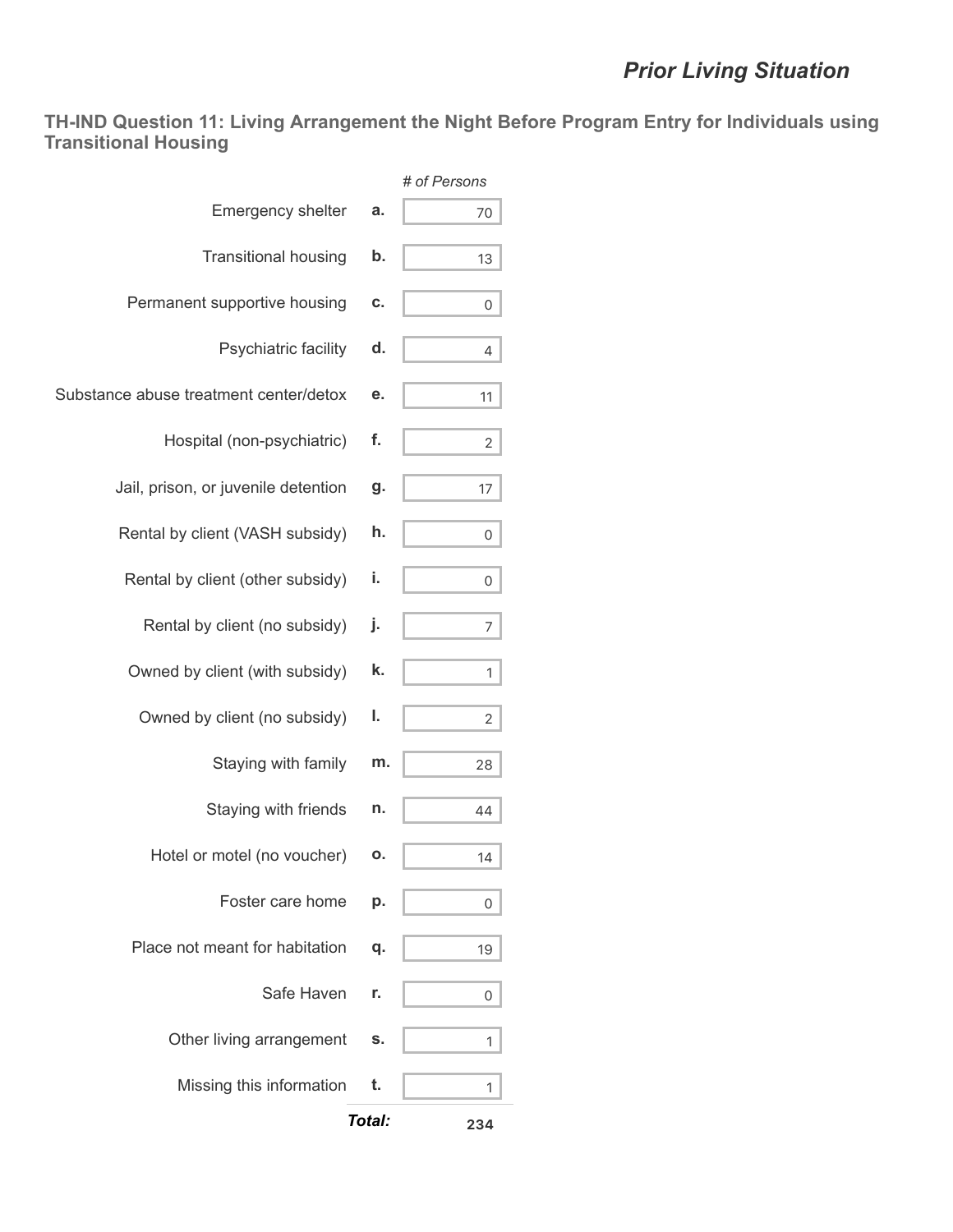**TH-IND Question 12: How long did individual stay in their living arrangements the night before program entry?**

|                                                 |        | # of Persons |
|-------------------------------------------------|--------|--------------|
| One week or less                                | a.     | 59           |
| More than one week, but less than a<br>month    | b.     | 54           |
| One to three months                             | C.     | 54           |
| More than three months, but less than a<br>year | d.     | 37           |
| One year or longer                              | е.     | 27           |
| Missing this information                        | f.     | 3            |
|                                                 | Total: | 234          |

# *Length of Stay*

### **TH-IND Question 13: Number of Nights in Transitional Housing for Adults**

|                   |    | # of FEMALES # of MALES |                | # of MISSING<br><b>GENDER</b> |
|-------------------|----|-------------------------|----------------|-------------------------------|
| 1 to 7 nights     | a. | 23                      | 4              | $\overline{0}$                |
| 8 to 30 nights    | b. | 22                      | 17             | 0                             |
| 31 to 60 nights   | C. | 17                      | 12             | $\mathsf{O}$                  |
| 61 to 90 nights   | d. | 6                       | 21             | 0                             |
| 91 to 120 nights  | е. | 10 <sup>°</sup>         | 15             | $\overline{0}$                |
| 121 to 150 nights | f. | 12                      | 18             | $\overline{0}$                |
| 151 to 180 nights | g. | 7                       | $\overline{7}$ | $\mathsf{O}$                  |
| 181 to 210 nights | h. | 9                       | 7              | 0                             |
| 211 to 240 nights | i. | 0                       | 4              | 0                             |
| 241 to 270 nights | j. | 4                       | 4              | 0                             |
| 271 to 300 nights | k. | 1                       | $\mathbf{2}$   | 0                             |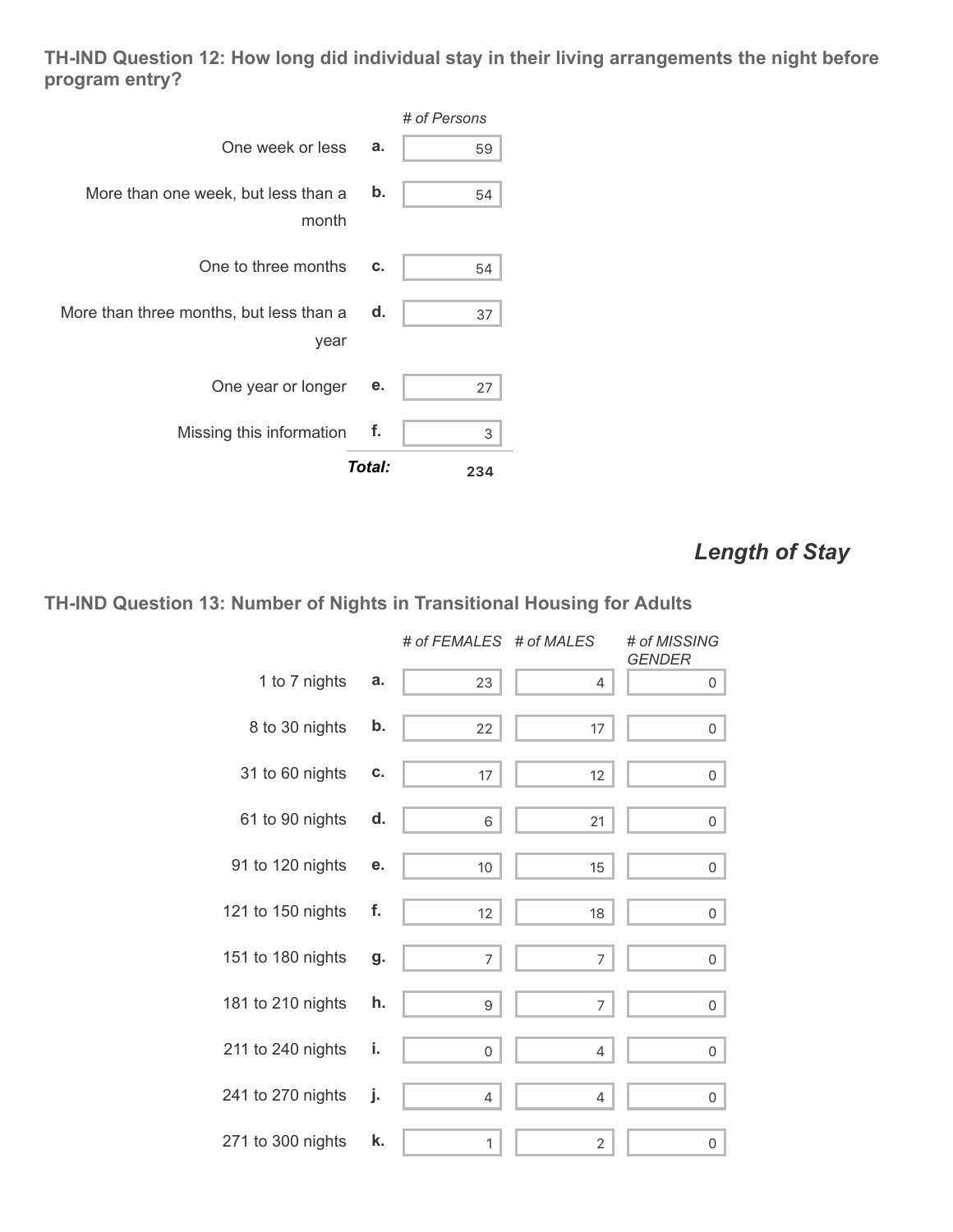

**TH-IND Question 14: Number of Nights in Transitional Housing for Children (i.e., unaccompanied youth)**

|                          |        | # of FEMALES # of MALES |                     | # of MISSING<br><b>GENDER</b> |
|--------------------------|--------|-------------------------|---------------------|-------------------------------|
| 1 to 7 nights            | a.     | 0                       | 0                   | 0                             |
| 8 to 30 nights           | b.     | $\mathsf{O}\xspace$     | $\mathsf{O}\xspace$ | 0                             |
| 31 to 60 nights          | C.     | 0                       | 0                   | 0                             |
| 61 to 90 nights          | d.     | 0                       | 0                   | 0                             |
| 91 to 120 nights         | е.     | 0                       | $\mathbf 0$         | 0                             |
| 121 to 150 nights        | f.     | 0                       | $\mathsf{O}\xspace$ | 0                             |
| 151 to 180 nights        | g.     | 0                       | 0                   | 0                             |
| 181 to 210 nights        | h.     | $\mathsf{O}\xspace$     | $\mathbf 0$         | 0                             |
| 211 to 240 nights        | i.     | $\mathsf{O}\xspace$     | $\mathsf{O}\xspace$ | 0                             |
| 241 to 270 nights        | j.     | 0                       | 0                   | 0                             |
| 271 to 300 nights        | k.     | $\mathsf{O}\xspace$     | $\mathbf 0$         | 0                             |
| 301 to 330 nights        | ı.     | $\mathsf{O}\xspace$     | $\mathsf{O}\xspace$ | 0                             |
| 331 to 360 nights        | m.     | 0                       | 0                   | 0                             |
| 361 to 365 nights        | n.     | 0                       | 0                   | 0                             |
| Missing this Information | ο.     | 0                       | 0                   | 0                             |
|                          | Total: | $\mathbf 0$             | $\mathbf 0$         | $\pmb{0}$                     |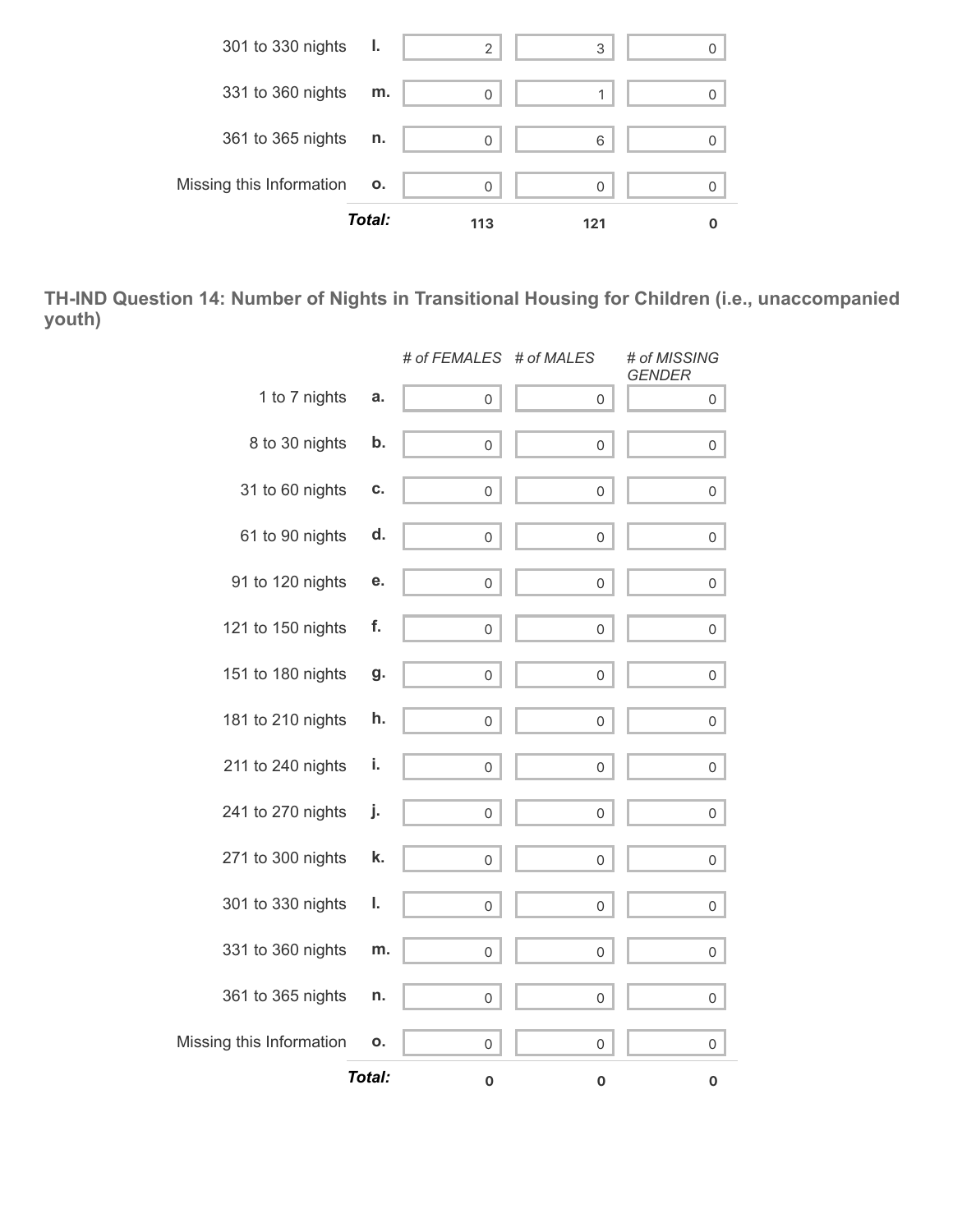# **Survey Response Set: PSH-FAM: Permanent Supportive Housing for Families**

### *Total Counts*

**PSH-FAM Question 1: Total Number of Persons in Families Who Used Permanent Supportive Housing (PSH) During Covered Time Period**

| # of Persons /<br>Beds                                                                                                                                         |                                     |
|----------------------------------------------------------------------------------------------------------------------------------------------------------------|-------------------------------------|
| Unduplicated number of Persons in<br>a.<br>46                                                                                                                  |                                     |
| Families <sup>a</sup> that used a PSH program<br>participating in HMIS                                                                                         |                                     |
| b.<br>Number of PSH beds for Persons in<br>36.00<br>Families included in HMIS (i.e., bed<br>capacity for participating providers)                              | <b>HMIS Bed Coverage Rate: 100%</b> |
| Number of PSH beds for Persons in<br>C.<br>0.00<br>Families at providers not participating in<br>HMIS (i.e., bed capacity for non-<br>participating providers) |                                     |
| Number of Persons in Families who used<br>d.<br><sup>0</sup><br>more than one HMIS participating PSH<br>program as part of a family                            |                                     |

**PSH-FAM Question 2: How many Persons in Families were using Permanent Supportive Housing …**

|                                                          |               | # of Persons                               | # of HMIS<br>participating<br>beds |
|----------------------------------------------------------|---------------|--------------------------------------------|------------------------------------|
| on average per night during covered                      | a.            | 37.10                                      | 36.00                              |
|                                                          |               | time period? Bed Utilization Rate: 103.00% |                                    |
| on Wednesday of the last week in                         | $\mathbf b$ . | 36                                         | 36.00                              |
| October (October 29, 2014)? Bed Utilization Rate: 100%   |               |                                            |                                    |
| on Wednesday of the last week in                         | c.            | 35                                         | 36.00                              |
| January (January 28, 2015)? Bed Utilization Rate: 97.00% |               |                                            |                                    |
| on Wednesday of the last week in April                   | d.            | 38                                         | 36.00                              |
| (April 29, 2015)? Bed Utilization Rate: 106.00%          |               |                                            |                                    |
| on Wednesday of the last week in July                    | е.            | 38                                         | 36.00                              |
| (July 29, 2015)? Bed Utilization Rate: 106.00%           |               |                                            |                                    |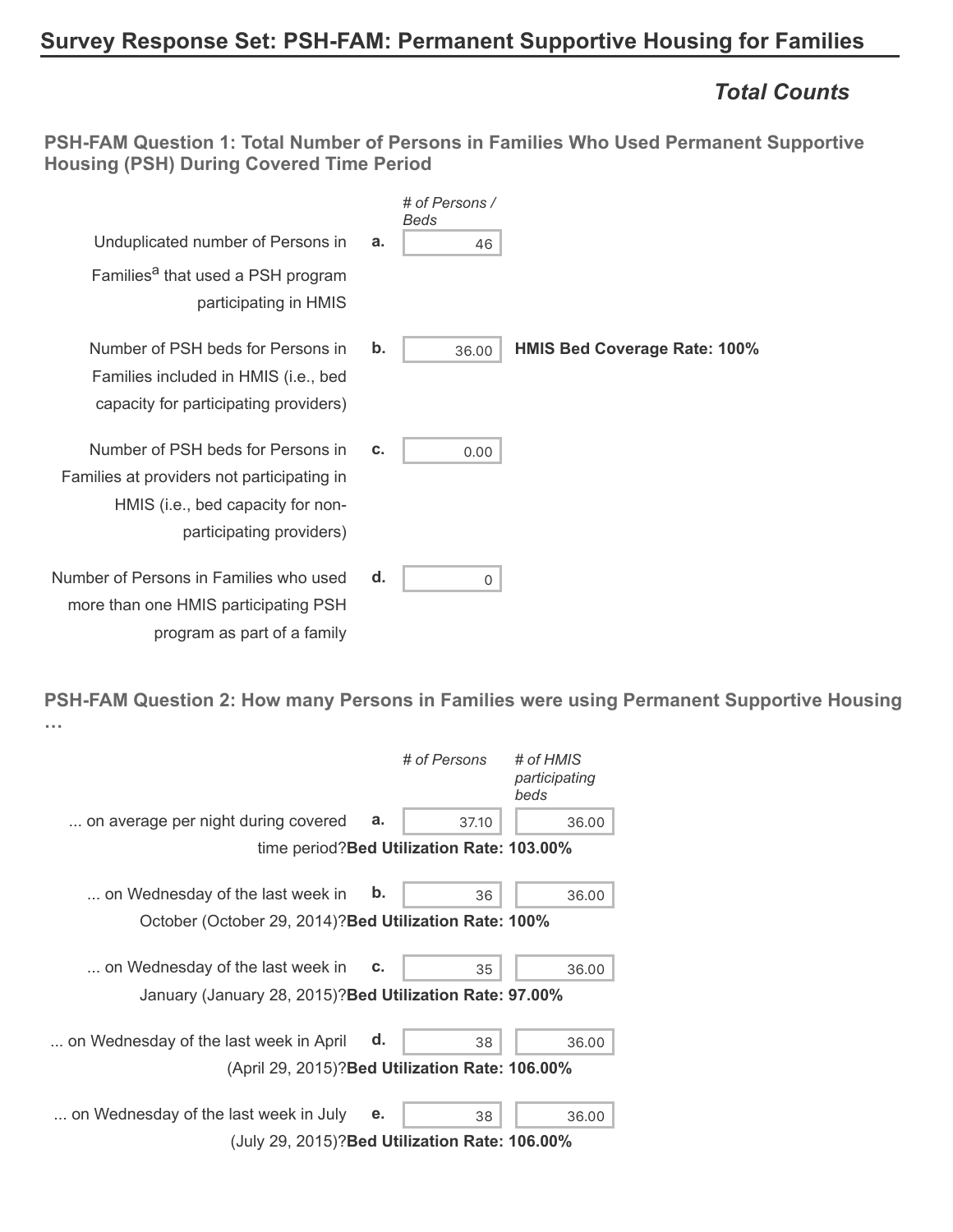#### **PSH-FAM Question 3: How many Persons in Families used Permanent Supportive Housing at some time during covered period and…**

|                                          |    | # of Persons |
|------------------------------------------|----|--------------|
| were also served as an individual in an  | а. |              |
| emergency shelter during covered time    |    |              |
| period?                                  |    |              |
| were also served as a person in a        | b. |              |
| family in an emergency shelter during    |    |              |
| covered time period?                     |    |              |
| were also served as an individual in     | C. |              |
| transitional housing during covered time |    |              |
| period?                                  |    |              |
| were also served as a person in a        | d. | U            |
| family in transitional housing during    |    |              |
|                                          |    |              |

**e.** 0

- ... were also served as family in an emergency covered
- ... were also served as a transitional housing during
	- ... were also served as family in transitional h covered time period?
	- ... were also served as an individual in permanent supportive housing during covered time period?

### *Demographics*

#### **PSH-FAM Question 4: Age\***

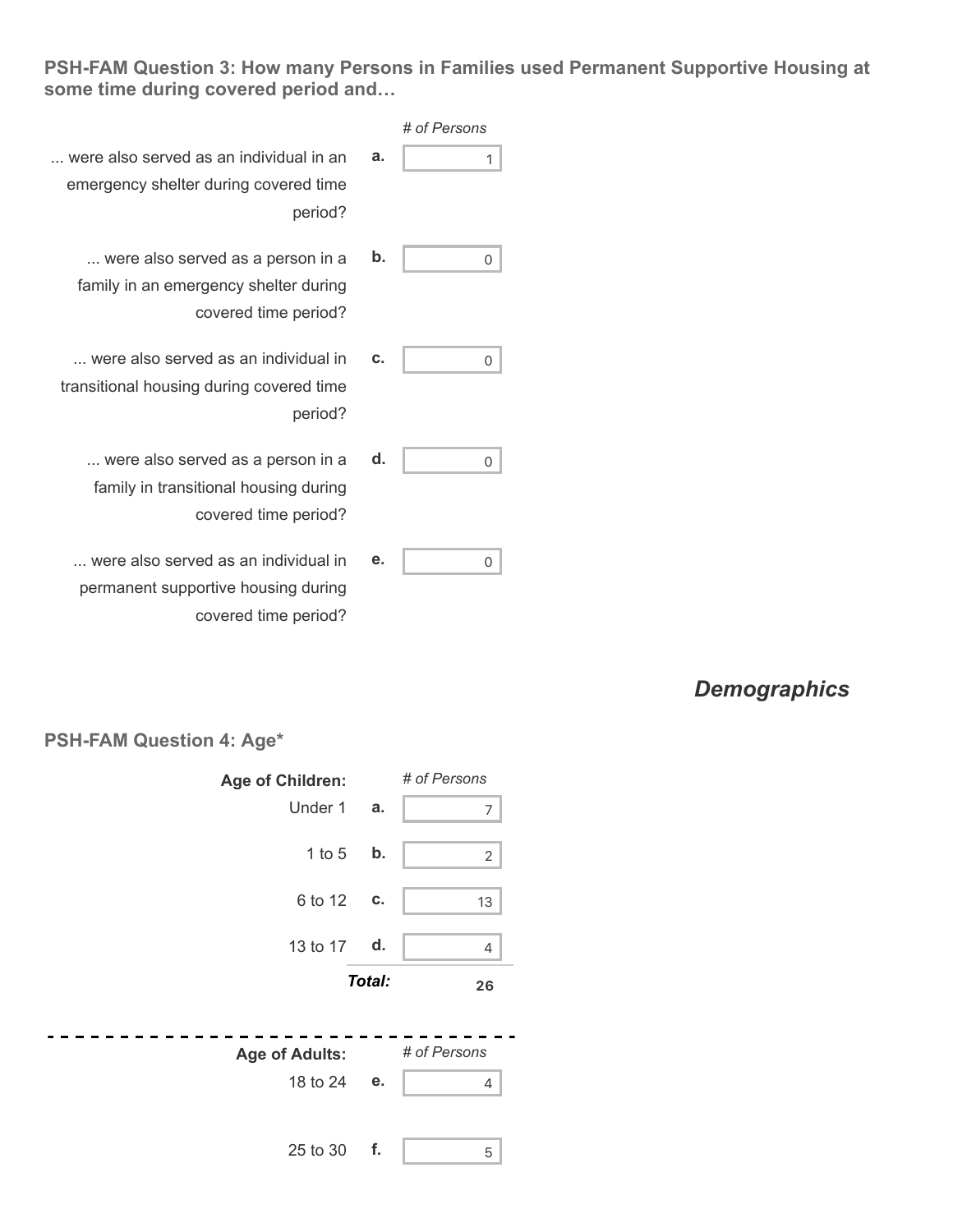

#### **PSH-FAM Question 5: Gender\***



#### **PSH-FAM Question 6: Ethnicity**

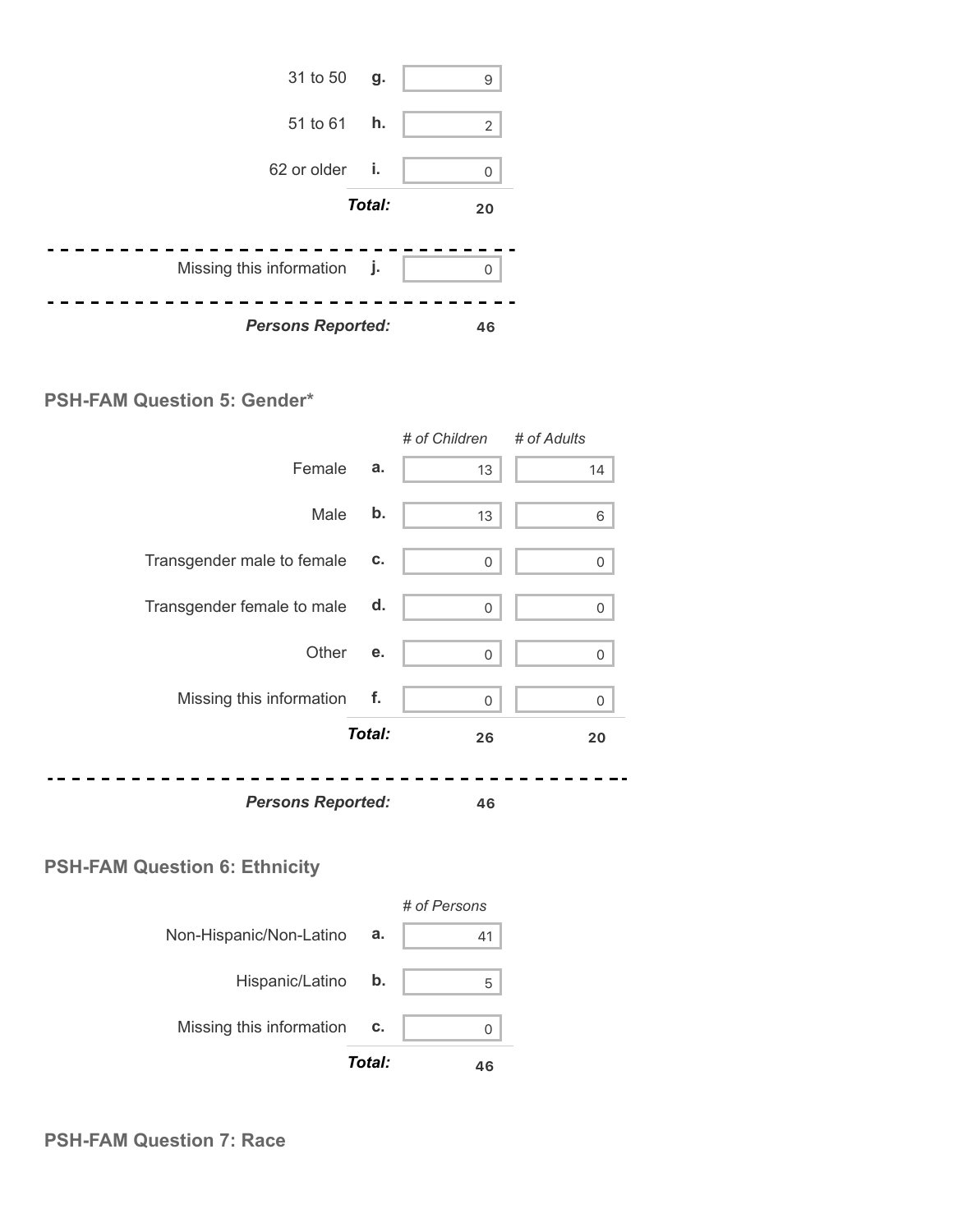|                                           |        | # of Persons   |
|-------------------------------------------|--------|----------------|
| White, Non-Hispanic/Non-Latino            | a.     | 22             |
| White, Hispanic/Latino                    | b.     | 2              |
| <b>Black or African-American</b>          | c.     | 17             |
| Asian                                     | d.     | $\overline{2}$ |
| American Indian or Alaska Native          | е.     | 0              |
| Native Hawaiian or Other Pacific Islander | f.     | 0              |
| Multiple races                            | g.     | 3              |
| Missing this information                  | h.     | $\Omega$       |
|                                           | Total: | 46             |

## **PSH-FAM Question 8: Persons by Household Size**

|                          | Total: | 46                                  |
|--------------------------|--------|-------------------------------------|
| Missing this information | - f.   | 0                                   |
| 5 or more persons        | е.     | 15                                  |
| 4 Persons d.             |        | 12                                  |
| 3 Persons                | c.     | 15                                  |
| 2 Persons                | b.     | 4                                   |
| 1 Person                 | а.     | Persons by<br><b>Household Size</b> |

## **PSH-FAM Question 9: Persons by Household Type**

|                                            |    | # of Persons |
|--------------------------------------------|----|--------------|
| Individual adult male                      | a. |              |
| Individual adult female                    | b. |              |
| Adults in family, with child(ren) $\cdots$ |    | 20           |
| Children in families, with adults          | d. | 26           |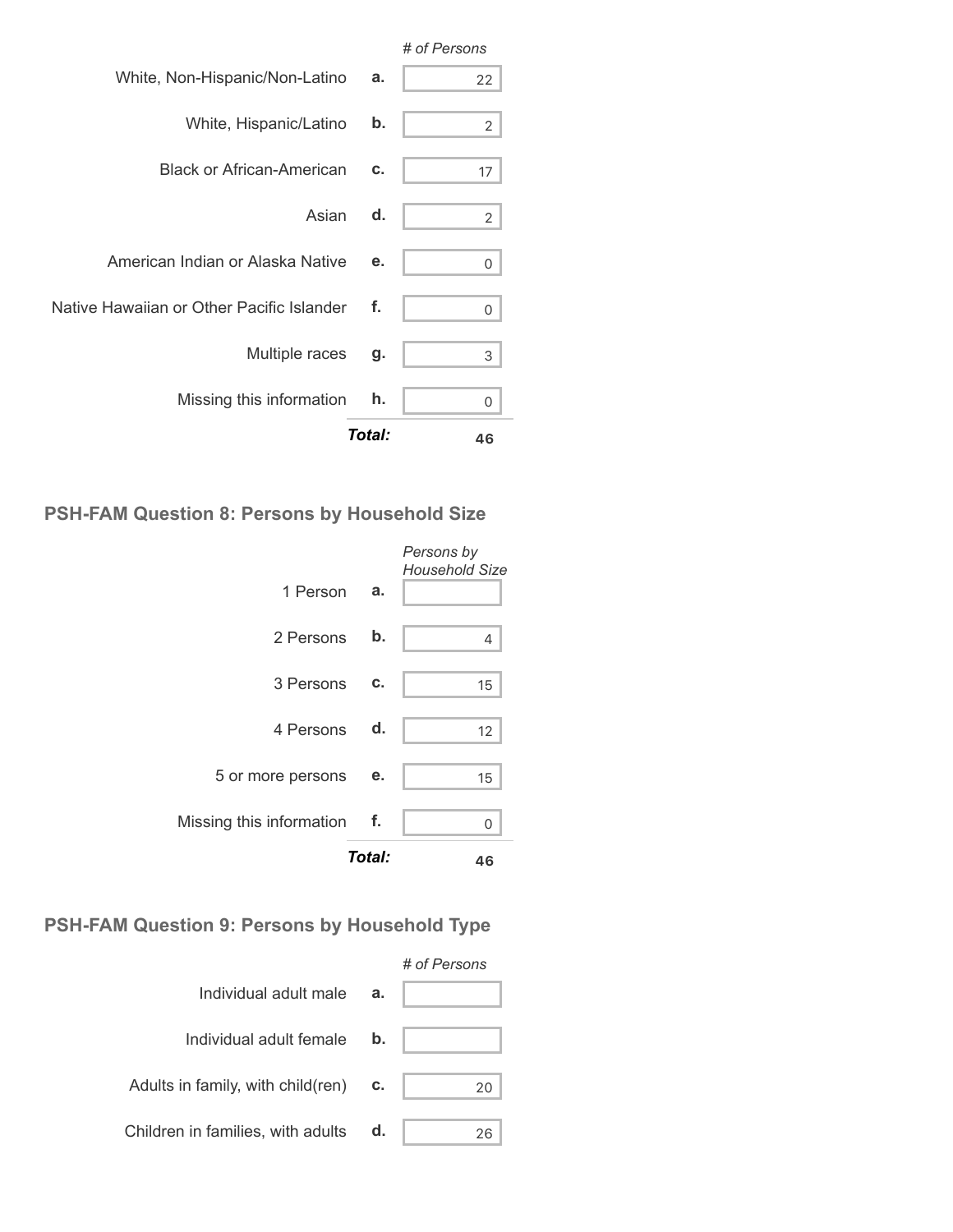|                          | Total: | 46 |
|--------------------------|--------|----|
| Missing this information |        |    |
| Unaccompanied child a    | е.     |    |

**PSH-FAM Question 10: Veteran Status (Adults only)**



**PSH-FAM Question 11: How Many Persons in Families are Disabled (Adults Only)?**



**PSH-FAM Question 12: How Many Persons in Families had the Following Disability Types (Adults Only)**

|                                                        |    | # of Persons |
|--------------------------------------------------------|----|--------------|
| Physical disability                                    | a. | 1            |
| Developmental disability                               | b. | 0            |
| HIV/AIDS                                               | C. | 0            |
| Mental health <sup>a</sup>                             | d. | 8            |
| Substance abuse <sup>a</sup>                           | е. | 0            |
| Both mental health and substance<br>abuse <sup>b</sup> | f. | 5            |
| Missing this information <sup>c</sup>                  | g. | ი            |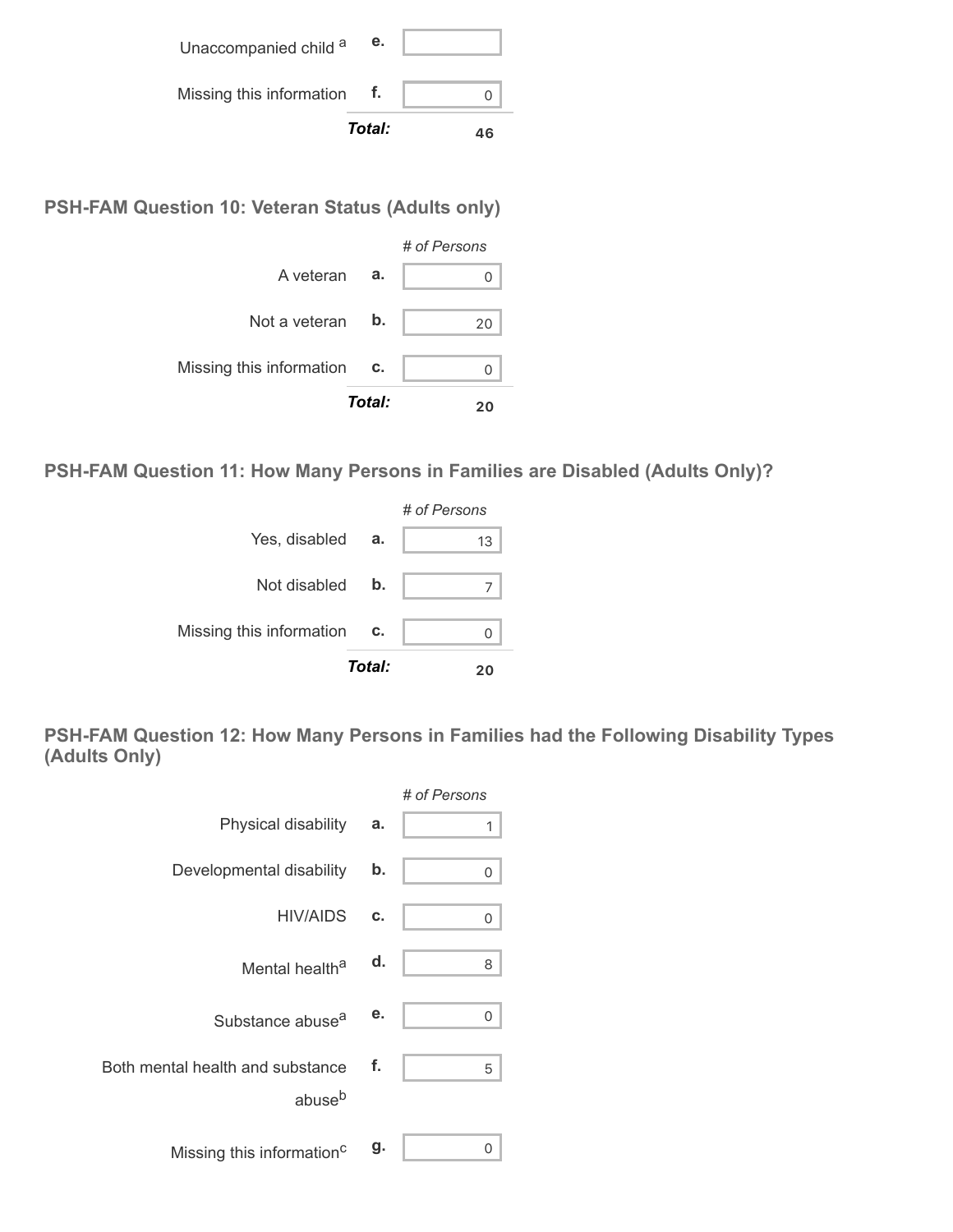*Total:* **<sup>14</sup>**

## *Prior Living Situation*

**PSH-FAM Question 13: How Many Persons in Families** *Entered* **Permanent Supportive Housing During the AHAR Reporting Period**

Unduplicated count of persons who entered **a.**  $\begin{array}{ccc} 10 & 10 \\ 1 & 10 \end{array}$ 

**PSH-FAM Question 14: Living Arrangement the Night Before Program Entry for adults in families in permanent supportive housing**

|                                        |    | # of Persons |
|----------------------------------------|----|--------------|
| <b>Emergency shelter</b>               | a. | 2            |
| <b>Transitional housing</b>            | b. | 1            |
| Permanent supportive housing           | C. | 0            |
| Psychiatric facility                   | d. | 0            |
| Substance abuse treatment center/detox | е. | 1            |
| Hospital (non-psychiatric)             | f. | 0            |
| Jail, prison, or juvenile detention    | g. | 0            |
| Rental by client (VASH subsidy)        | h. | 0            |
| Rental by client (other subsidy)       | i. | 0            |
| Rental by client (no subsidy)          | j. | 0            |
| Owned by client (with subsidy)         | k. | 0            |
| Owned by client (no subsidy)           | ı. | 0            |
| Staying with family                    | m. | 0            |
| Staying with friends                   | n. | 1            |
| Hotel or motel (no voucher)            | ο. | 0            |
| Foster care home                       | p. | 0            |
| Place not meant for habitation         | q. | 15           |
|                                        |    |              |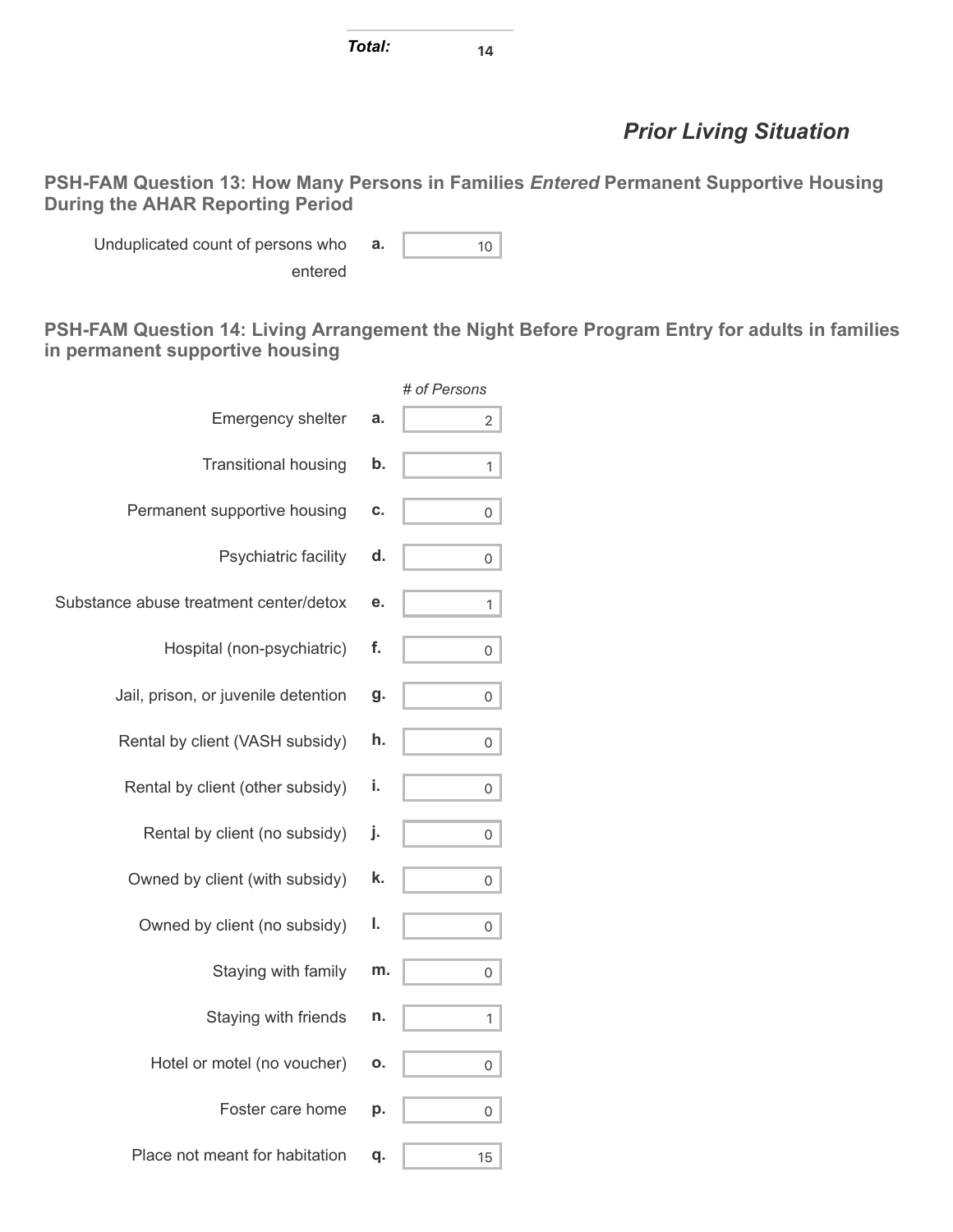|                          | Total: |  |
|--------------------------|--------|--|
| Missing this information | t.     |  |
| Other living arrangement | S.     |  |
| Safe Haven r.            |        |  |

**PSH-FAM Question 15: How long did adults in families stay in their living arrangements the night before program entry?**

|                                                 |        | # of Persons |
|-------------------------------------------------|--------|--------------|
| One week or less                                | a.     | Ω            |
| More than one week, but less than a<br>month    | b.     | 1            |
| One to three months                             | c.     | 4            |
| More than three months, but less than a<br>year | d.     | 8            |
| One year or longer                              | е.     | 7            |
| Missing this information                        | f.     | 0            |
|                                                 | Total: | 20           |

**PSH-FAM Question 16: How Many Persons in Families** *Exited* **Permanent Supportive Housing During the AHAR Reporting Period**

Unduplicated count of persons who **a.**  $\begin{bmatrix} 1 & 1 \\ 1 & 1 \end{bmatrix}$ exited

**PSH-FAM Question 17: What was the Destination of Persons in Families in Permanent Supportive Housing Who Exited the Program During the AHAR Period?**

| Emergency shelter                  | a. |  |
|------------------------------------|----|--|
| <b>Transitional housing</b>        | b. |  |
| Permanent supportive housing       | c. |  |
| Psychiatric facility               | d. |  |
| Substance abuse treatment or detox | е. |  |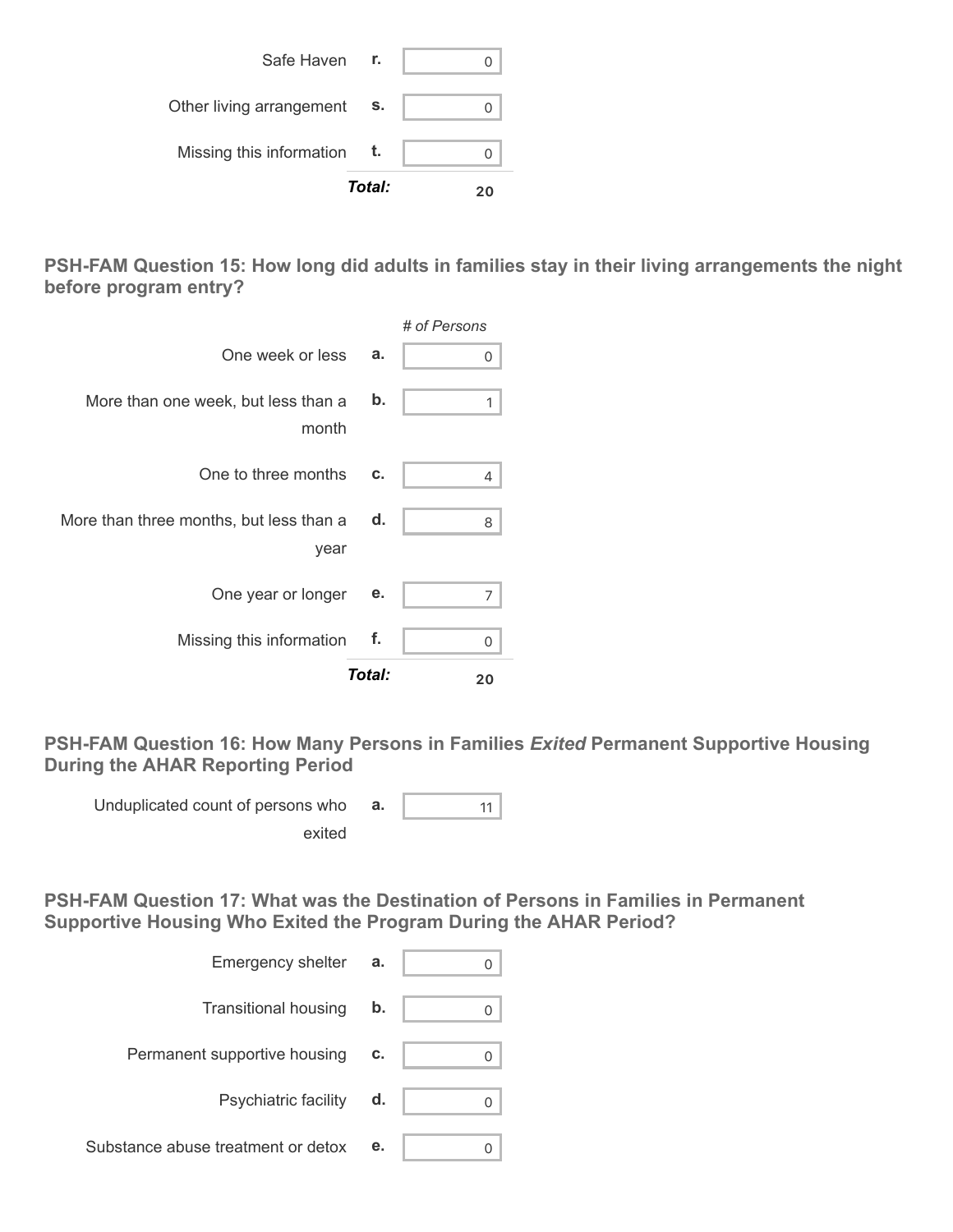|                                        | Total: | 11 |
|----------------------------------------|--------|----|
| Missing this information               | w.     | 0  |
| Other living arrangement               | V.     | 0  |
| Deceased                               | u.     | 0  |
| Safe Haven                             | t.     | 0  |
| Place not meant for habitation         | s.     | 0  |
| Foster care home                       | r.     | 0  |
| Hotel or motel (no voucher)            | q.     | 0  |
| Staying with friends, permanent tenure | p.     | 1  |
| Staying with friends, temporary tenure | Ο.     | 0  |
| Staying with family, permanent tenure  | n.     | 4  |
| Staying with family, temporary tenure  | m.     | 0  |
| Owned by client (no subsidy)           | ı.     | 0  |
| Owned by client (with subsidy)         | k.     | 0  |
| Rental by client (no subsidy)          | j.     | 6  |
| Rental by client (other subsidy)       | i.     | 0  |
| Rental by client (VASH subsidy)        | h.     | 0  |
| Jail, prison or juvenile detention     | g.     | 0  |
| Hospital (non-psychiatric)             | f.     | 0  |

### *Length of Stay*

**PSH-FAM Question 18: Number of Nights in Permanent Supportive Housing for Adults in Families During the AHAR Reporting Period**

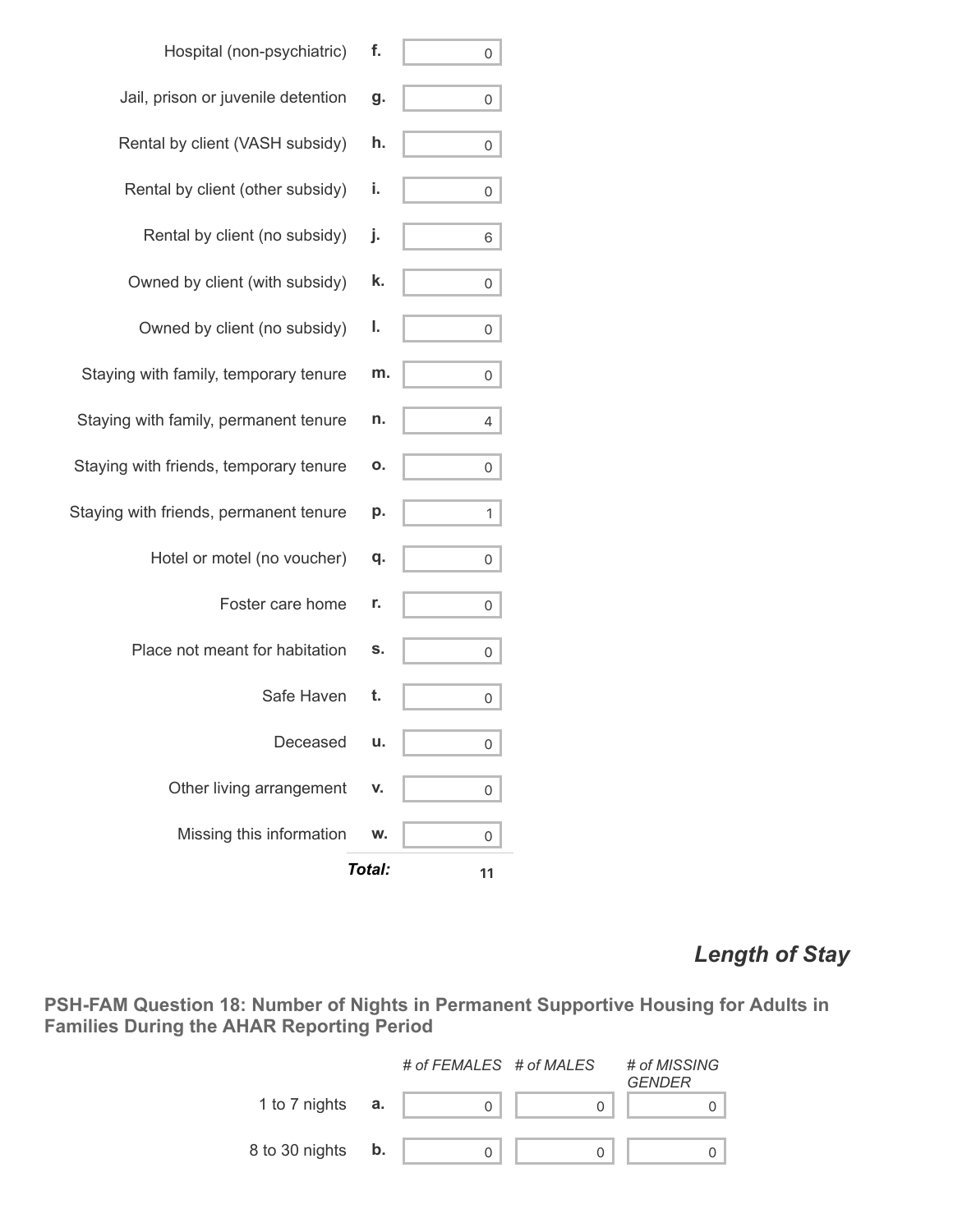

**PSH-FAM Question 19: Number of Nights in Permanent Supportive Housing for Children in Families During the AHAR Reporting Period**

|                   |    | # of FEMALES # of MALES |          | # of MISSING<br><b>GENDER</b> |
|-------------------|----|-------------------------|----------|-------------------------------|
| 1 to 7 nights     | a. | $\mathbf 0$             | 0        | 0                             |
| 8 to 30 nights    | b. | 0                       | 0        | $\mathsf{O}\xspace$           |
| 31 to 60 nights   | С. | 3                       | 0        | 0                             |
| 61 to 90 nights   | d. | $\mathbf 0$             | 0        | 0                             |
| 91 to 120 nights  | е. | $\mathbf 0$             | 0        | 0                             |
| 121 to 150 nights | f. | 0                       | 0        | 0                             |
| 151 to 180 nights | g. | 1                       | $\Omega$ | 0                             |
| 181 to 210 nights | h. | 0                       | 0        | 0                             |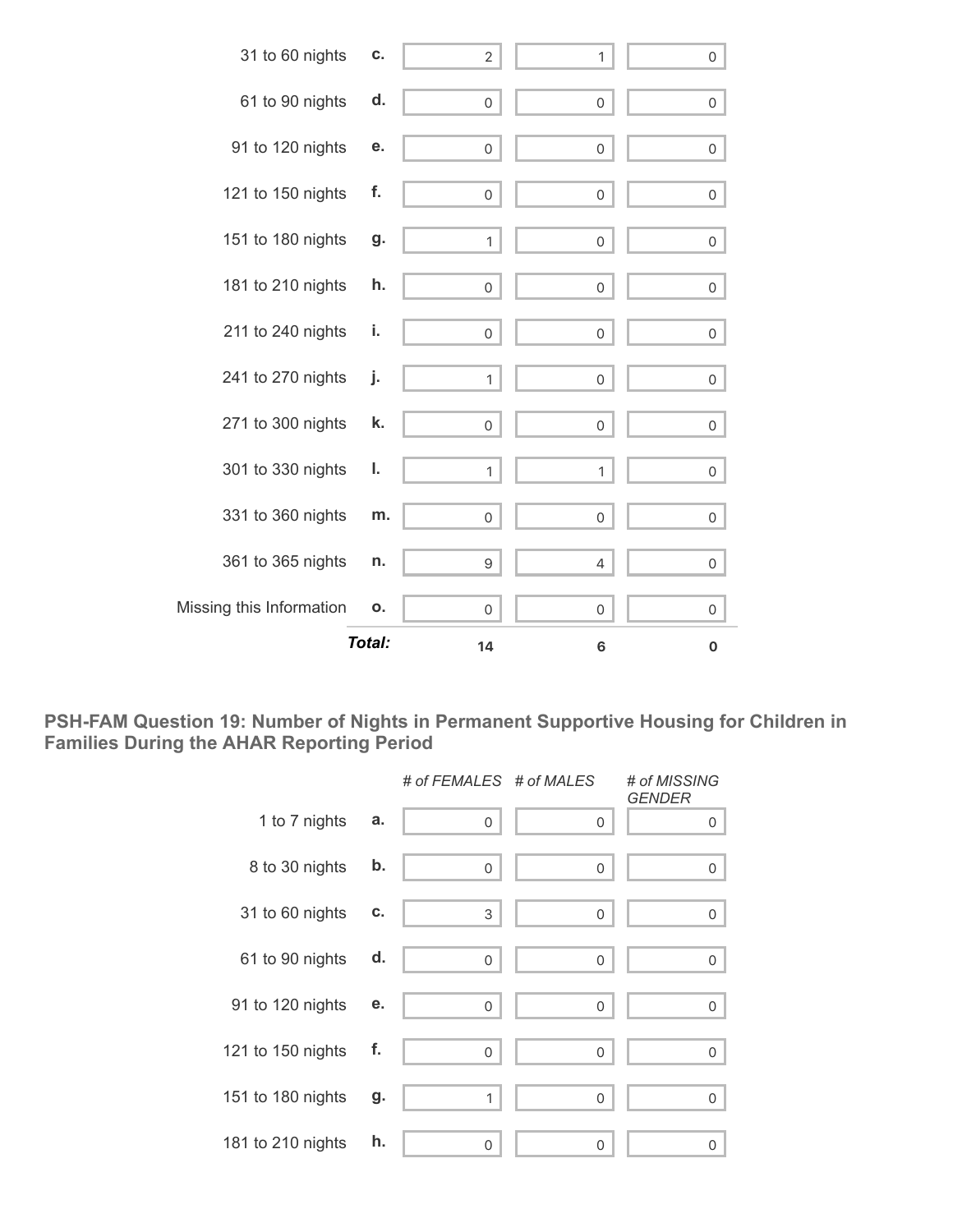

**PSH-FAM Question 20: Total Length of Stay for Adults in Permanent Supportive Housing for the** *Most Recent Consecutive Stay* **During the AHAR Reporting Period**



**PSH-FAM Question 21: Total Length of Stay for Children in Permanent Supportive Housing for the** *Most Recent Consecutive Stay* **During the AHAR Reporting Period**

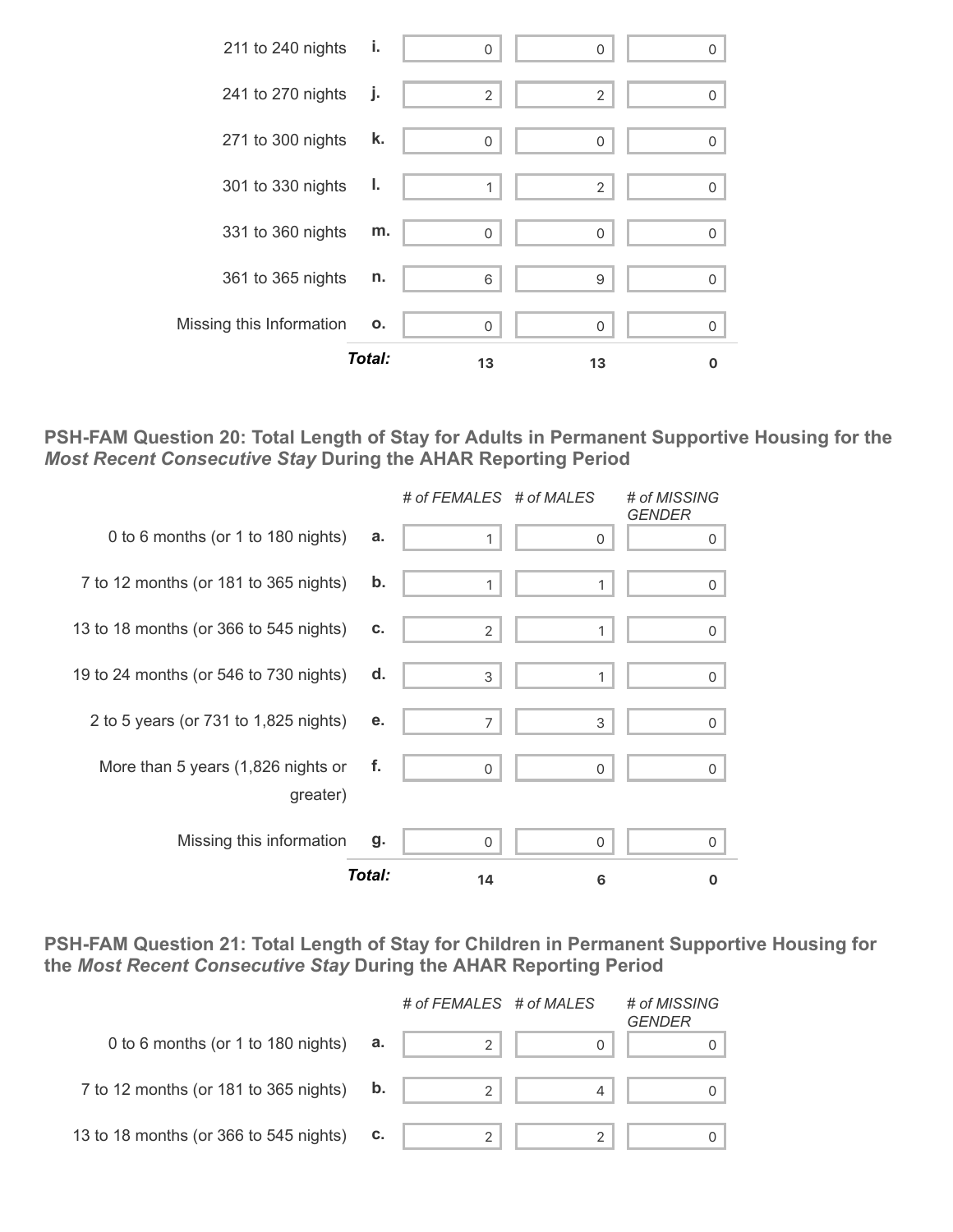

### *Household Counts*

**PSH-FAM Question 22: How Many Family Households Stayed in Permanent Supportive Housing**

| # of Households |                                                                 |
|-----------------|-----------------------------------------------------------------|
| a.<br>13        | at any time during the covered time<br>period?                  |
| b.<br>11        | on Wednesday of the last week in<br>October (October 29, 2014)? |
| c.<br>10        | on Wednesday of the last week in<br>January (January 28, 2015)? |
| d.<br>10        | on Wednesday of the last week in April<br>(April 29, 2015)?     |
| е.<br>10        | on Wednesday of the last week in July<br>(July 29, 2015)?       |

# **Survey Response Set: PSH-IND: Permanent Supportive Housing for Individuals**

### *Total Counts*

**PSH-IND Question 1: Total Number of Individuals Who Used Permanent Supportive Housing (PSH) During Covered Time Period**

Unduplicated number of Individuals<sup>a</sup> that used a PSH program participating in **HMIS** 

*# of Persons / Beds* **a.** 36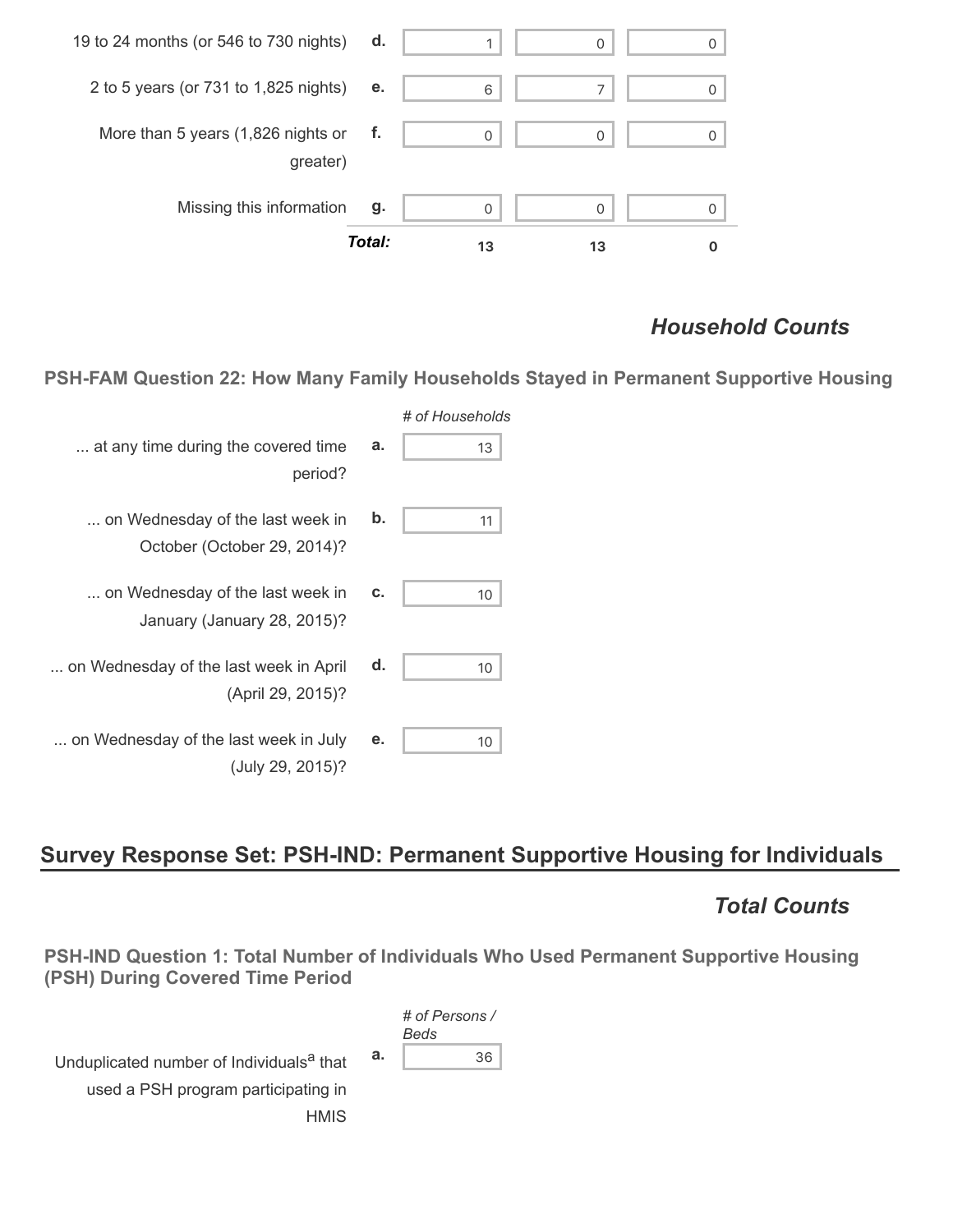- Number of PSH beds for Individuals included in HMIS (i.e., bed capacity for participating providers) **b.** 28.00 **HMIS Bed Coverage Rate: 100%** Number of PSH beds for Individuals at providers not participating in HMIS (i.e., bed capacity for non-participating providers) **c.**  $\begin{bmatrix} 0.00 \end{bmatrix}$ **d.** 0
- **PSH-IND Question 2: How many Individuals were using Permanent Supportive Housing …**

|                                                          |    | # of Persons                              | # of HMIS<br>participating<br>beds |
|----------------------------------------------------------|----|-------------------------------------------|------------------------------------|
| on average per night during covered                      | a. | 26.43                                     | 28.00                              |
|                                                          |    | time period? Bed Utilization Rate: 94.00% |                                    |
| on Wednesday of the last week in                         | b. | 27                                        | 28.00                              |
| October (October 29, 2014)? Bed Utilization Rate: 96.00% |    |                                           |                                    |
| on Wednesday of the last week in                         | c. | 28                                        | 28.00                              |
| January (January 28, 2015)? Bed Utilization Rate: 100%   |    |                                           |                                    |
| on Wednesday of the last week in April                   | d. | 26                                        | 28.00                              |
| (April 29, 2015)? Bed Utilization Rate: 93.00%           |    |                                           |                                    |
| on Wednesday of the last week in July                    | е. | 26                                        | 28.00                              |
| (July 29, 2015)? Bed Utilization Rate: 93.00%            |    |                                           |                                    |

Number of Individuals who used more than one HMIS participating permanent supportive housing as an individuals

**PSH-IND Question 3: How many Individuals used Permanent Supportive Housing at some time during covered period and…**

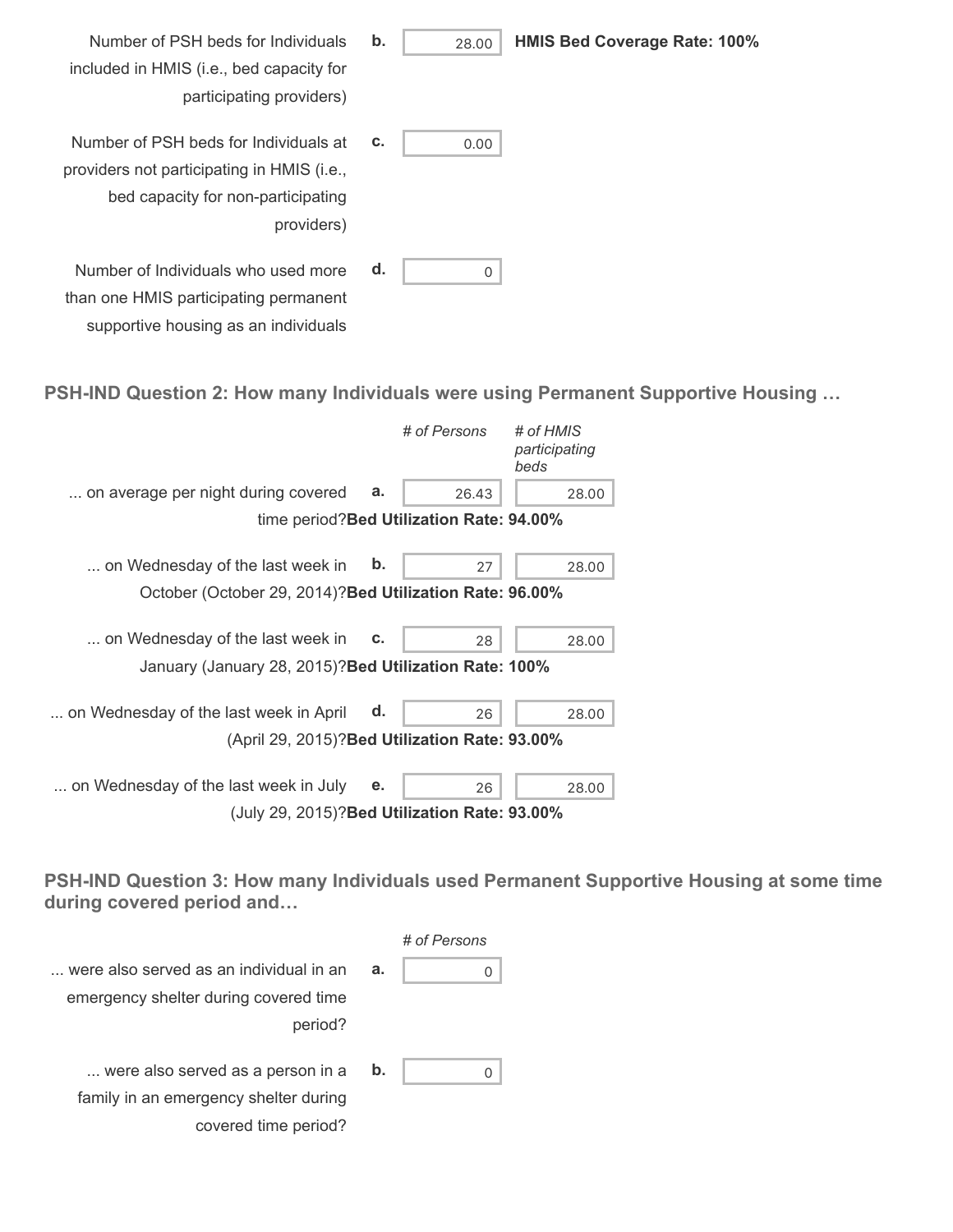... were also served as an individual in transitional housing during covered time period? **c.** 1 ... were also served as a person in a **e.** 0 ... were also served as a person in a family in transitional housing during covered time period? **d.** 0

## *Demographics*

#### **PSH-IND Question 4: Age\***

family in permanent supportive housing

during covered time period?

| Age of Children:                  |               | # of Persons        |
|-----------------------------------|---------------|---------------------|
| Under 1                           | a.            | $\mathsf{O}\xspace$ |
| $1$ to $5$                        | b.            | 0                   |
| 6 to 12                           | C.            | 0                   |
| 13 to 17                          | d.            | 0                   |
|                                   | <b>Total:</b> | $\mathbf 0$         |
|                                   |               | # of Persons        |
| <b>Age of Adults:</b><br>18 to 24 | е.            |                     |
|                                   |               | 4                   |
| 25 to 30                          | f.            | $\mathsf{3}$        |
| 31 to 50                          | g.            | 15                  |
| 51 to 61                          | h.            | 11                  |
| 62 or older                       | i.            | 3                   |
|                                   | Total:        | 36                  |
| Missing this information j.       |               | $\mathsf{O}\xspace$ |
| <b>Persons Reported:</b>          |               | 36                  |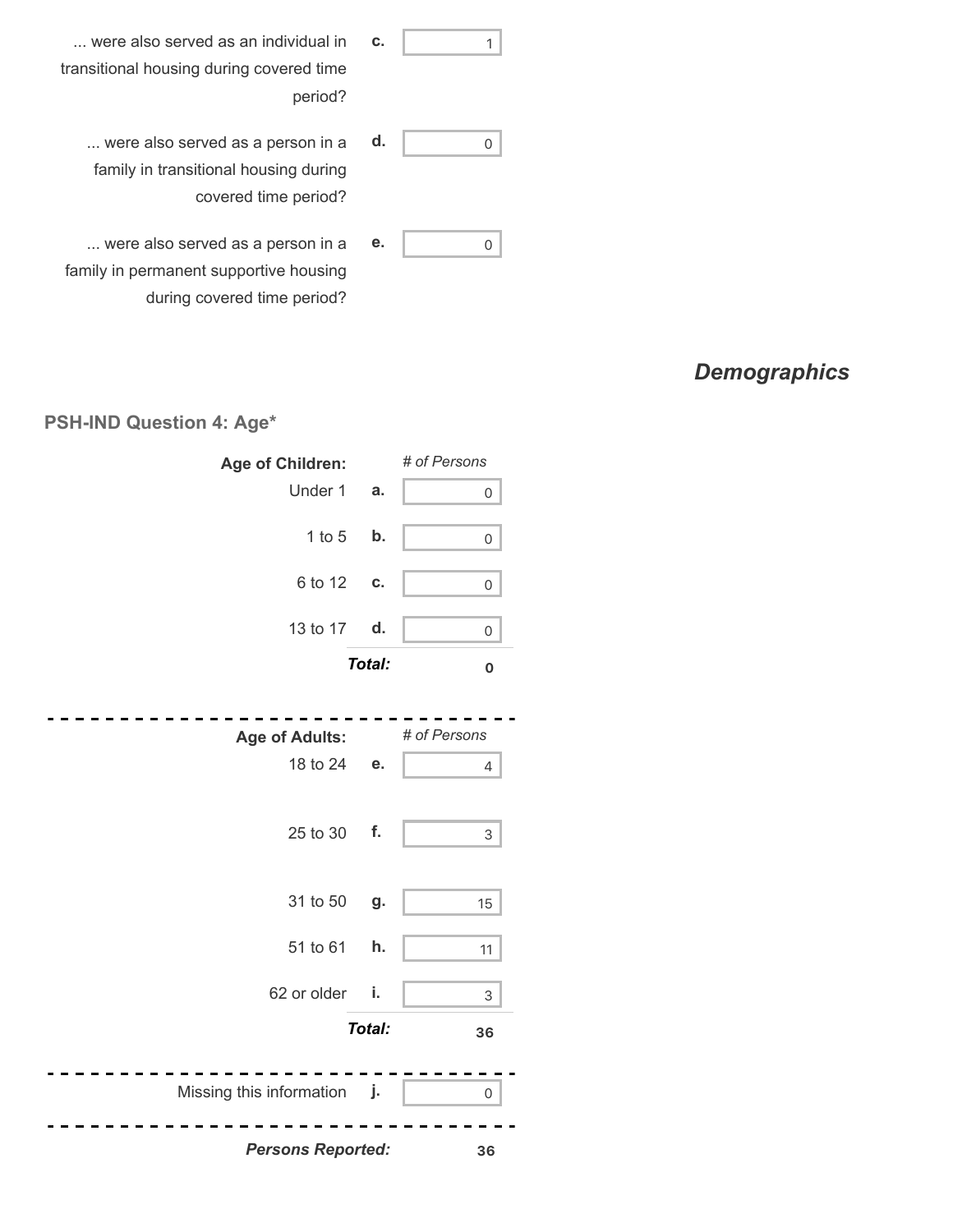#### **PSH-IND Question 5: Gender\***

|                            |        | # of Children | # of Adults |
|----------------------------|--------|---------------|-------------|
| Female                     | a.     | 0             | 15          |
| Male                       | b.     | $\mathbf 0$   | 21          |
| Transgender male to female | c.     | 0             | 0           |
| Transgender female to male | d.     | $\mathbf 0$   | 0           |
| Other                      | е.     | 0             | 0           |
| Missing this information   | f.     | $\mathbf 0$   | 0           |
|                            | Total: | 0             | 36          |
| <b>Persons Reported:</b>   |        | 36            |             |

### **PSH-IND Question 6: Ethnicity**



#### **PSH-IND Question 7: Race**

|                                           |    | # of Persons   |
|-------------------------------------------|----|----------------|
| White, Non-Hispanic/Non-Latino            | a. | 32             |
| White, Hispanic/Latino <b>b.</b>          |    |                |
| <b>Black or African-American</b>          | c. | $\overline{2}$ |
| Asian d.                                  |    |                |
| American Indian or Alaska Native          | е. | 0              |
| Native Hawaiian or Other Pacific Islander | f. | 0              |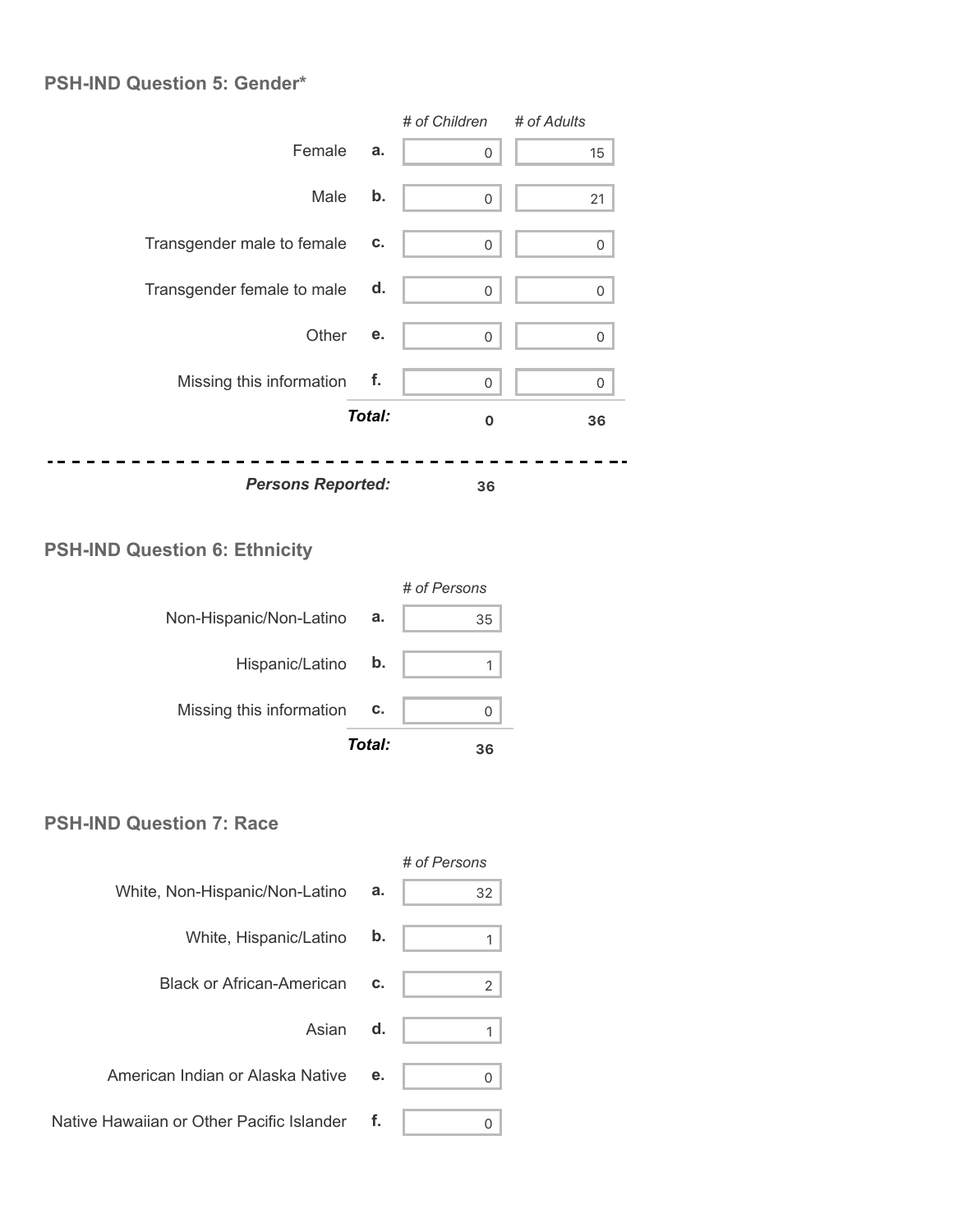|                          | Total: | 36 |
|--------------------------|--------|----|
| Missing this information | h.     |    |
| Multiple races           | g.     |    |

**PSH-IND Question 8: Persons by Household Size**

|                          |        | Persons by<br><b>Household Size</b> |
|--------------------------|--------|-------------------------------------|
| 1 Person                 | a.     | 26                                  |
| 2 Persons                | b.     | 10                                  |
| 3 Persons                | C.     | 0                                   |
| 4 Persons d.             |        | 0                                   |
| 5 or more persons        | е.     | 0                                   |
| Missing this information | f.     | 0                                   |
|                          | Total: | 36                                  |

## **PSH-IND Question 9: Persons by Household Type**

|                                                              |    | # of Persons |
|--------------------------------------------------------------|----|--------------|
| Persons in adult-only households:<br>*Options: $A + B + E$   |    | 36           |
| Persons in children-only households:<br>*Options: F + G      |    | O            |
| Persons in one-person households:<br>*Options: $A + B + G$   |    | 26           |
|                                                              |    |              |
| Persons in multiple-person<br>households:<br>*Options: E + F |    | 10           |
| Individual adult male                                        | a. | 16           |
| Individual adult female                                      | b. | 10           |
| Adult in family, with child(ren)                             | c. |              |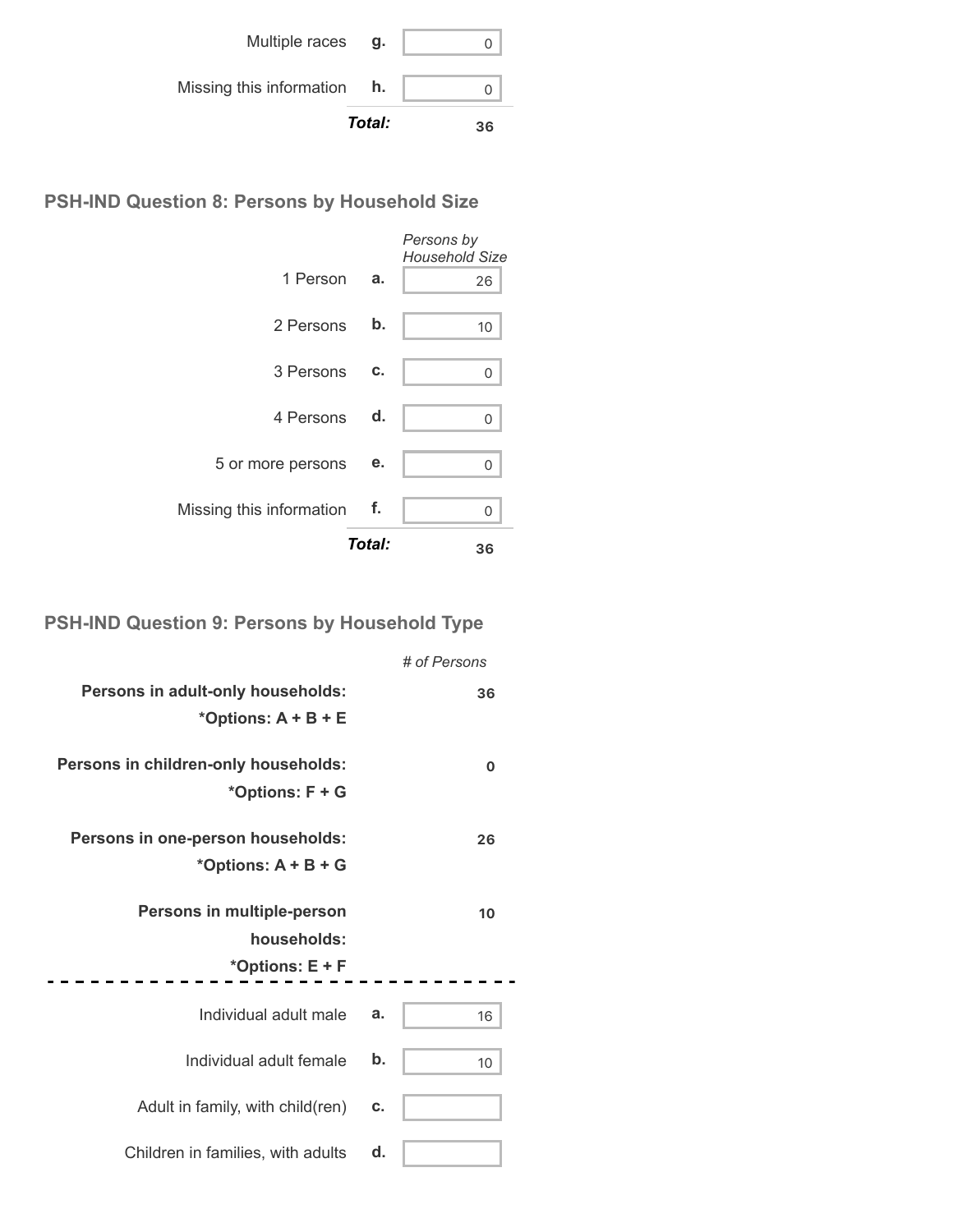|                                  | Total: | 36 |
|----------------------------------|--------|----|
| Missing this information         | h.     |    |
| Unaccompanied child a            | g.     |    |
| Households with only children f. |        |    |
| Households with only adults      | е.     | 10 |

**PSH-IND Question 10: Veteran Status (Adults only)**



**PSH-IND Question 11: How Many Individuals are Disabled (Adults Only)?**



**PSH-IND Question 12: How Many Individuals had the Following Disability Types (Adults Only)**

|                                  |    | # of Persons |
|----------------------------------|----|--------------|
| Physical disability              | a. | 8            |
| Developmental disability         | b. | 5            |
| <b>HIV/AIDS</b>                  | C. | 0            |
| Mental health <sup>a</sup>       | d. | 16           |
| Substance abuse <sup>a</sup>     | е. | 0            |
| Both mental health and substance | f. | 16           |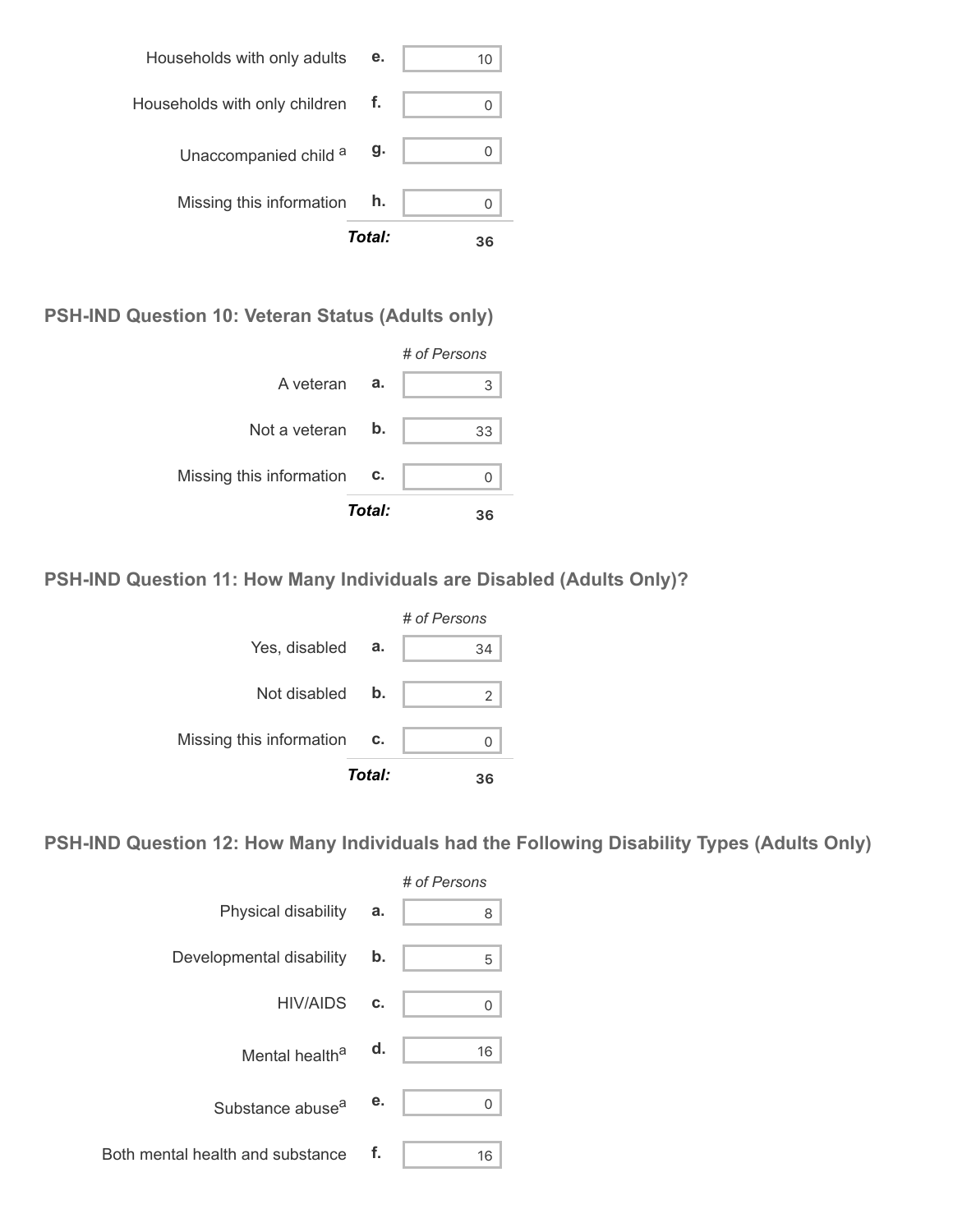|                                       | g.     | 0  |
|---------------------------------------|--------|----|
| Missing this information <sup>c</sup> | Total: | 45 |

### *Prior Living Situation*

**PSH-IND Question 13: How Many Individuals** *Entered* **Permanent Supportive Housing During the AHAR Reporting Period**

Unduplicated count of persons who entered **a.** 9

**PSH-IND Question 14: Living Arrangement the Night Before Program Entry for individuals in permanent supportive housing**

|                                        |    | # of Persons |
|----------------------------------------|----|--------------|
| <b>Emergency shelter</b>               | a. | 15           |
| <b>Transitional housing</b>            | b. | 1            |
| Permanent supportive housing           | C. | 0            |
| Psychiatric facility                   | d. | 0            |
| Substance abuse treatment center/detox | e. | 0            |
| Hospital (non-psychiatric)             | f. | 0            |
| Jail, prison, or juvenile detention    | g. | 0            |
| Rental by client (VASH subsidy)        | h. | 0            |
| Rental by client (other subsidy)       | i. | 0            |
| Rental by client (no subsidy)          | j. | 0            |
| Owned by client (with subsidy)         | k. | 0            |
| Owned by client (no subsidy)           | ı. | 0            |
| Staying with family                    | m. | 4            |
| Staying with friends                   | n. | 0            |
| Hotel or motel (no voucher)            | о. | 0            |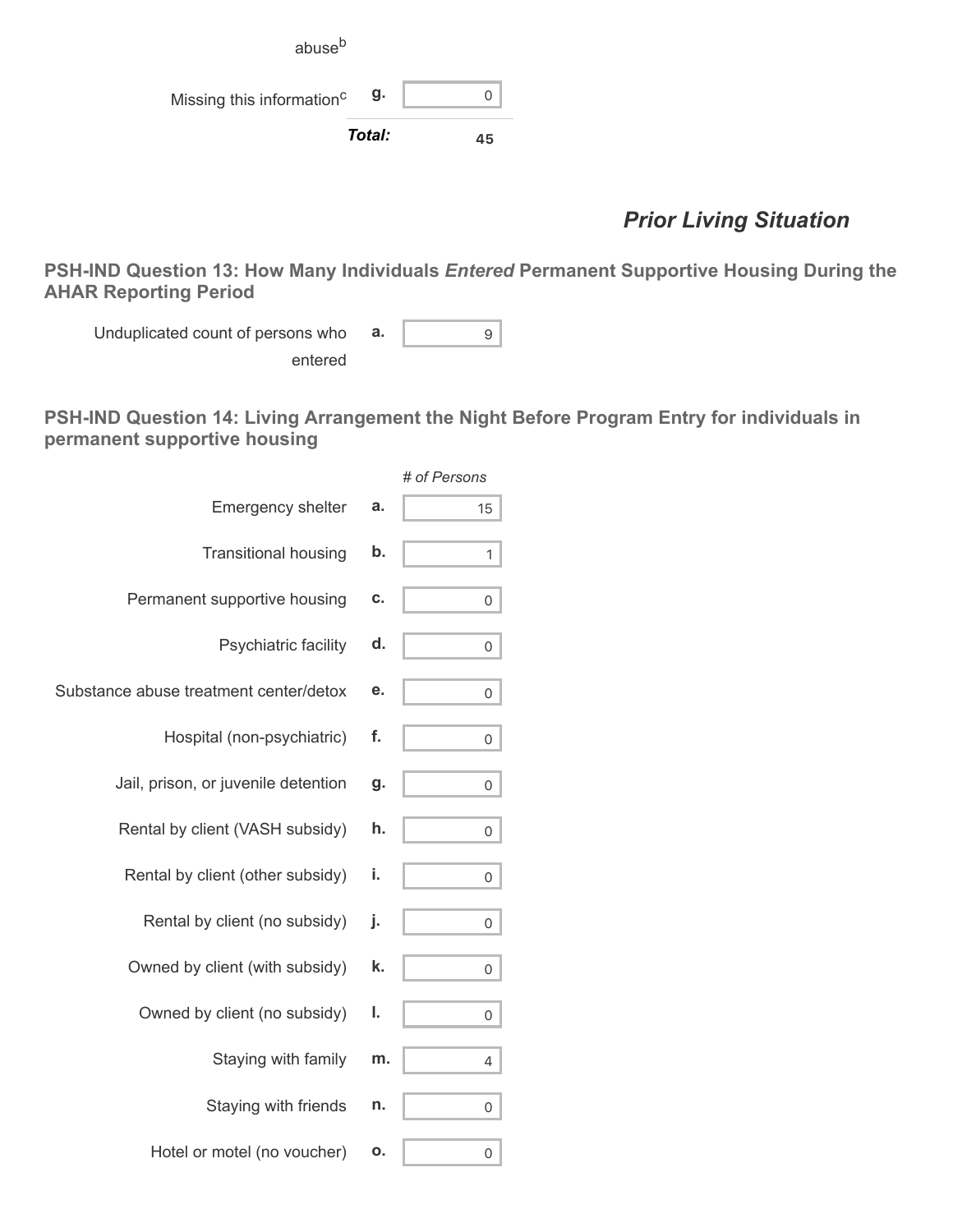

**PSH-IND Question 15: How long did individuals stay in their living arrangements the night before program entry?**

|                                                 |        | # of Persons |
|-------------------------------------------------|--------|--------------|
| One week or less                                | a.     | 8            |
| More than one week, but less than a<br>month    | b.     | 3            |
| One to three months                             | c.     | 7            |
| More than three months, but less than a<br>year | d.     | 12           |
| One year or longer                              | е.     | 6            |
| Missing this information                        | f.     | 0            |
|                                                 | Total: | 36           |

**PSH-IND Question 16: How Many Individuals** *Exited* **Permanent Supportive Housing During the AHAR Reporting Period**

Unduplicated count of persons who exited **a.** 9

**PSH-IND Question 17: What was the Destination of Individuals in Permanent Supportive Housing Who Exited the Program During the AHAR Period?**

| <b>Emergency shelter</b>     | а. |  |
|------------------------------|----|--|
| <b>Transitional housing</b>  | b. |  |
| Permanent supportive housing | C. |  |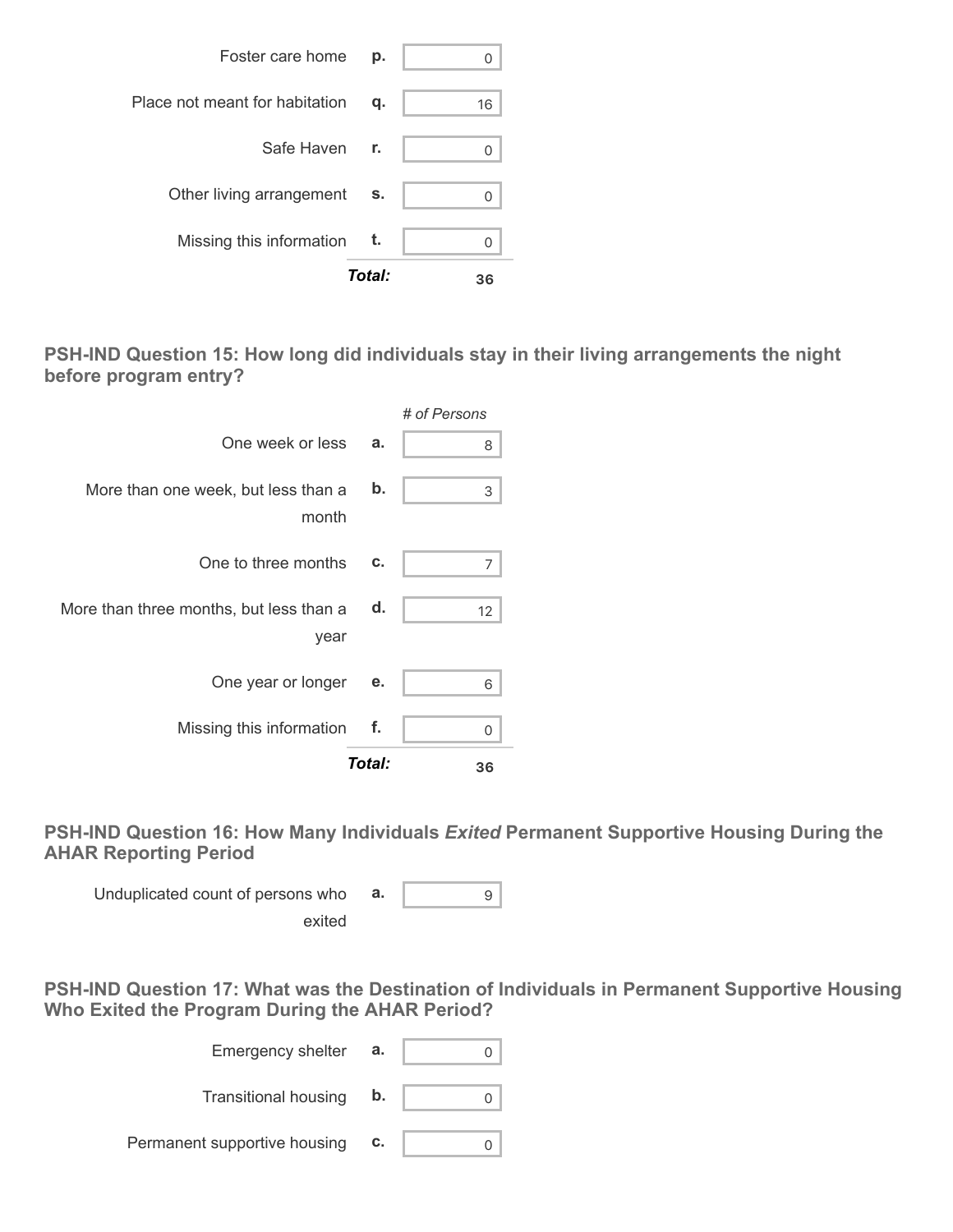| Safe Haven<br>t.<br>Deceased<br>Other living arrangement<br>Missing this information | p.<br>0<br>q.<br>0<br>0<br>s.<br>0<br>0<br>u.<br>1<br>v.<br>0<br>w.<br>0 |
|--------------------------------------------------------------------------------------|--------------------------------------------------------------------------|
|                                                                                      |                                                                          |
|                                                                                      |                                                                          |
|                                                                                      |                                                                          |
|                                                                                      |                                                                          |
| Place not meant for habitation                                                       |                                                                          |
| Foster care home<br>r.                                                               |                                                                          |
| Hotel or motel (no voucher)                                                          |                                                                          |
| Staying with friends, permanent tenure                                               |                                                                          |
| Staying with friends, temporary tenure                                               | ο.<br>0                                                                  |
| Staying with family, permanent tenure                                                | n.<br>1                                                                  |
| Staying with family, temporary tenure                                                | m.<br>0                                                                  |
| Owned by client (no subsidy)<br>ı.                                                   | 0                                                                        |
| Owned by client (with subsidy)                                                       | k.<br>0                                                                  |
| Rental by client (no subsidy)<br>j.                                                  | 5                                                                        |
| i.<br>Rental by client (other subsidy)                                               | 1                                                                        |
| Rental by client (VASH subsidy)                                                      | h.<br>0                                                                  |
| Jail, prison or juvenile detention                                                   | g.<br>1                                                                  |
| f.<br>Hospital (non-psychiatric)                                                     | 0                                                                        |
| Substance abuse treatment or detox                                                   | е.<br>0                                                                  |
| Psychiatric facility                                                                 | d.<br>0                                                                  |

## *Length of Stay*

**PSH-IND Question 18: Number of Nights in Permanent Supportive Housing for Adults During the AHAR Reporting Period**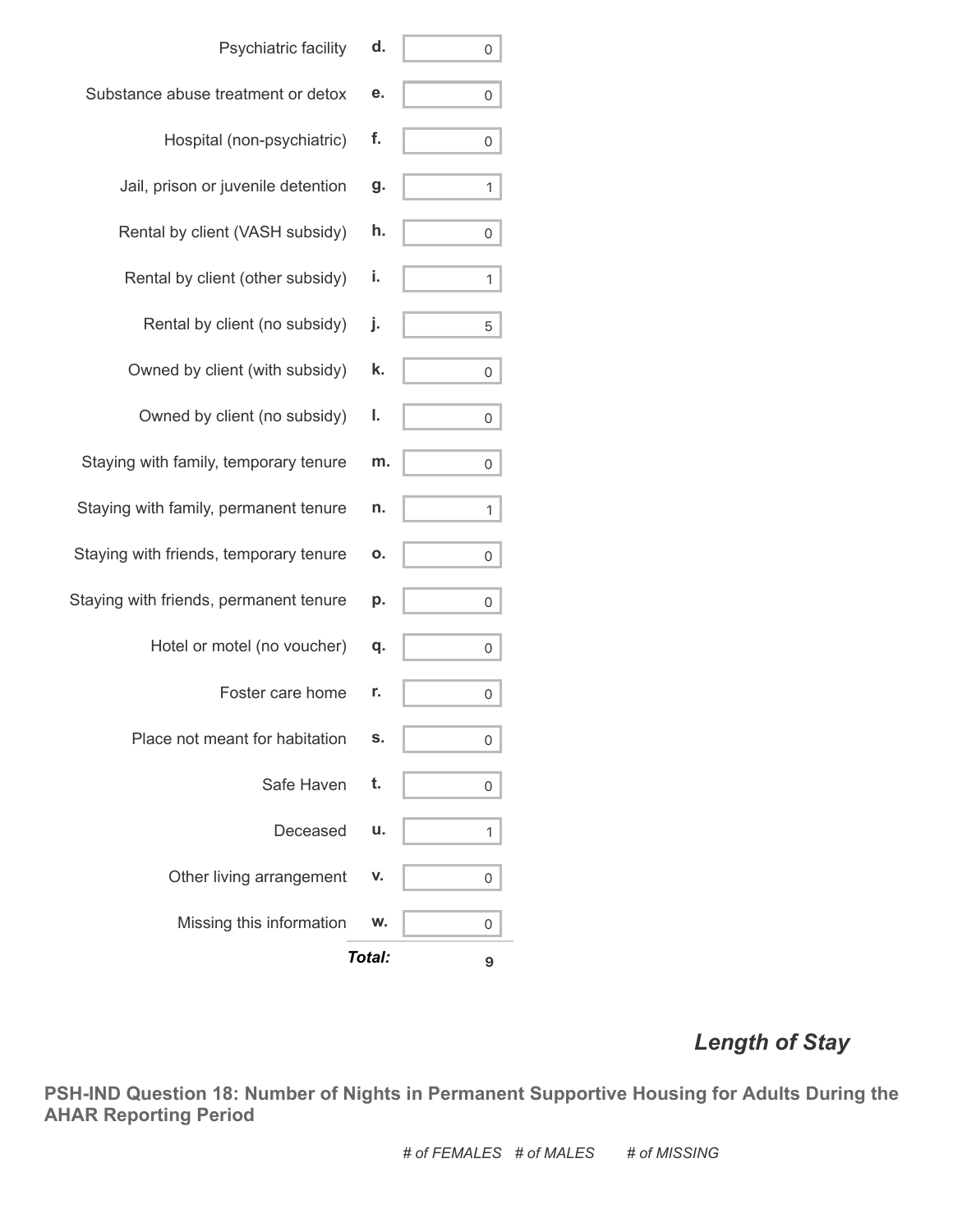|                          | <b>Total:</b> | 15                  | 21                  | 0                   |
|--------------------------|---------------|---------------------|---------------------|---------------------|
| Missing this Information | о.            | 0                   | 0                   |                     |
| 361 to 365 nights        | n.            | 6                   | 11                  | 0                   |
| 331 to 360 nights        | m.            | 0                   | 0                   | 0                   |
| 301 to 330 nights        | ı.            | $\overline{2}$      | $\mathsf{O}\xspace$ | 0                   |
| 271 to 300 nights        | k.            | $\mathbf 1$         | 1                   | 0                   |
| 241 to 270 nights        | j.            | 0                   | 0                   | 0                   |
| 211 to 240 nights        | i.            | $\overline{2}$      | 1                   | 0                   |
| 181 to 210 nights        | h.            | $\mathbf{1}$        | 1                   | $\mathsf{O}$        |
| 151 to 180 nights        | g.            | $\mathsf{O}\xspace$ | $\overline{2}$      | $\mathsf{O}\xspace$ |
| 121 to 150 nights        | f.            | $\mathbf{2}$        | $\overline{2}$      | 0                   |
| 91 to 120 nights         | е.            | 0                   | $\overline{2}$      | 0                   |
| 61 to 90 nights          | d.            | $\mathsf{O}\xspace$ | 1                   | $\mathsf{O}\xspace$ |
| 31 to 60 nights          | C.            | 1                   | $\mathsf{O}\xspace$ | 0                   |
| 8 to 30 nights           | b.            | $\mathsf{O}\xspace$ | $\mathsf{O}\xspace$ | $\mathsf{O}\xspace$ |
| 1 to 7 nights            | a.            | $\mathsf{O}\xspace$ | $\mathbf 0$         | 0                   |
|                          |               |                     |                     | <b>GENDER</b>       |

**PSH-IND Question 19: Number of Nights in Permanent Supportive Housing for Children (i.e., unaccompanied youth) During the AHAR Reporting Period**

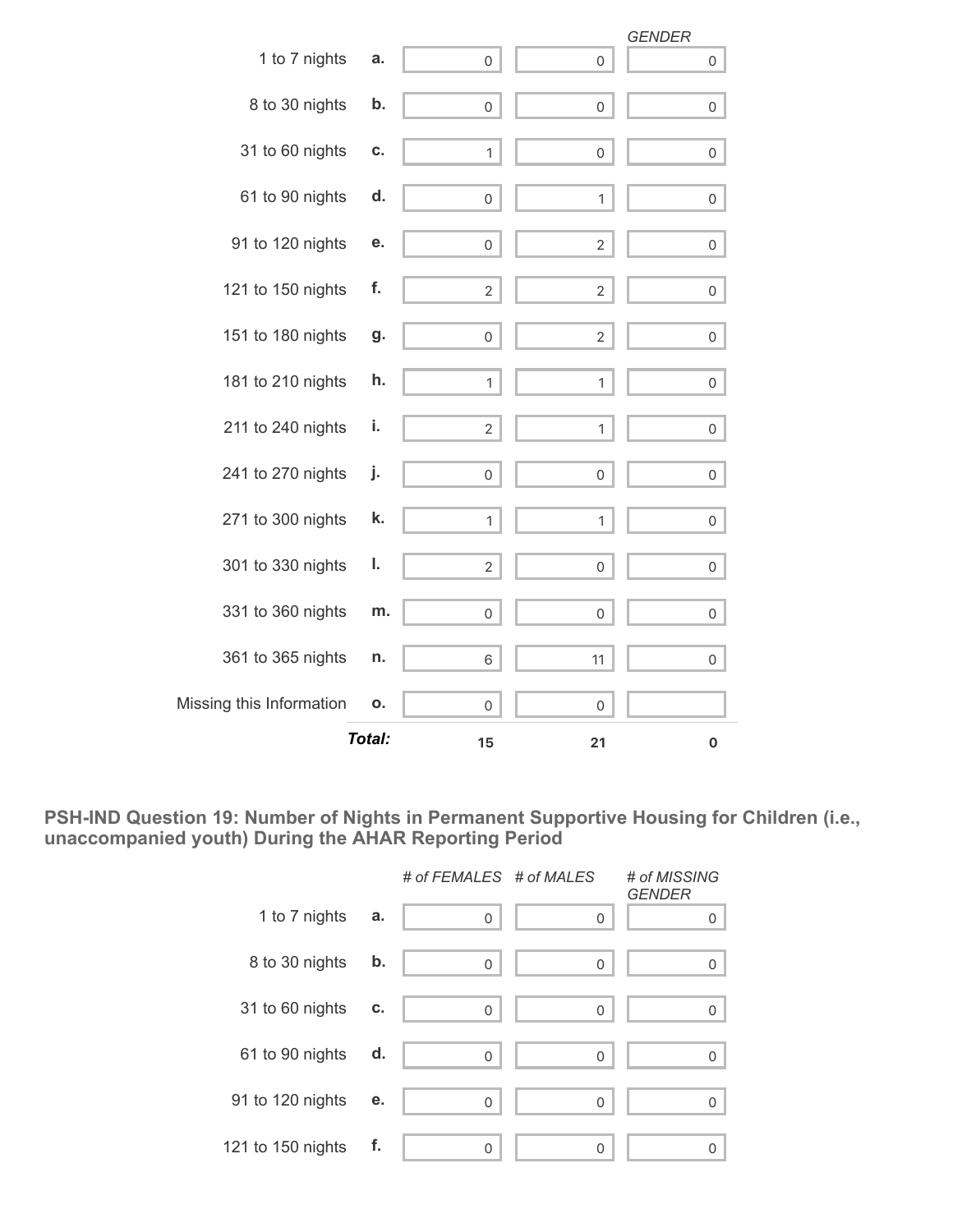

**PSH-IND Question 20: Total Length of Stay for Adults in Permanent Supportive Housing for the** *Most Recent Consecutive Stay* **During the AHAR Reporting Period**



**PSH-IND Question 21: Total Length of Stay for Children in Permanent Supportive Housing for the** *Most Recent Consecutive Stay* **During the AHAR Reporting Period**

|                                    |    | # of FEMALES # of MALES | # of MISSING<br>GENDER |
|------------------------------------|----|-------------------------|------------------------|
| 0 to 6 months (or 1 to 180 nights) | а. |                         |                        |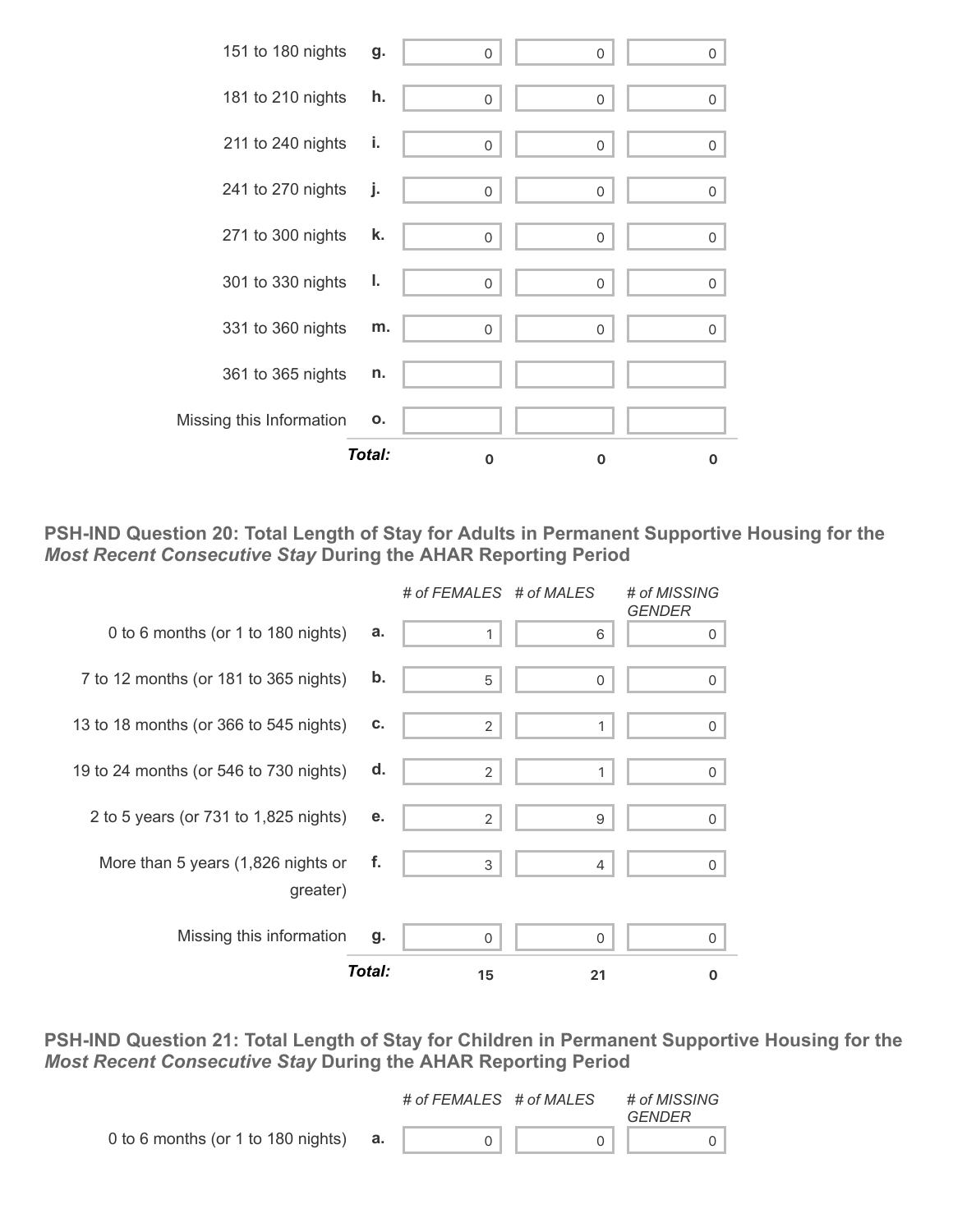|                                        | Total: | O        |          |   |
|----------------------------------------|--------|----------|----------|---|
| Missing this information               | g.     | 0        | 0        | 0 |
| greater)                               |        |          |          |   |
| More than 5 years (1,826 nights or     | f.     | $\Omega$ | $\Omega$ | 0 |
| 2 to 5 years (or 731 to 1,825 nights)  | е.     | $\Omega$ | 0        | 0 |
| 19 to 24 months (or 546 to 730 nights) | d.     | $\Omega$ | 0        | Ω |
| 13 to 18 months (or 366 to 545 nights) | C.     | $\Omega$ | $\Omega$ | 0 |
| 7 to 12 months (or 181 to 365 nights)  | b.     | 0        | 0        | 0 |

# **Survey Response Set: Summary: Summary of the reporting categories**

# *Summary*

**Summary Question 1: Number of persons in your HMIS who appeared in...\***

|                                                                                                                                                                                                                |    | # of Persons | <b>ESFAM</b>                | <b>ESIND</b>                | THFAM                       | THIND                       |
|----------------------------------------------------------------------------------------------------------------------------------------------------------------------------------------------------------------|----|--------------|-----------------------------|-----------------------------|-----------------------------|-----------------------------|
| All four program-household types:                                                                                                                                                                              | a. | $\mathbf 0$  | <b>ESFAM</b>                | <b>ESIND</b>                | <b>THFAM</b>                | <b>THIND</b>                |
| Individual in emergency<br>shelter (ESIND),<br>Family member in<br>emergency shelter<br>(ESFAM),<br>Individual in transitional<br>housing (THIND), and<br>Family member in<br>transitional housing<br>(THFAM). |    |              | $\mathbf 0$                 | 0                           | $\mathbf 0$                 | $\mathbf 0$                 |
| these 3 program-household types only:<br>ESIND, ESFAM, and THIND                                                                                                                                               | b. | $\mathsf{O}$ | <b>ESFAM</b><br>$\mathbf 0$ | <b>ESIND</b><br>$\mathbf 0$ | <b>THFAM</b><br>$\Omega$    | <b>THIND</b><br>$\mathbf 0$ |
| these 3 program-household types only:<br>ESIND, ESFAM, and THFAM                                                                                                                                               | c. | $\mathsf{O}$ | <b>ESFAM</b><br>$\bf{0}$    | <b>ESIND</b><br>0           | <b>THFAM</b><br>0           | <b>THIND</b><br>$\mathbf 0$ |
| these 3 program-household types only:<br>ESIND, THIND, and THFAM                                                                                                                                               | d. | $\mathsf{O}$ | <b>ESFAM</b><br>$\mathbf 0$ | <b>ESIND</b><br>$\mathbf 0$ | <b>THFAM</b><br>$\mathbf 0$ | <b>THIND</b><br>$\mathbf 0$ |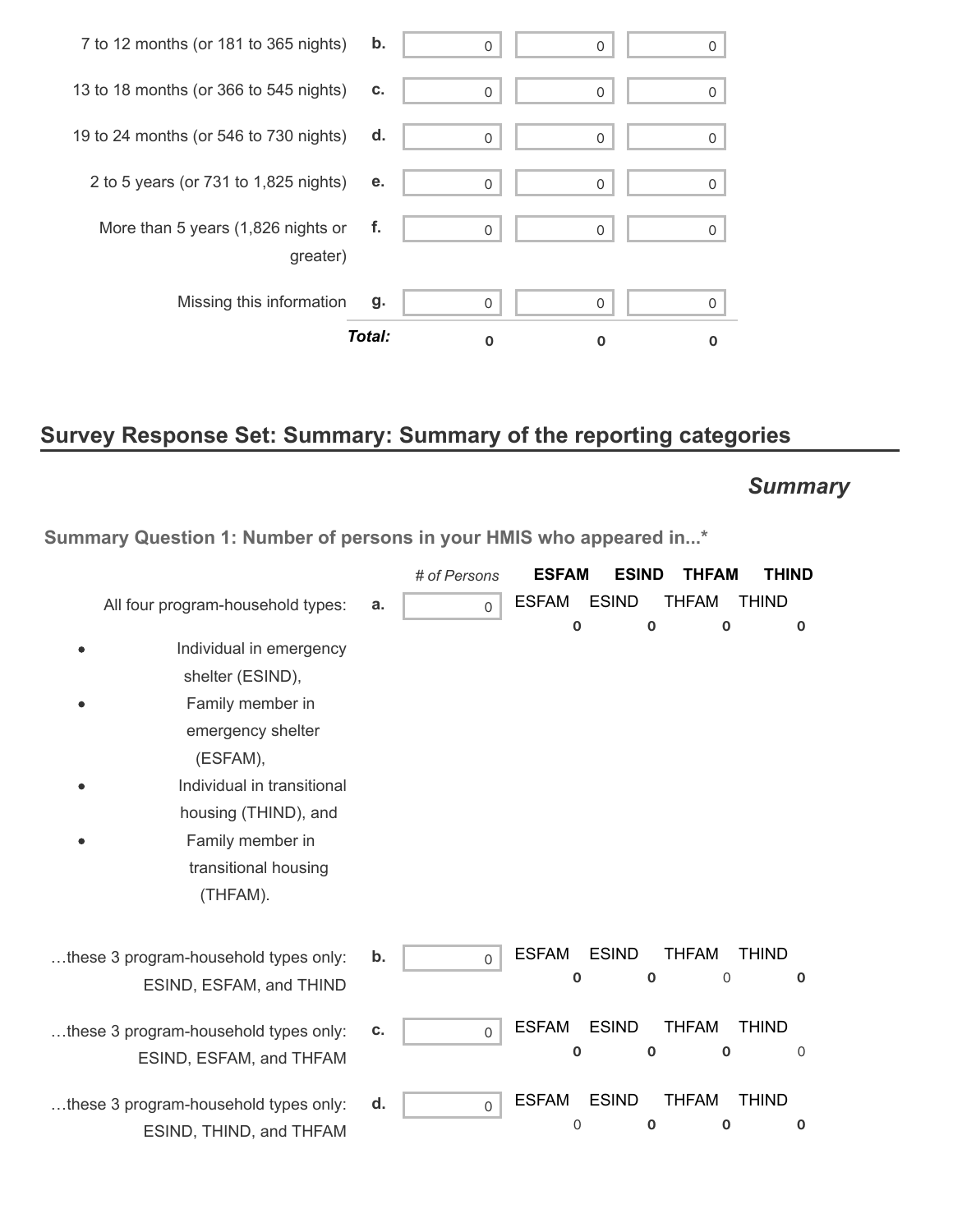|                                                                  |                      | <b>ESFAM</b><br><b>ESIND</b><br><b>THFAM</b><br><b>THIND</b>                                                                                                 |
|------------------------------------------------------------------|----------------------|--------------------------------------------------------------------------------------------------------------------------------------------------------------|
|                                                                  | Total:               |                                                                                                                                                              |
| one program-household type<br>only: THFAM                        | 0.<br>56             | <b>ESIND</b><br><b>ESFAM</b><br><b>THFAM</b><br><b>THIND</b><br>56<br>0<br>0<br>0                                                                            |
| one program-household type<br>only: THIND                        | n.<br>164            | <b>ESIND</b><br><b>ESFAM</b><br><b>THFAM</b><br><b>THIND</b><br>0<br>$\begin{array}{ccc} & & 0 & & 0 \end{array}$<br>164                                     |
| one program-household type<br>only: ESFAM                        | m.<br>293            | <b>ESIND</b><br><b>ESFAM</b><br><b>THFAM</b><br><b>THIND</b><br>293<br>$\mathbf 0$<br>0<br>$\mathsf{O}$                                                      |
| one program-household type<br>only: ESIND                        | I.<br>421            | <b>ESIND</b><br><b>ESFAM</b><br><b>THFAM</b><br><b>THIND</b><br>421<br>0<br>0<br>$\overline{0}$                                                              |
| these 2 program-household types only:<br>THIND and THFAM         | k.<br>$\overline{2}$ | <b>ESIND</b><br><b>ESFAM</b><br><b>THFAM</b><br><b>THIND</b><br>$\mathbf 2$<br>0<br>$\mathbf 0$<br>$\overline{\mathbf{2}}$                                   |
| these 2 program-household types only:<br><b>ESFAM and THFAM</b>  | j.<br>57             | <b>ESIND</b><br><b>THFAM</b><br><b>ESFAM</b><br><b>THIND</b><br>$\mathbf 0$<br>57<br>57<br>$\mathsf{O}$                                                      |
| these 2 program-household types only:<br><b>ESFAM and THIND</b>  | j,<br>$\mathsf{O}$   | <b>ESIND</b><br><b>ESFAM</b><br><b>THFAM</b><br><b>THIND</b><br>$\mathsf{O}$<br>$\mathbf 0$<br>$\mathsf{O}$<br>$\mathbf 0$                                   |
| these 2 program-household types only:<br><b>ESIND and THFAM</b>  | h.<br>0              | <b>ESIND</b><br><b>ESFAM</b><br><b>THFAM</b><br><b>THIND</b><br>$\mathbf 0$<br>$\mathsf{O}\xspace$<br>$\mathbf 0$<br>$\mathsf{O}$                            |
| these 2 program-household types only:<br><b>ESIND and THIND</b>  | g.<br>66             | <b>ESIND</b><br><b>ESFAM</b><br><b>THFAM</b><br><b>THIND</b><br>$\mathsf{O}\xspace$<br>66<br>$\mathsf{O}\xspace$<br>66                                       |
| these 2 program-household types only:<br><b>ESIND and ESFAM</b>  | f.<br>$\mathbf{1}$   | <b>ESIND</b><br><b>ESFAM</b><br><b>THFAM</b><br><b>THIND</b><br>1<br>$\mathbf 0$<br>1<br>$\mathbf 0$                                                         |
| these 3 program-household types only:<br>ESFAM, THIND, and THFAM | $\overline{2}$<br>е. | <b>ESIND</b><br><b>THFAM</b><br><b>ESFAM</b><br><b>THIND</b><br>$\overline{\mathbf{2}}$<br>$\overline{\mathbf{c}}$<br>$\mathbf 0$<br>$\overline{\mathbf{2}}$ |

*Reporting Category Totals:* **353 488 117 234**

**Summary Question 2: Number of emergency shelter year round family units in your current inventory for the AHAR community at the start of the covered time period (Information for 2a has been pre-populated from your Housing Inventory Count (HIC). Please edit if you updated your emergency shelter units.)**

|                         | # of Units |  |
|-------------------------|------------|--|
| Year Round Family Units | 13.00      |  |